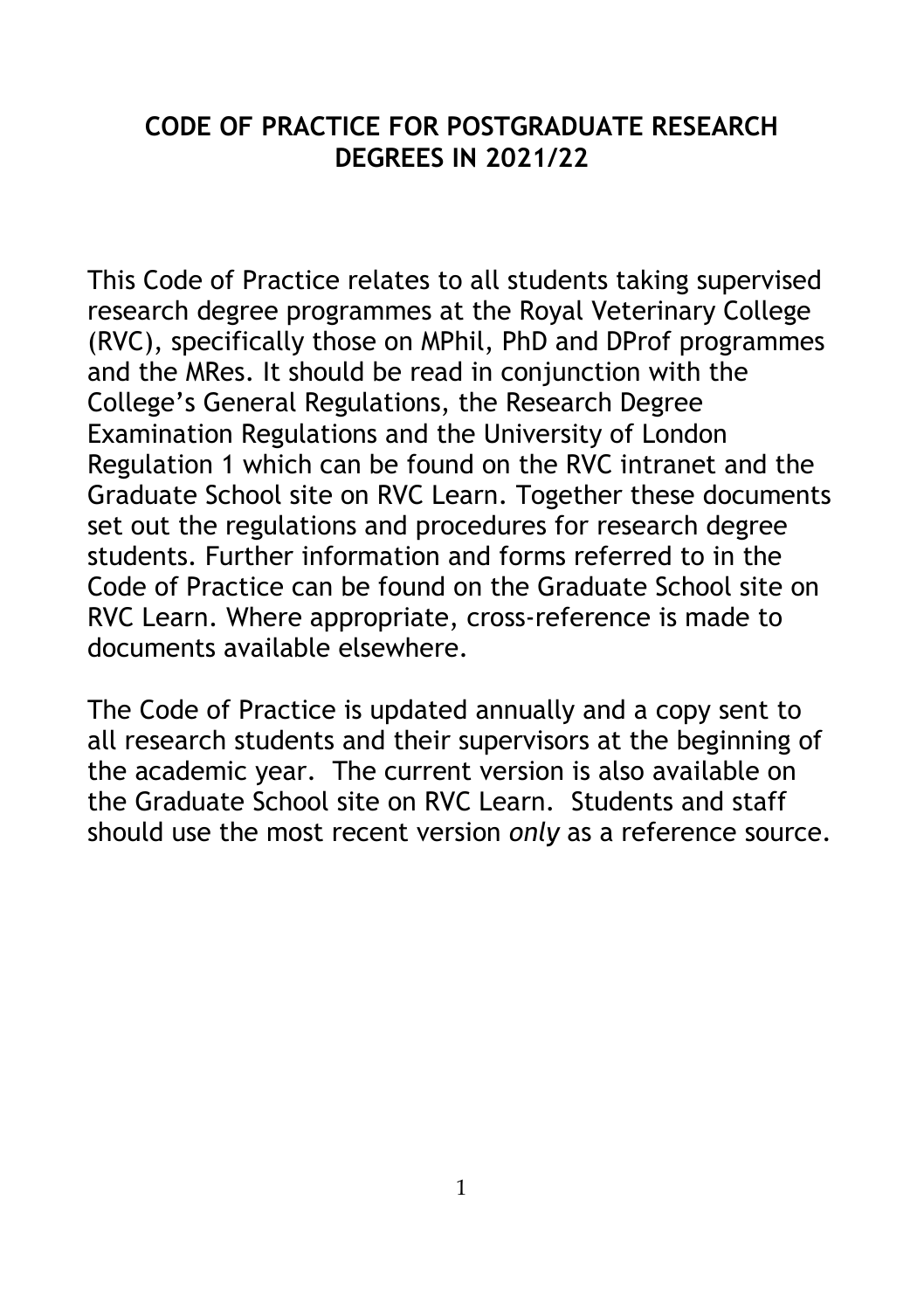| <b>Contents</b> |                                                   |                                                         | Page           |  |
|-----------------|---------------------------------------------------|---------------------------------------------------------|----------------|--|
| 1)              | <b>Roles and Responsibilities</b>                 |                                                         |                |  |
|                 | 1.1                                               | The University of London and the RVC                    | 4              |  |
|                 |                                                   | 1.2 The RVC Graduate School                             | $\overline{4}$ |  |
|                 |                                                   | 1.3 The Research Degrees Committee                      | 6              |  |
|                 |                                                   | 1.4 Departments                                         | 9              |  |
|                 |                                                   | 1.5 Workplace/Employer/Partner Research Institute (PRI) |                |  |
|                 |                                                   | Responsibilities                                        | 9              |  |
|                 |                                                   | 1.6 Research Students                                   | 11             |  |
|                 |                                                   | 1.7 Supervisory Teams                                   | 17             |  |
| 2)              | <b>Resources and Support</b>                      |                                                         |                |  |
|                 |                                                   | 2.1 Academic Facilities and Resources                   | 27             |  |
|                 |                                                   | 2.2 Research Training                                   | 27             |  |
|                 |                                                   | 2.3 Student Support Services                            | 29             |  |
|                 |                                                   | 2.4 Studentships                                        | 31             |  |
| 3)              | Managing and Monitoring Student Admission and     |                                                         |                |  |
|                 | Progression                                       |                                                         |                |  |
|                 | 3.1                                               | Admission, Registration and Arrival                     | 32             |  |
|                 |                                                   | 3.2 Period of Registration until Submission             | 36             |  |
|                 |                                                   | 3.3 Requirement to remain in good academic standing 37  |                |  |
|                 |                                                   | 3.4 Regular progress monitoring                         | 38             |  |
|                 |                                                   | 3.5 Progression to writing-up status                    | 45             |  |
|                 |                                                   | 3.6 Withdrawal from Research Degree Study               | 45             |  |
| 4)              |                                                   | <b>Examination</b>                                      |                |  |
|                 | 4.1                                               | Appointment of examiners and submission                 | 47             |  |
|                 |                                                   | 4.2 The examination and examiners' reports              | 49             |  |
|                 | 4.3                                               | Appeals                                                 | 51             |  |
| 5)              |                                                   | <b>Quality Assurance</b>                                |                |  |
|                 |                                                   | 5.1 Criteria for Awards                                 | 52             |  |
|                 |                                                   | 5.2 Departments                                         | 52             |  |
|                 |                                                   | 5.3 The Graduate School                                 | 52             |  |
| 6)              | Student Liaison, Feedback, Complaints and Appeals |                                                         |                |  |
|                 | 6.1                                               | Student liaison and representation                      | 53             |  |
|                 |                                                   | 6.2 Feedback and evaluation                             | 53             |  |
|                 | 6.3                                               | Complaints and appeals                                  | 53             |  |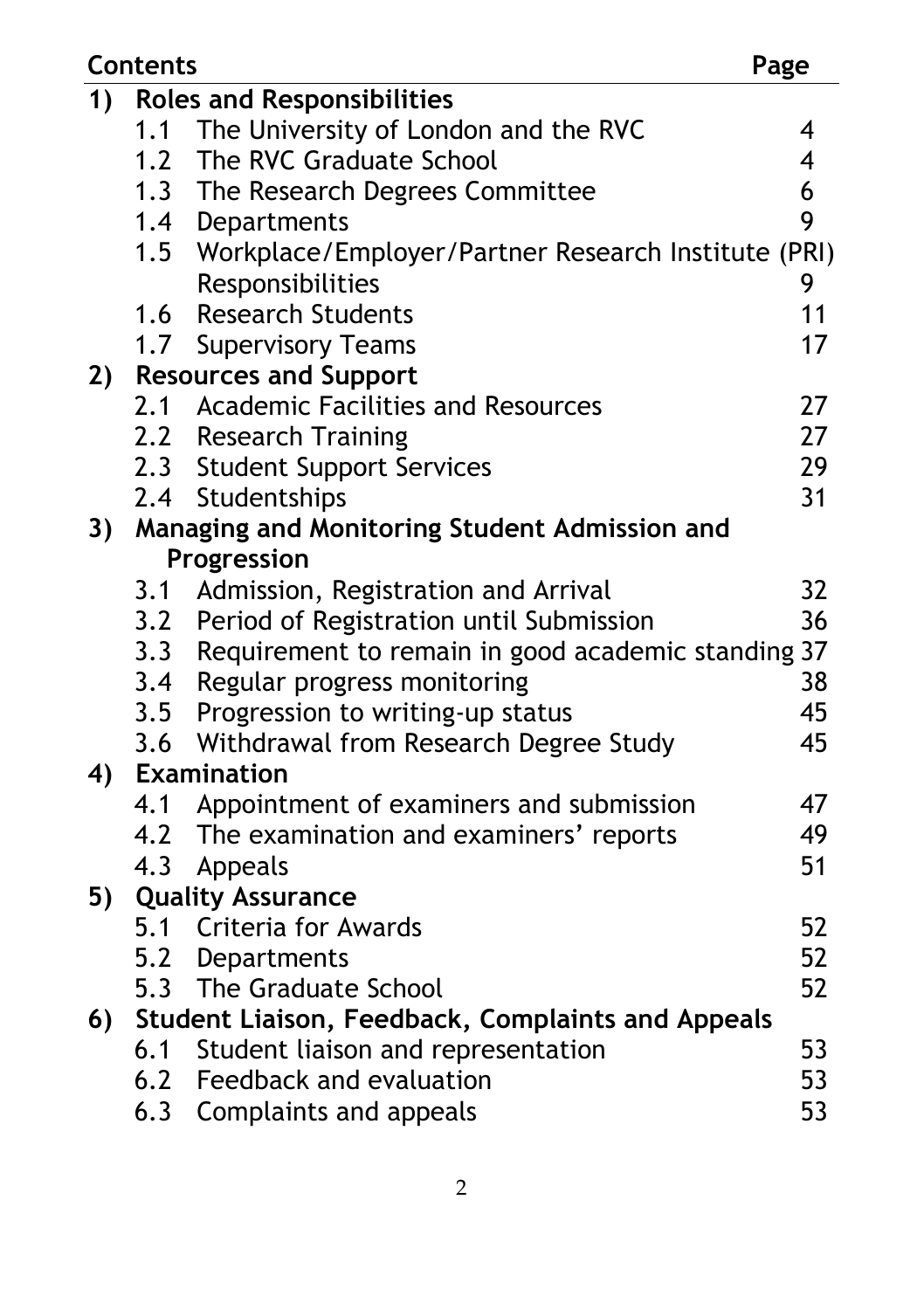|    | 7) Dual/Joint PhD Programmes                                   | 55 |
|----|----------------------------------------------------------------|----|
| 8) | Appendix A - Appraisal Guidelines                              | 56 |
|    | 9) Appendix B - Policy on supervision of PhD students by post- |    |
|    | doctoral scientists                                            | 65 |
|    | 10) Appendix C - Guidelines on personal relationships at work  |    |
|    |                                                                | 70 |
|    | 11) Appendix D - Frequently asked questions (FAQ's)            | 79 |
|    |                                                                |    |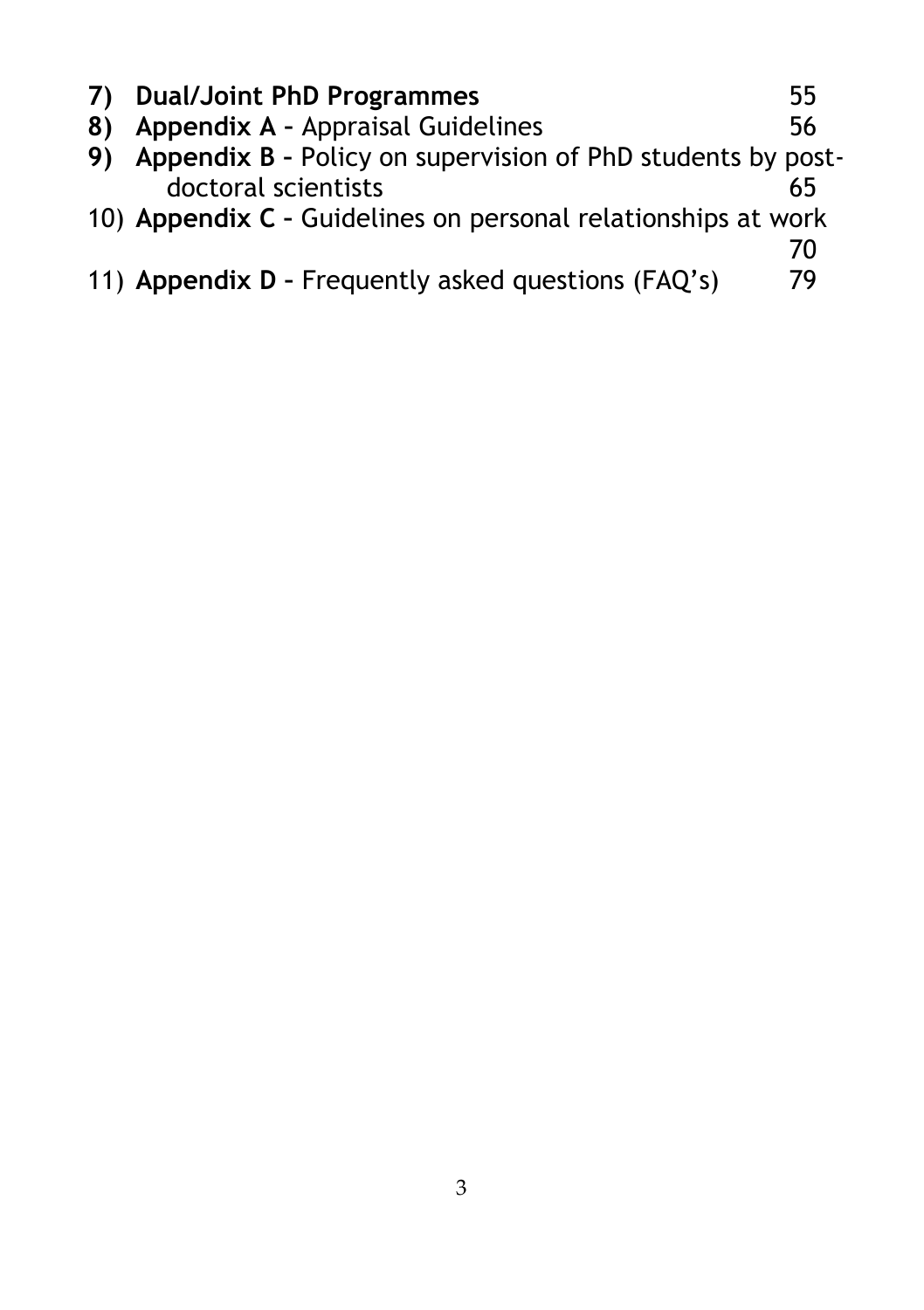# 1.1 The University of London and the RVC

The University and the RVC set the federal and institutional frameworks for the management of research degree programmes, designed to comply with the QAA Code of Practice part B: Assuring and Enhancing Academic Quality, Chapter B11: Research degrees, HEFCE good practice guidance and the requirements of good research governance. These cover:

- The roles and responsibilities of the key parties (the University, the RVC, Academic Departments, research students, supervisors);
- The facilities, resources, support and training which should be available to research students;
- The processes and procedures for managing and monitoring student admission and progress;
- Examination and appeal processes and procedures;
- Quality assurance processes and procedures;
- Mechanisms for obtaining feedback from students and for students to make appeals and complaints.

# 1.2 The RVC Graduate School

The Graduate School is the primary administrative structure, which supports postgraduate research students and programmes of study. It is also the principal central source of information about matters relating to postgraduate research degrees, ensuring that information for all parties is accessible, clear, accurate, comprehensive and up-to-date. The role of the Graduate School is to oversee and promote development of postgraduate research degree programmes leading to the MRes, MPhil, PhD and DProf and of the postgraduate Clinical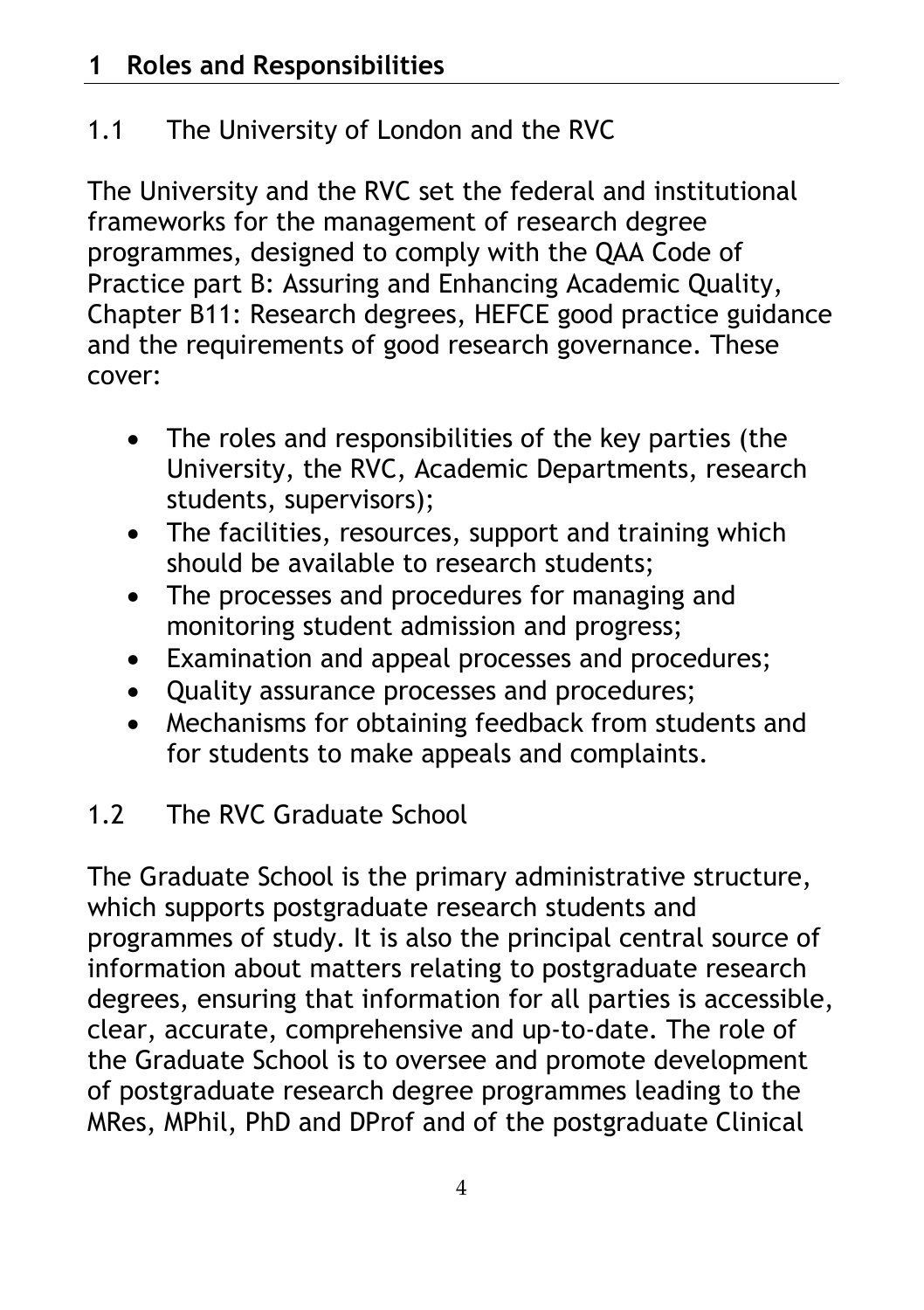Training programmes leading to PGDipVCP (Internships) and MVetMed (Residencies) degrees.

The processes and procedures regulating research students within the RVC are approved by the Research Degrees Committee and then Academic Board.

In relation to research degree students, the Graduate School has responsibility for the following:

- Making offers of admission to students and registering the student;
- Together with the Academic Departments and the Vice-Principal for Research and Innovation, identifying an appropriate supervisor and co-supervisor and ensuring that there are appropriate and sufficient resources for the specific project;
- Together with the Vice-Principal for Research and Innovation, allocating any bursaries or other forms of student support available to the College;
- Monitoring and reviewing the progress and training of each student periodically, and specifically confirming progression in accordance with established criteria and procedures at different stages of their programme, and alerting the Head of Department to any concerns about student progress;

Approving administrative matters such as extensions to study, changes of registration status or supervisor or interruption of study in consultation with the Vice-Principal for Research and Innovation or the Student Performance and Development System (SPDS), as appropriate;

• After approval of examiners by the Research Degrees Committee, managing entry to, and progress of, the examination;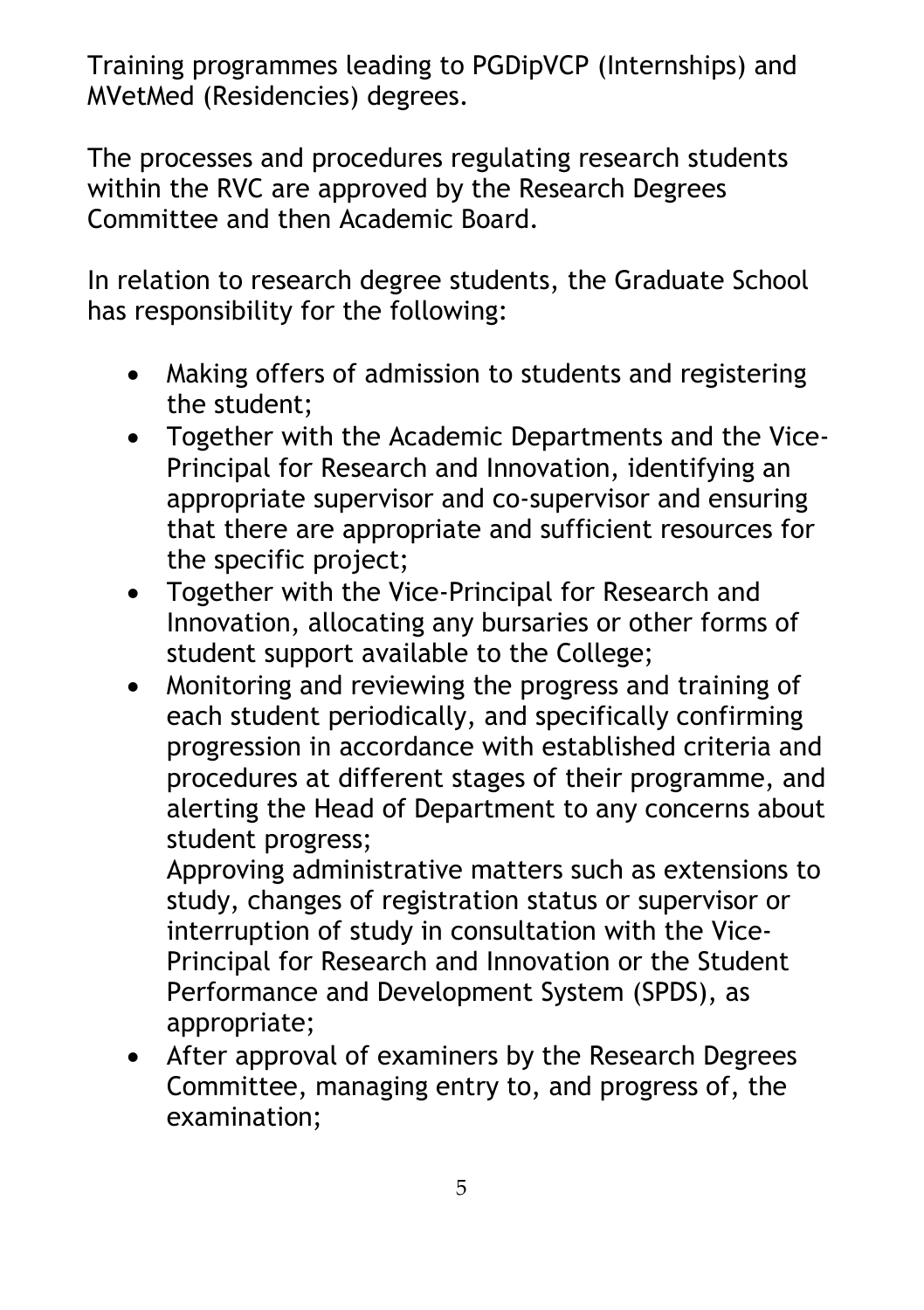- Maintaining accurate records relating to student progress, including their academic progression and the skills training completed.
- 1.3 The Research Degrees Committee

Purpose:

• To assure the quality and standards of the College's research degrees and to make recommendations on their award.

Terms of reference:

- To recommend the College's strategy for the MRes, MPhil, PhD and DProf for approval by the Academic Board, and to promote and monitor its implementation;
- To develop, implement and monitor policies, procedures and regulations in respect of the MRes, MPhil, PhD and DProf and for the assurance of the academic standards of awards made by the College;
- To develop and monitor the implementation of procedures for the registration, progress, training, supervision and examination of candidates for the degrees of MRes, MPhil, PhD and DProf;
- To approve any proposed changes to the programme specification for a particular programme of study (e.g. introduction or adoption of new taught modules);
- To approve any proposed changes to the form of examination for the MRes, MPhil, PhD and DProf degrees;
- To recommend to the Academic Board the appointment of Examiners for the awards of MRes, MPhil, PhD and DProf (level 8 components), to consider their reports and to ensure that the College responds appropriately\*;
- To make recommendations to the Academic Board for the award of MRes, MPhil, PhD and DProf degrees;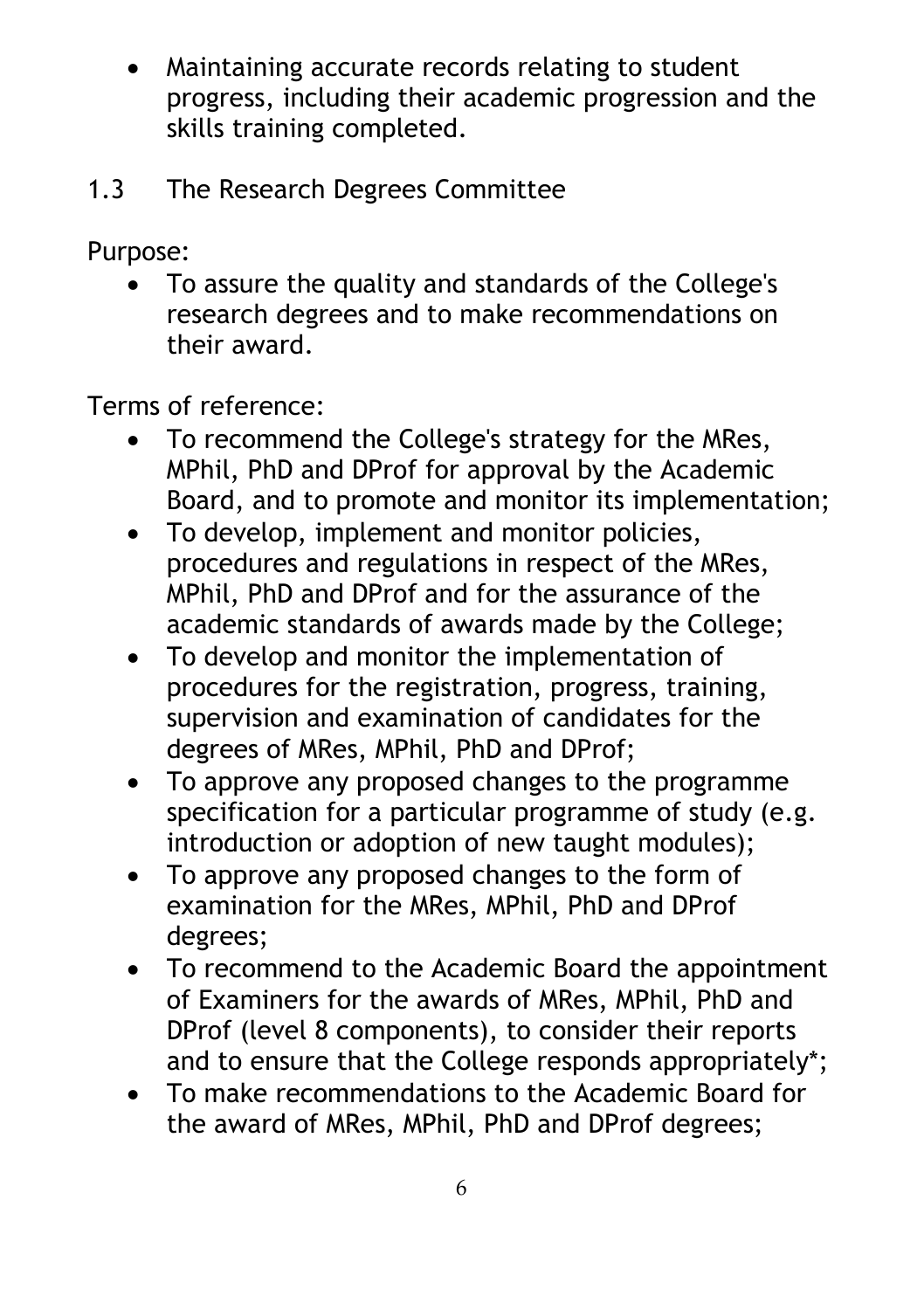- To monitor the quality of provision for the MRes, MPhil, PhD and DProf degrees with specific reference to the QAA Code of Practice and to monitor students' experience of their course and to take action as necessary to improve it;
- To ensure that the College's practices are consistent with guidelines and codes of practice issued by the BBSRC and similar bodies;
- To have oversight of, and to approve, the College's annual report that informs the University Quality Enhancement Review (see UoL Regulation 1 paragraph 67.5);
- To recommend the College's admissions policy to the MRes, MPhil, PhD and DProf degrees for approval by the Academic Board;
- To ensure the proper discharge of the College's responsibilities in respect of these programmes by:
	- o Approving and implementing for staff inclusion on the list of suitably trained supervisors;
	- o Recognising institutions for inclusion in the Partner Research Institute (PRI) scheme;
	- o Recognising partnerships with new organisations for DProf candidates;
- To encourage the strategic development of level 8 research components of all postgraduate courses;
- To liaise closely with the Research Strategy Committee, especially in matters such as approval of supervisory teams, research environment and research groups to host MRes, MPhil, PhD or DProf degree students.

**\***Academic Board approval of the appointment of examiners for MRes, MPhil, PhD and DProf candidates will normally be provided via Chair's action, with report to the subsequent meeting of Academic Board, to ensure that there is no delay in the ratification process.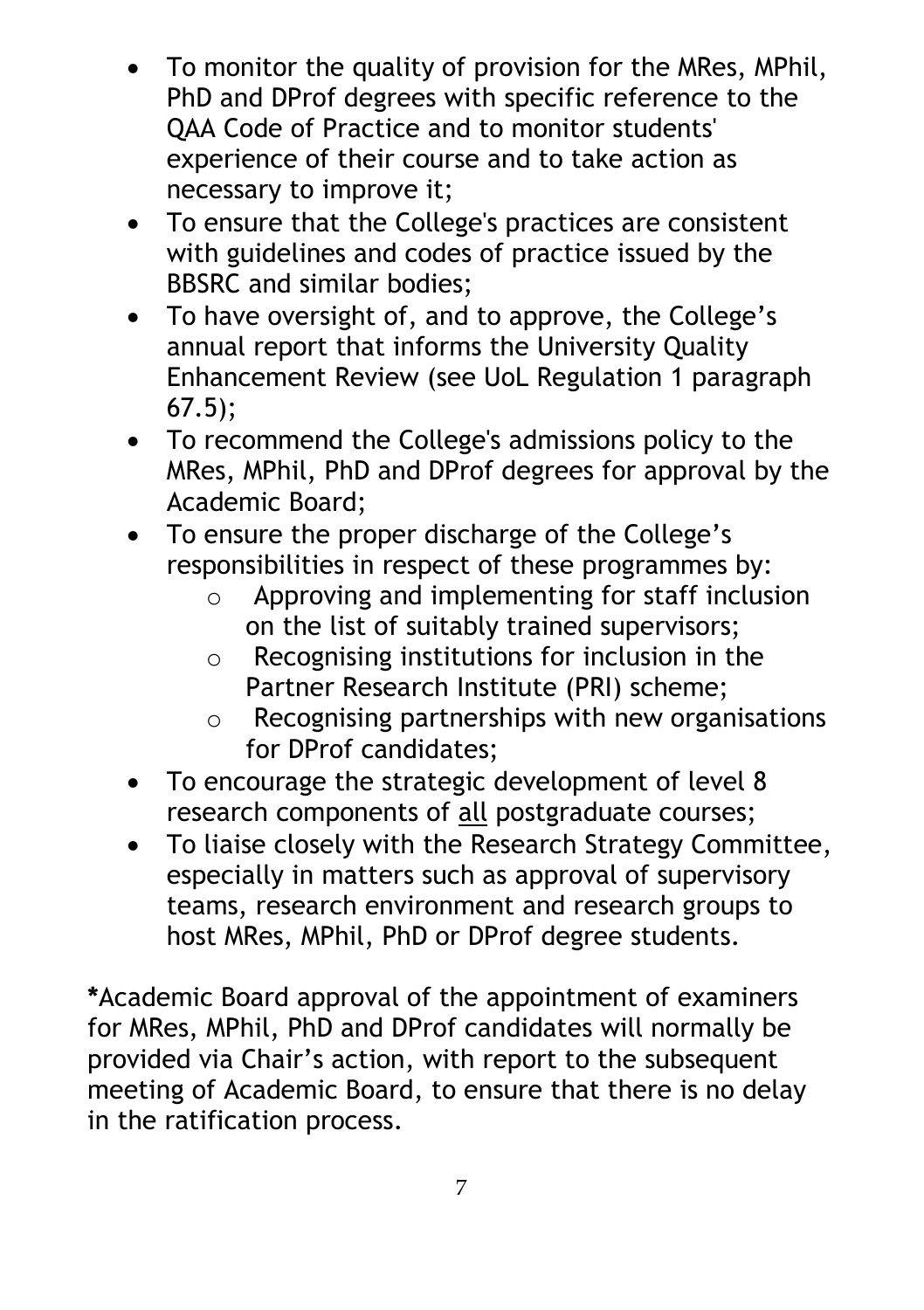Membership:

Chair: A member of the Academic Board appointed by the Board. Members: Vice-Principal for Research & Innovation Head of the Graduate School One experienced research degree supervisor, plus one named deputy, from each academic department SU Postgraduate Representative Three postgraduate research student representatives whom together reflect the different modes and locations of study Course Director for the Professional Doctorate (DProf) programme Course Director for the Masters of Research (MRes) programme Three External members#

Invited to Attend: Principal (Ex-Officio Member) Head of Postgraduate Administration **Secretary** 

*#Should the College exercise its Degree Awarding Powers, the number of External Members will be increased to four.*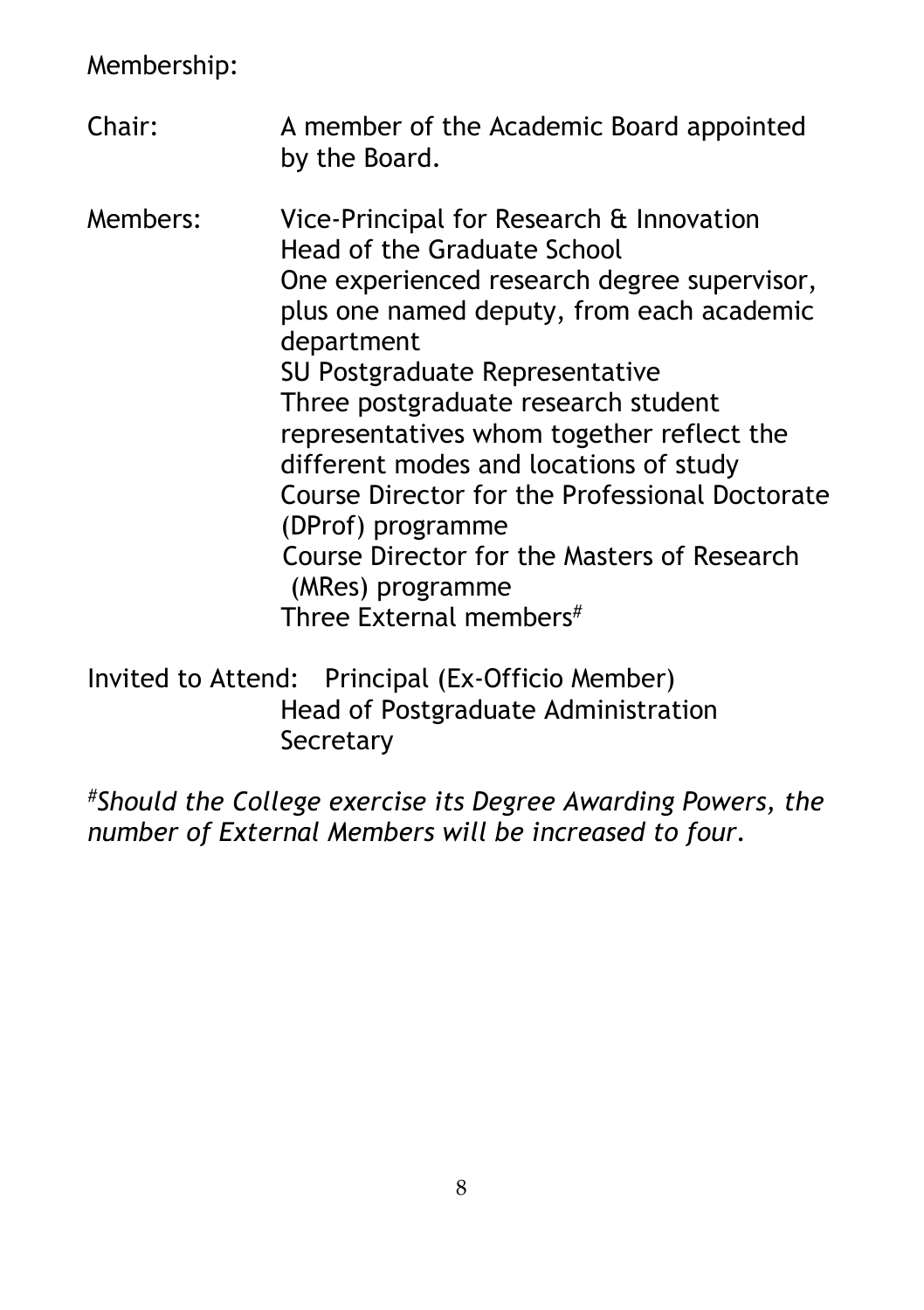1.4.1 Departments should establish the environment and framework within which all their students will carry out their research degree programmes. This includes the facilities, the resources and all aspects of health and safety and training, and implementation of the Code of Practice.

Responsibilities of the Head of Department include:

- Ensuring that each student has adequate workspace, including a desk, telephone, and access to a photocopier and networked computer;
- Ensuring that students are provided with necessary safety information and instruction before and during their studies;
- Ensuring that students are familiar with the Animals (Scientific Procedures) Act 1986, where appropriate, and that all work on animals which they are involved with complies with this legislation;
- Ensuring that members of staff in their department are not acting as primary supervisor for more than 6 PhD students at any one time;
- Informing the Graduate School if alternative supervisory arrangements are needed when a student's supervisor is unable to continue their supervisory role temporarily or permanently.

1.5 Workplace/employer/Partner Research Institute (PRI) responsibilities

1.5.1 The employer/PRI will provide appropriate facilities including, where applicable, access to learning resources and support services to research students based in the workplace/at a PRI during their studentship;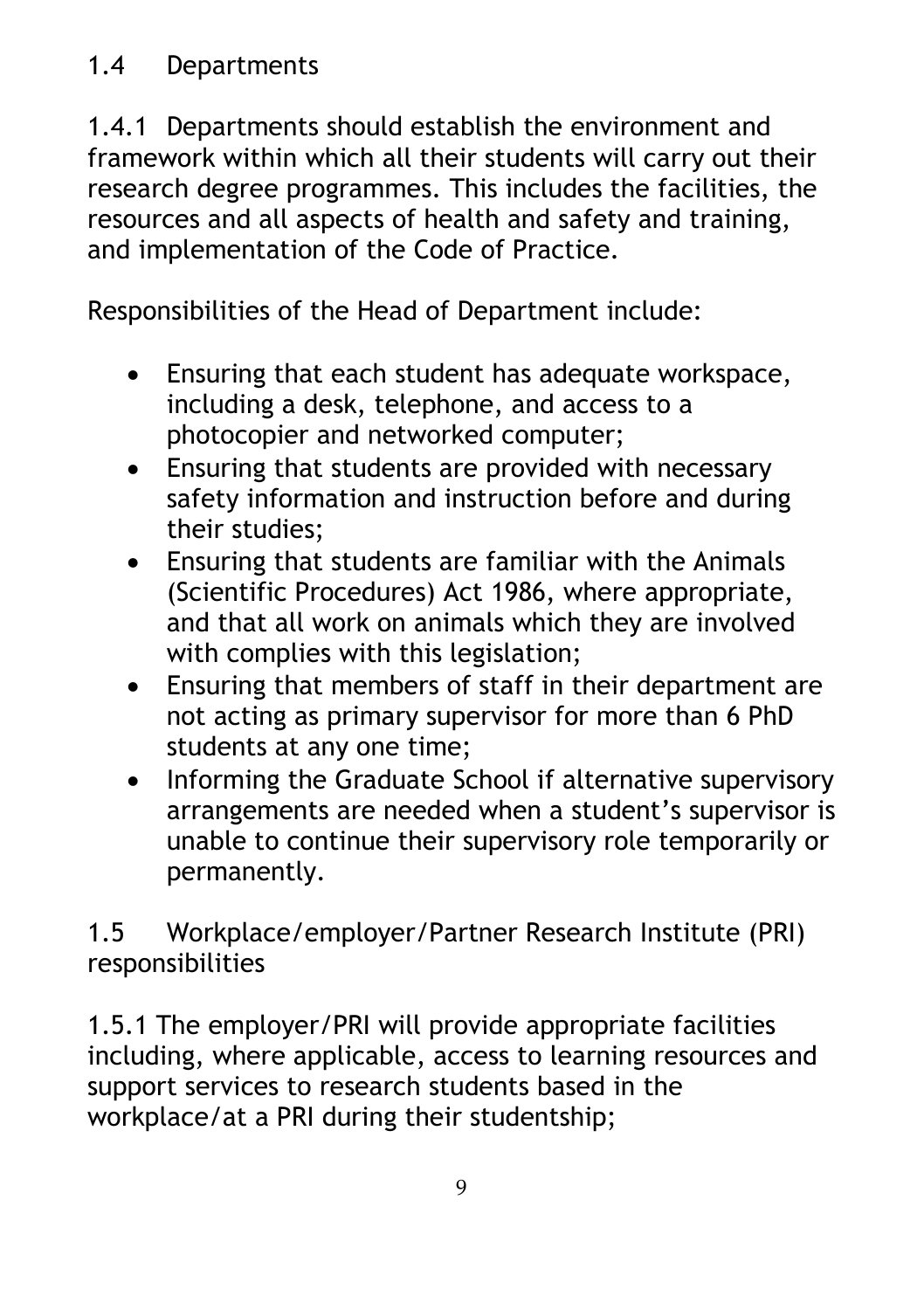1.5.2 Responsibility for the health and safety of research students will reside with both the RVC and the employer/PRI where the student is studying. In the event of an accident, local health and safety procedures will be followed.

1.5.3 The RVC and the employer/PRI must ensure that research students are informed of all local health and safety policies and procedures that are applicable to them whilst carrying out their studies.

1.5.4 The employer/PRI must ensure that accidents involving research students are recorded according to local procedures and regulations and, if expected to impact on the student's academic progress, formally reported to the RVC as soon as possible.

1.5.5 In the event that one or more representatives from one Party are visiting the premises of the other Party during the studentship, the visitor(s) will follow the local health and safety policies of the hosting Party. The hosting Party reserve the right to refuse entry to the representative(s) of the other Party if the visitor(s) refuse(s) to comply with the local health and safety policies.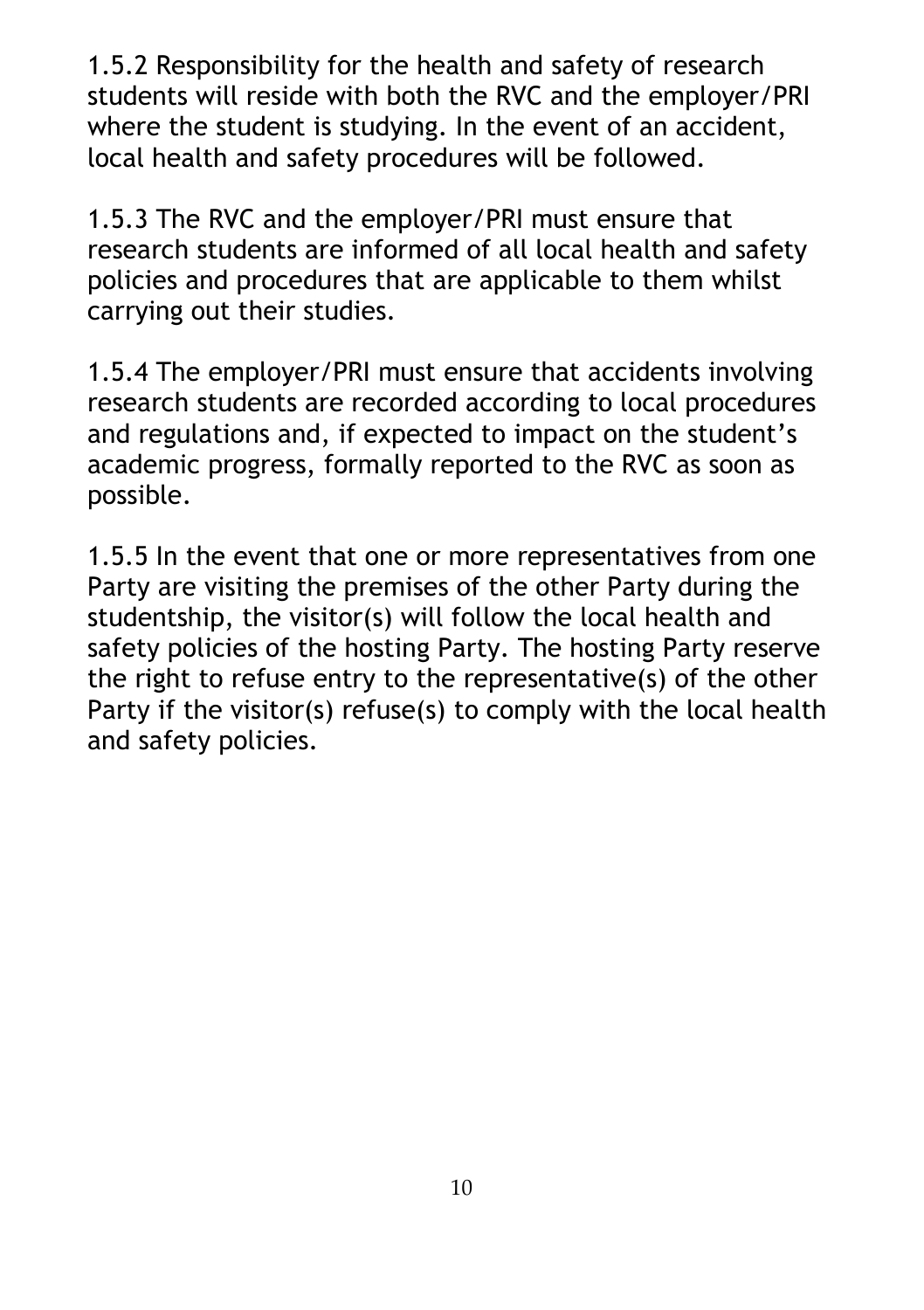### 1.6 Research students

1.6.1 The research and the thesis are the work of the student, and the student is expected to take responsibility for the progress of their work. During the progress of a research degree, students are expected to increasingly become independent thinkers and researchers. The general responsibilities of all students at the RVC are outlined in the [RVC Charter.](https://www.rvc.ac.uk/Media/Default/About/Academic%20Quality,%20Regulations%20and%20Procedures/General/THE%20ROYAL%20VETERINARY%20COLLEGE%20CHARTER.pdf)

1.6.2 Students should ensure from the outset that they conduct their research and present the findings in their theses in accordance with the College's procedures for Good Research Practice.

1.6.3 Students should consult the RVC's guidance on avoidance of plagiarism and academic misconduct and are required to sign a document indicating that they understand what plagiarism is and will not plagiarise. Students should also familiarise themselves with the procedure used when academic misconduct is suspected.

1.6.4 **Students are expected to have regular contact with supervisors throughout their research degree (irrespective of their geographical location)**, in order to discuss a programme of practical and written work and training, and keep to an agreed schedule.

1.6.5 Students should consider seriously any guidance provided by their supervisors, and should address any concerns expressed about their academic progress. Work should be of an appropriate standard for the degree. Any problems should be raised with the primary supervisor (or another member of the supervisory team) in the first instance. If the problem relates to supervision, students should contact the Head of the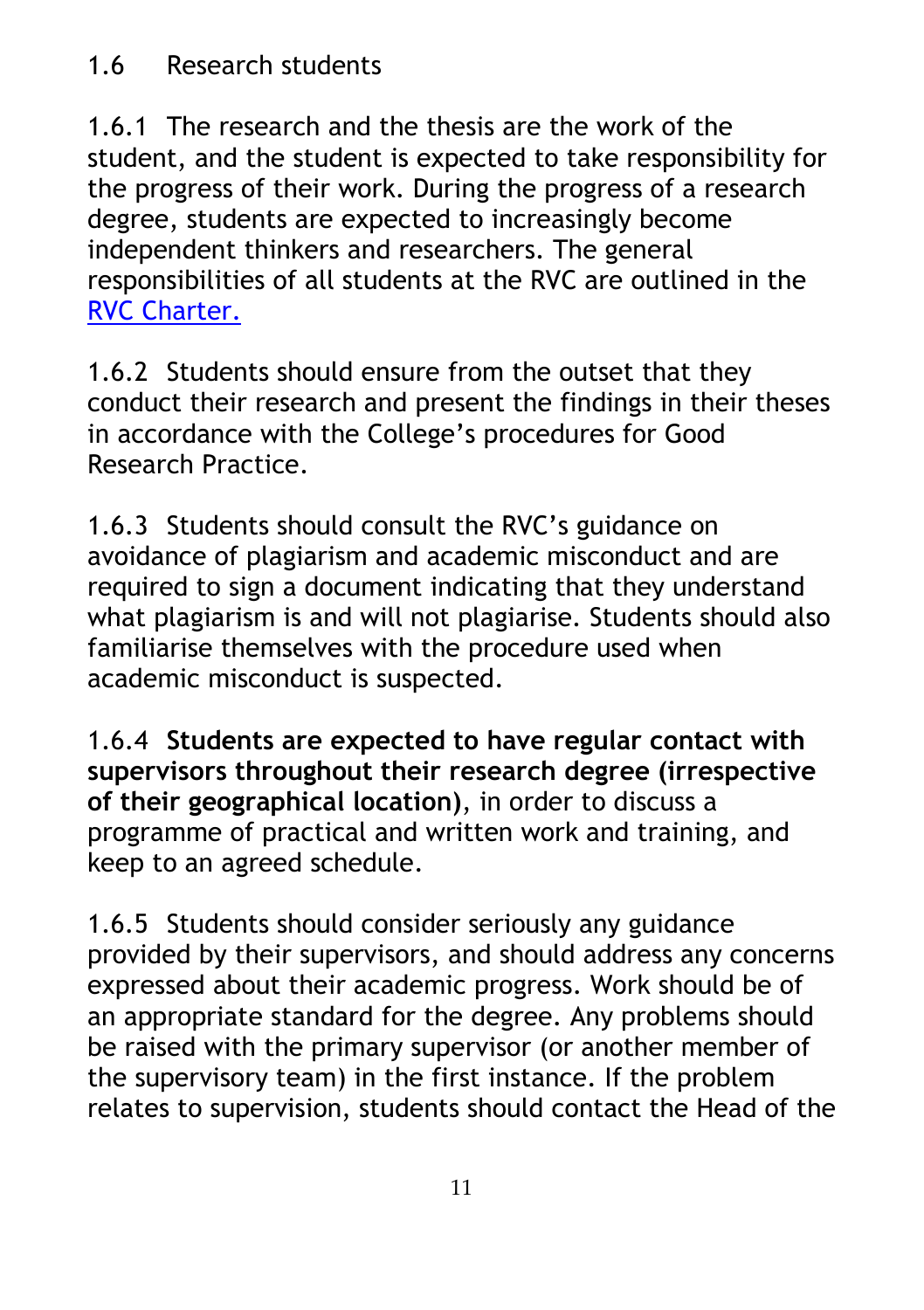Graduate School or Head of Postgraduate Administration or a Postgraduate Advisor.

1.6.6 Students registered for an MPhil or PhD will normally be expected to spend a minimum of two thirds of their studentship based at the College unless they are registered part-time, are based at a PRI or are working on a jointly-held studentship with another institution.

1.6.7 Some projects carried out by full-time RVC MPhil or PhD students may be suitable for externally-based students. A sub-group comprising the Vice-Principal for Research and Innovation, the Head of the Graduate School plus one member of Research Degrees Committee or Research Strategy Committee will consider (a) the research environment and programme of study for these students on an individual basis and (b) exceptional circumstances in which full-time students registered at RVC may spend less than the minimum proportion of their studentship at the College.

1.6.8 Students who wish to teach for 6 hours or more must undertake the mandatory Training Course "Teaching & Learning in Higher Education" (TLiHE). Teaching includes project supervision. TLiHE is free to RVC registered research students and consists of a half-day face-to-face induction followed by a 6-week online course and assessment. The TLiHE course will enable students to become involved in facilitating teaching, such as directed learning, contributing to project supervision and small group facilitation. PhD students should not deliver lectures except in specific and exceptional circumstances and never for core and mainstream topics.

1.6.9 Engagement with PgR Manager (the online tool for tracking research students' progress) is an essential component of the PhD programme and PgR Manager should be used to keep a record of supervisory meetings documenting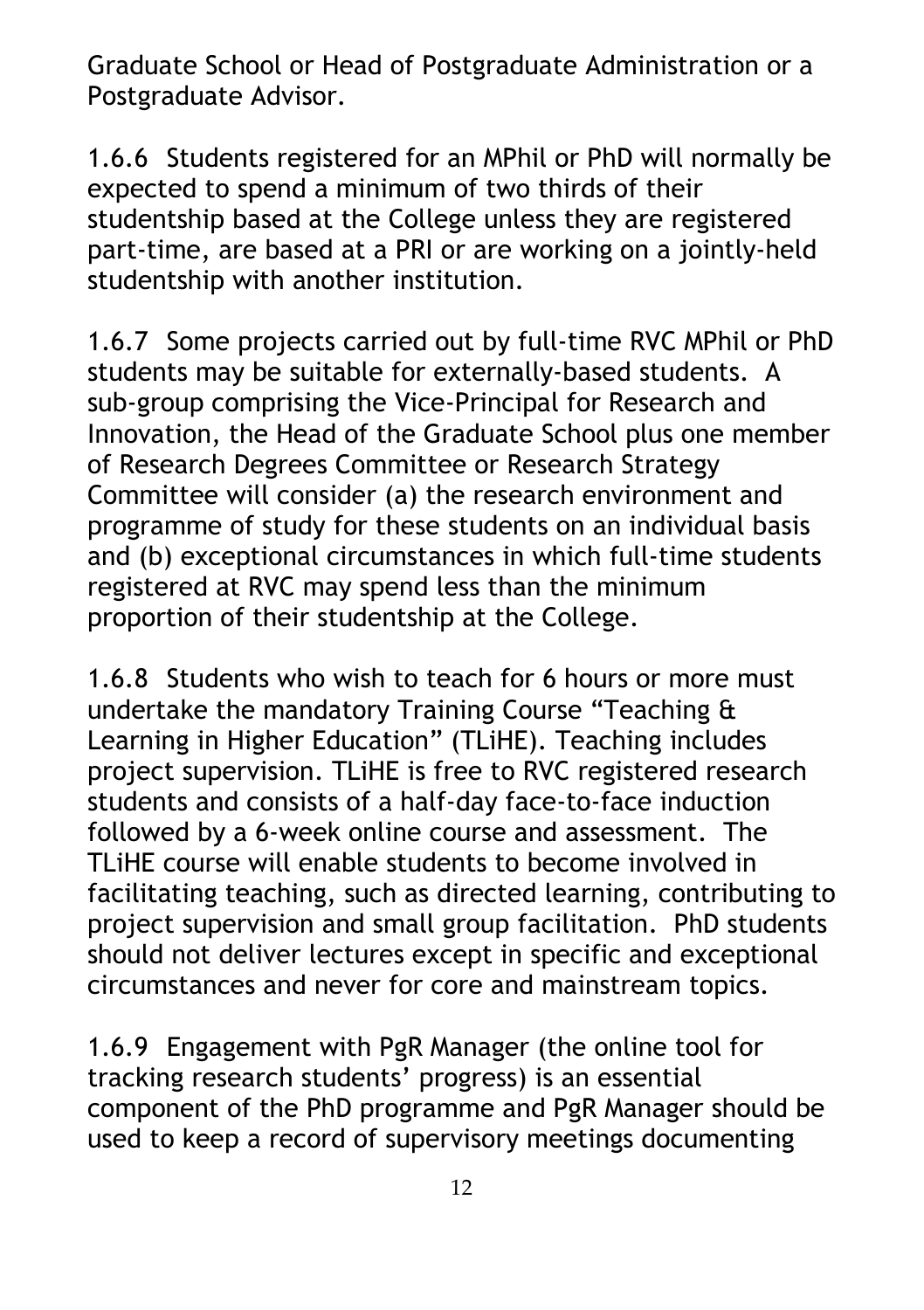the project planning process. In addition, students should complete an annual Training Needs Analysis in PgR Manager and use the system to book onto relevant training courses offered by the Graduate School. This will feed into the appraisal process to certify regular supervisory meetings have taken place and that the student has met the College's professional skills training requirements of 20 points each year (pro-rata for part-time students). The appraisal process itself will also be managed through PgR Manager.

**Students are responsible for logging their skills development in PgR Manager, which will also capture dates of key meetings and changes of circumstances to inform the Graduate School**.

1.6.10 PhD students may contribute to supervision of undergraduate and Masters students who are undertaking project work in their research group. Where an academic member of staff has asked a PhD student to help them with supervising an undergraduate or Masters student, the academic must be *actively* involved in overseeing the undergraduate/Masters project. A PhD student should not normally help supervise more than **one** undergraduate/Masters student at any given time, and a maximum of **two** per academic year. PhD students who help supervise undergraduate/Masters students for 6 hours or more must attend the training in teaching provided for them by the College, ideally before starting to supervise any project students or, if this is not possible, at the next available opportunity. More information on student supervision by PhD students can be found in Appendix B.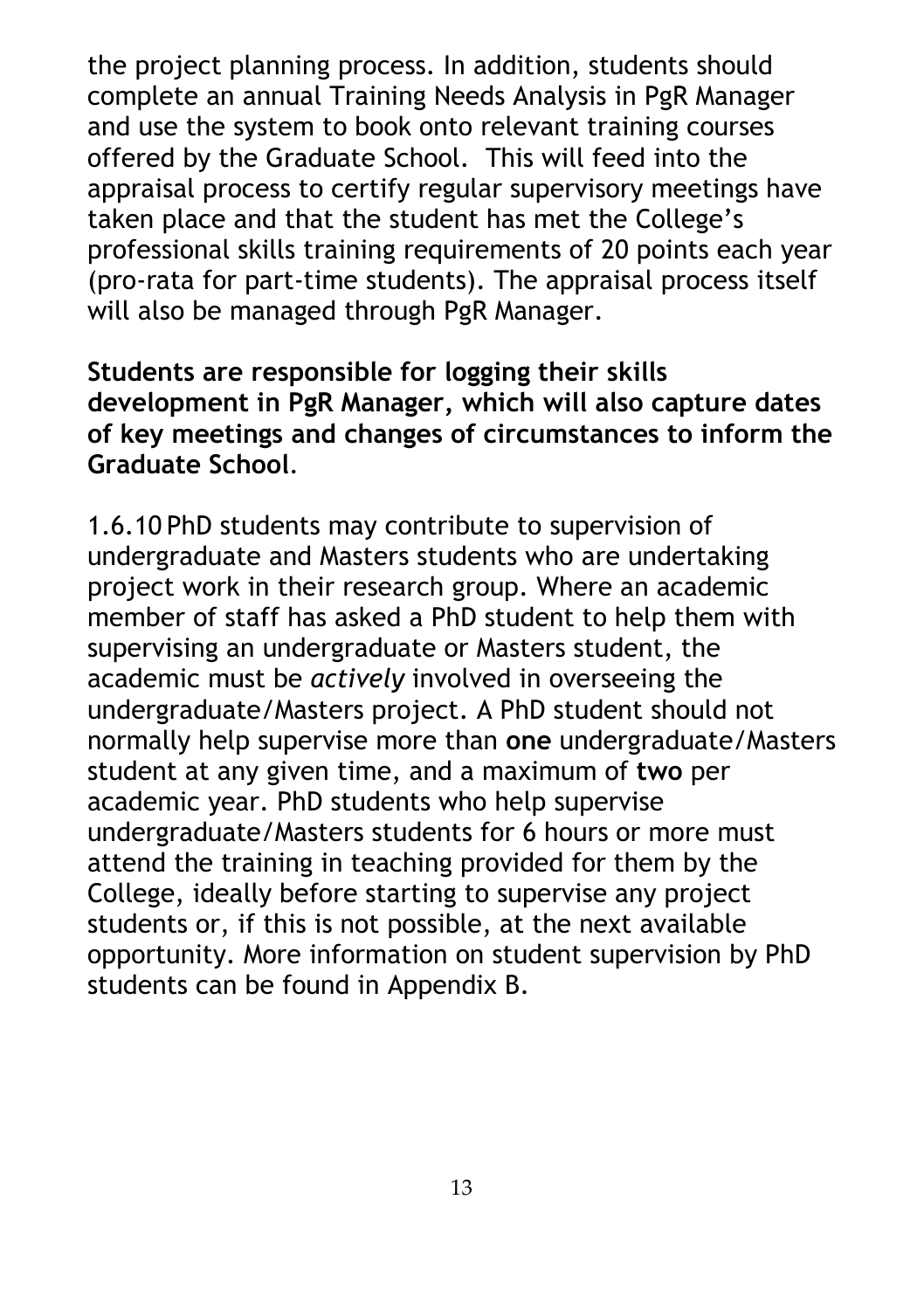1.6.11 The detailed responsibilities of the student include:

### **Registration and progression**

- Ensuring they register/enrol with the Graduate School at commencement of their studentship, annually thereafter and on return from interruption. Enrolment must be completed within 4 weeks of the due date. Failure to re-enrol will lead to withdrawal from the course.
- Ensuring they inform the Graduate School of their current contact information, including mobile telephone number, personal email address, contact address, as well as the details of their emergency contact person;
- Reading the research integrity guidelines and undertaking the mandatory on-line research integrity training within 3 months of registration. DProf students should complete this training within 3 months of having completed the module Methods of Enquiry 1;
- Undertaking all other mandatory professional skills training requirements;
- Making initial contact with their assigned post-graduate advisor. It is compulsory that this is done within 3 months of registration;
- Maintaining the progress of work in accordance with the schedule agreed with the supervisor, as far as possible;
- Agreeing a schedule of meetings with the supervisor, setting aside sufficient time for them and attending them promptly;
- Attending research training courses, research seminars, conferences, Postgraduate Research Day etc. as agreed with the supervisor, and normally submitting a brief report to the supervisor on any external event attended;
- Maintaining records of supervisory meetings and skills development in PgR Manager;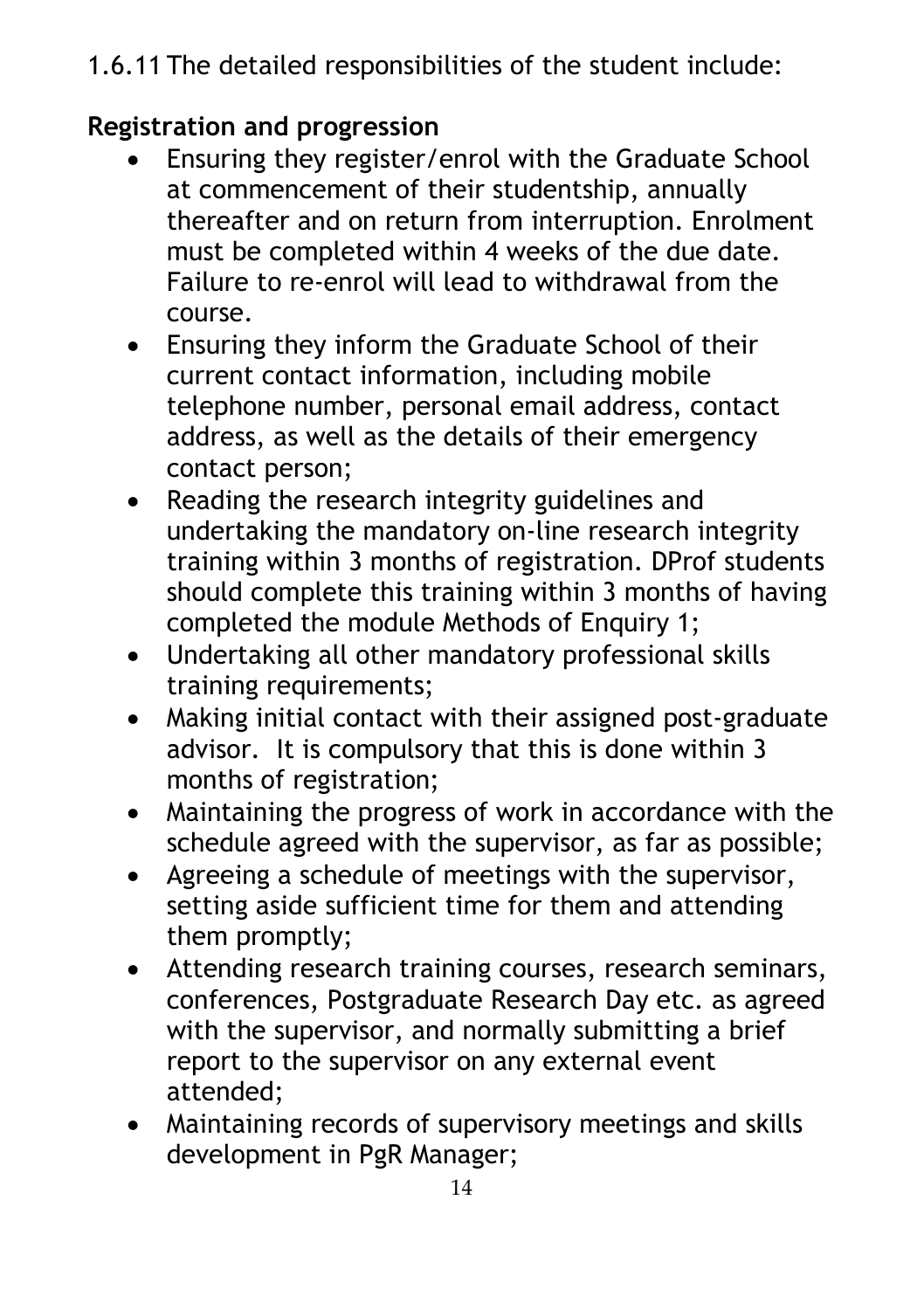- Presenting at the postgraduate seminar series and presenting a graphical abstract (MPhil and PhD students, normally in Year 1) and poster (normally in Year 2 for full-time MPhil and PhD and part-time MRes students and in Year 1 for full-time MRes students) at the Postgraduate Research Day;
- Presenting at the postgraduate seminar series an additional time if based primarily at the College (MPhil and PhD students);
- Giving a talk at the Postgraduate Research Day in the final year of study (PhD students);
- Attending and passing the statistics exam<sup>[1](#page-14-0)</sup> (MRes, MPhil and PhD students);
- Attending at least 50% of the postgraduate seminars, a minimum of 6 of the College's research seminars and 6 other talks on topics relating to their field of study. Where students are not based primarily at RVC, providing evidence at appraisal of seminar attendance elsewhere (MRes, MPhil and PhD students);
- Taking the initiative in drawing the supervisor's attention to any problems with regard to their research project;
- Submitting written material as required by the supervisor, in sufficient time to allow for comments and discussion;
- Submitting written progress reports in accordance with the College's procedures for monitoring research student progress;
- Completing a risk assessment prior to any overseas travel on College/Research business. More information on this process can be found [here.](https://intranet.rvc.ac.uk/professional-services/estates/health-and-safety/information-a-to-z.cfm#Travel) **This process must be followed for all travel overseas**;
- Completing the work and submitting the thesis on time;

<span id="page-14-0"></span> $<sup>1</sup>$  Students who do not pass will be required to re-take the exam the following year</sup>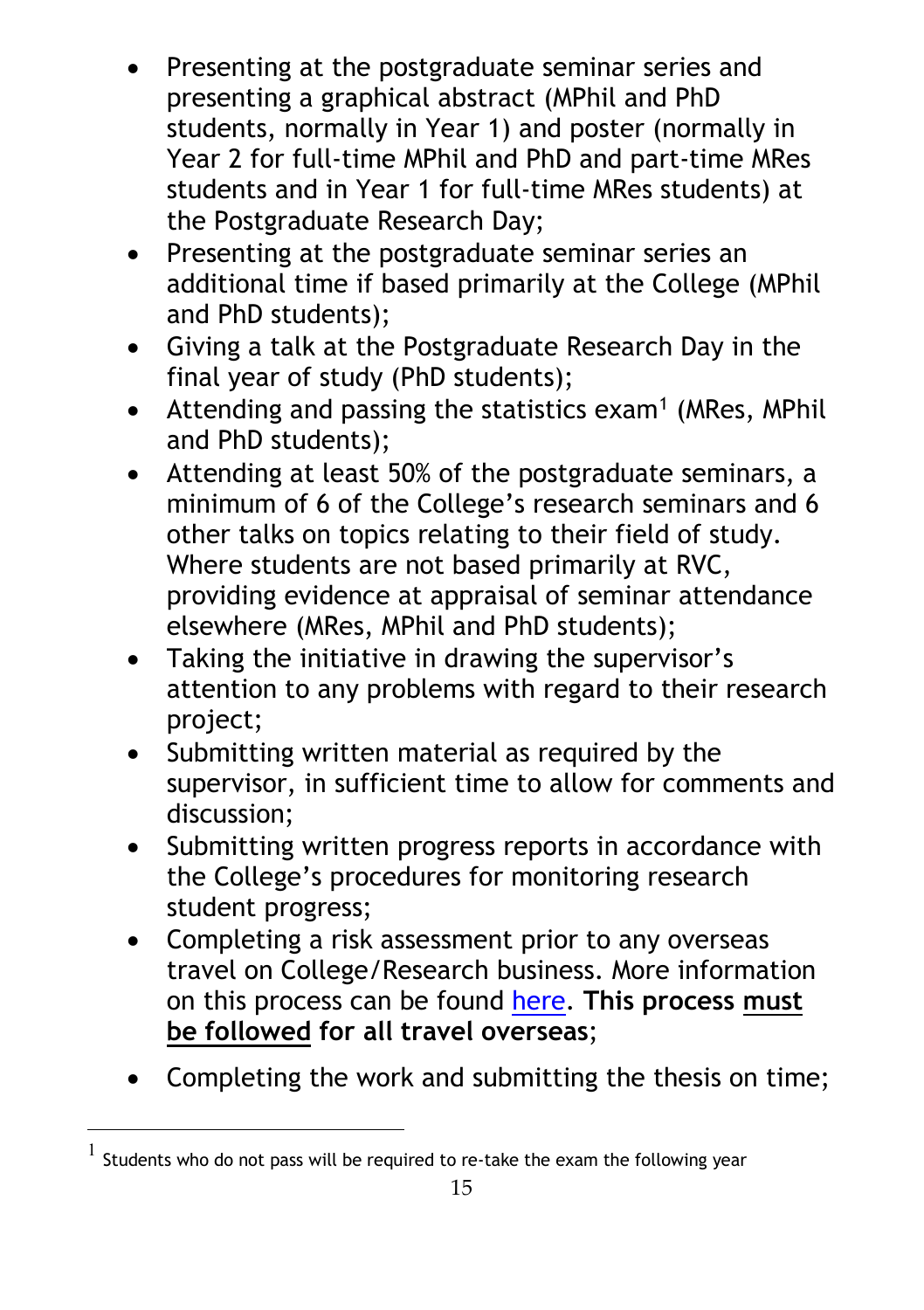- Agreeing with the supervisor the proposed date of submission of the thesis;
- Preparing for the viva, normally by taking part in one or more mock orals conducted by their supervisor(s);
- Carrying out any required changes to the thesis in a timely manner and in consultation with their supervisor(s).

#### **Good Research Practice and compliance**

- Familiarising themselves with, and abiding by, health and safety regulations, the College's Good Research Practice, the Code of Practice for Research Students, the College's annual progress monitoring procedures, and other relevant rules and regulations including, where appropriate, the Animals (Scientific Procedures) Act 1986;
- Communicating to the research community, both orally and in writing, their findings;
- Consulting their supervisor(s) before submitting any work for publication or presentation at a conference;
- Acknowledging the contribution of the supervisor(s) in any publication or presentation;
- Securing their supervisor's permission before accepting any offer of paid work at, for, or on behalf of the RVC during the period of research (MRes, MPhil and PhD students) and ensuring any paid work is processed through payroll, is subject to employment law and follows HR requirements, policies and guidelines;
- Agreeing with the supervisor the dates of holidays which will be taken in accordance with the Funding body's or College's/employer's procedures;
- Notifying the Graduate School of any changes of circumstance agreed using the appropriate section on PgR Manager.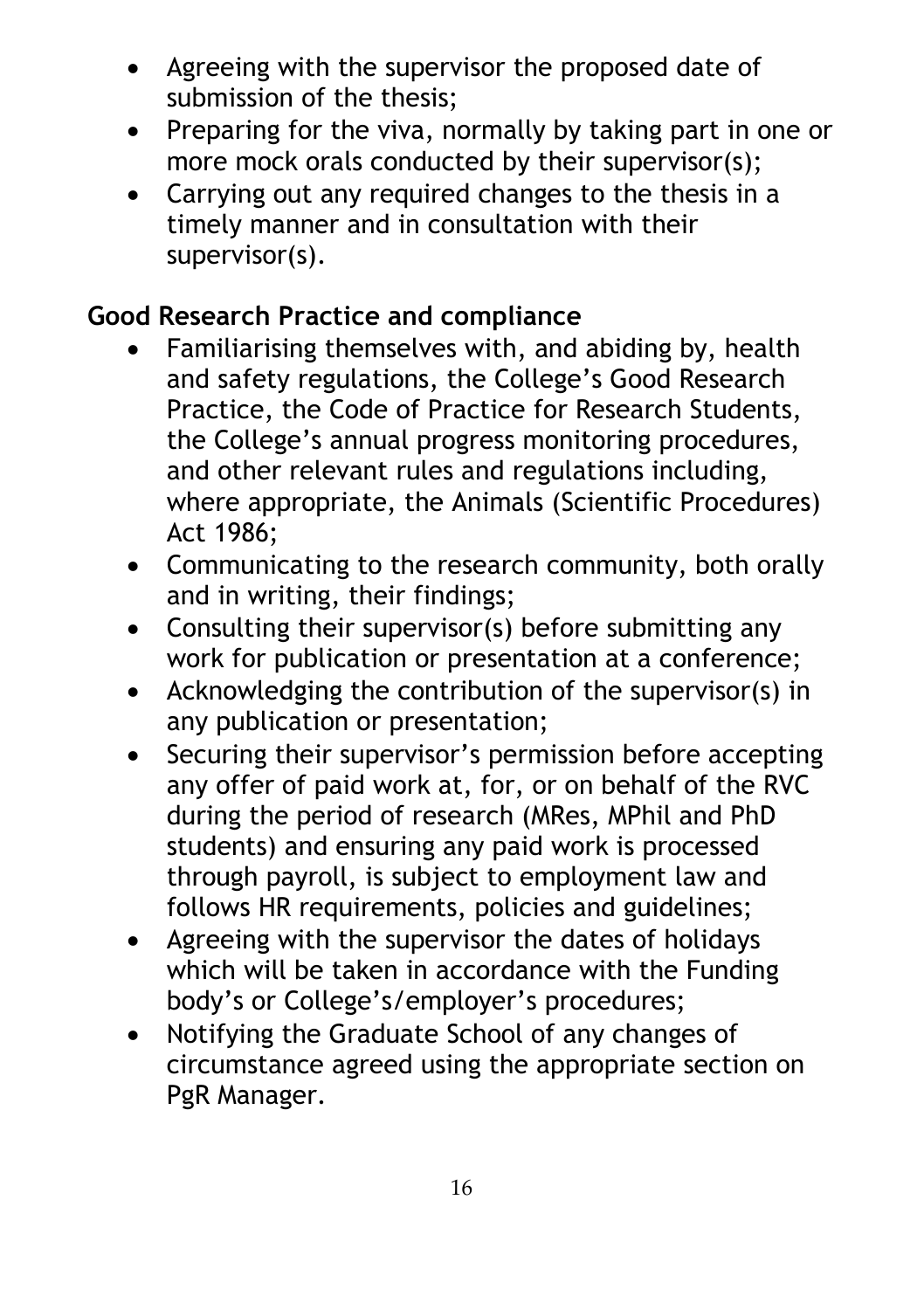1.7.1 All research students shall have one primary supervisor ("the supervisor") and at least one other member of a supervisory team or, for DProf students, a professional adviser from the place of employment. The supervisor shall have the primary accountability for the student but it is understood that they and the co-supervisor(s)/professional adviser are equally important to student supervision and support. The supervisory team shall include individuals who provide specific identified expertise or support for the student to draw on. The supervisor and co-supervisor(s)/professional adviser are expected to work as a team and jointly meet with the student whenever possible. Minimally, this should be on the occasions outlined as compulsory supervisory meetings logged in PgR Manager. Milestones that are agreed should be signed off in PgR Manager by the supervisor and the student.

1.7.2 Both the supervisor and a co-supervisor should normally be RVC staff. Where there is collaboration with another organisation (a university, company or other employer) there may be additional members of the supervisory team from that organisation.

1.7.3 Where a proposed co-supervisor has not been approved as part of the internal review of grants/studentship applications prior to submission, approval will need to be sought from the Head of the Graduate School or Head of Postgraduate Administration;

1.7.4 The supervisor should be selected primarily on the basis of appropriate subject expertise, and will normally have the necessary skills and experience to monitor, support and direct research students' work. They will normally:

• be members of academic staff;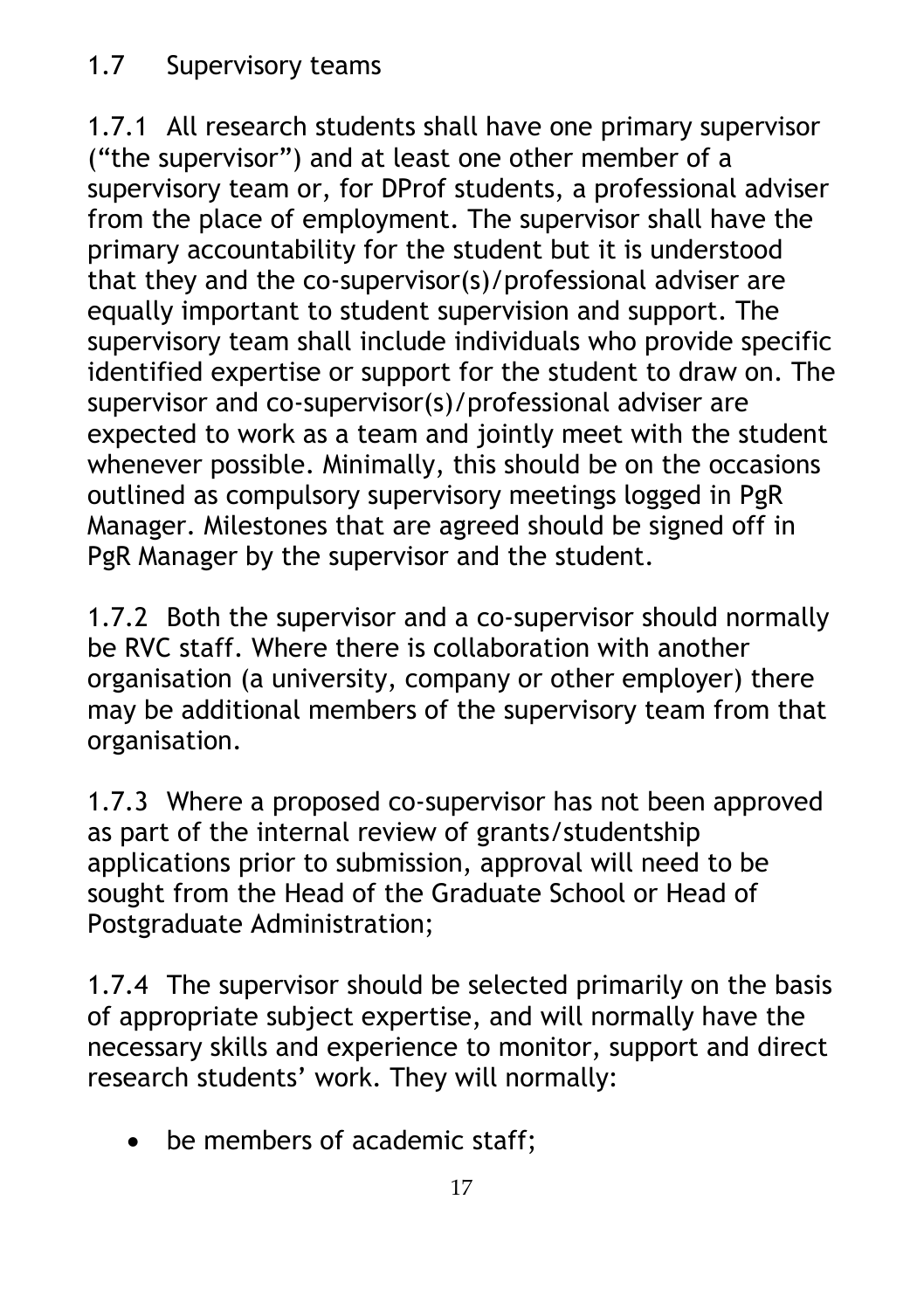- hold a PhD, DVetMed or DProf;
- have a respectable personal research record demonstrated through publications and funding;
- have a good record of supervising students to completion;
- act as primary supervisor for no more than 6 PhD students at any one time.

1.7.5 Where the most appropriate supervisor lacks supervisory experience, the Head of Department will arrange for the supervisor to be allocated a mentor to provide support and guidance. All first time supervisors must attend supervisor training before taking on the role of primary supervisor. The mentor will normally act as co-supervisor.

1.7.6 Experienced supervisors are required to refresh their skills every 3 years by attending supervisor training.

1.7.7 The co-supervisor does not need to have core subject expertise, but may bring other qualities to the supervisory team (e.g. experience, complementary expertise, methodological advice, etc.).

The function of the co-supervisor is to act as an alternative complementary source of advice for the student. By the means outlined above the co-supervisor will be sufficiently well-informed to ensure that a second person is aware of the student's progress and any issues arising, and to provide for continuity if the supervisor leaves for any reason. It may be positively beneficial if the co-supervisor is not in the precise subject area of the research project.

1.7.8 The workplace-based professional adviser for a DProf student should be qualified to provide impartial and relevant advice on the field of work. Advisers may need to undertake training in their role and responsibilities at the RVC. A joint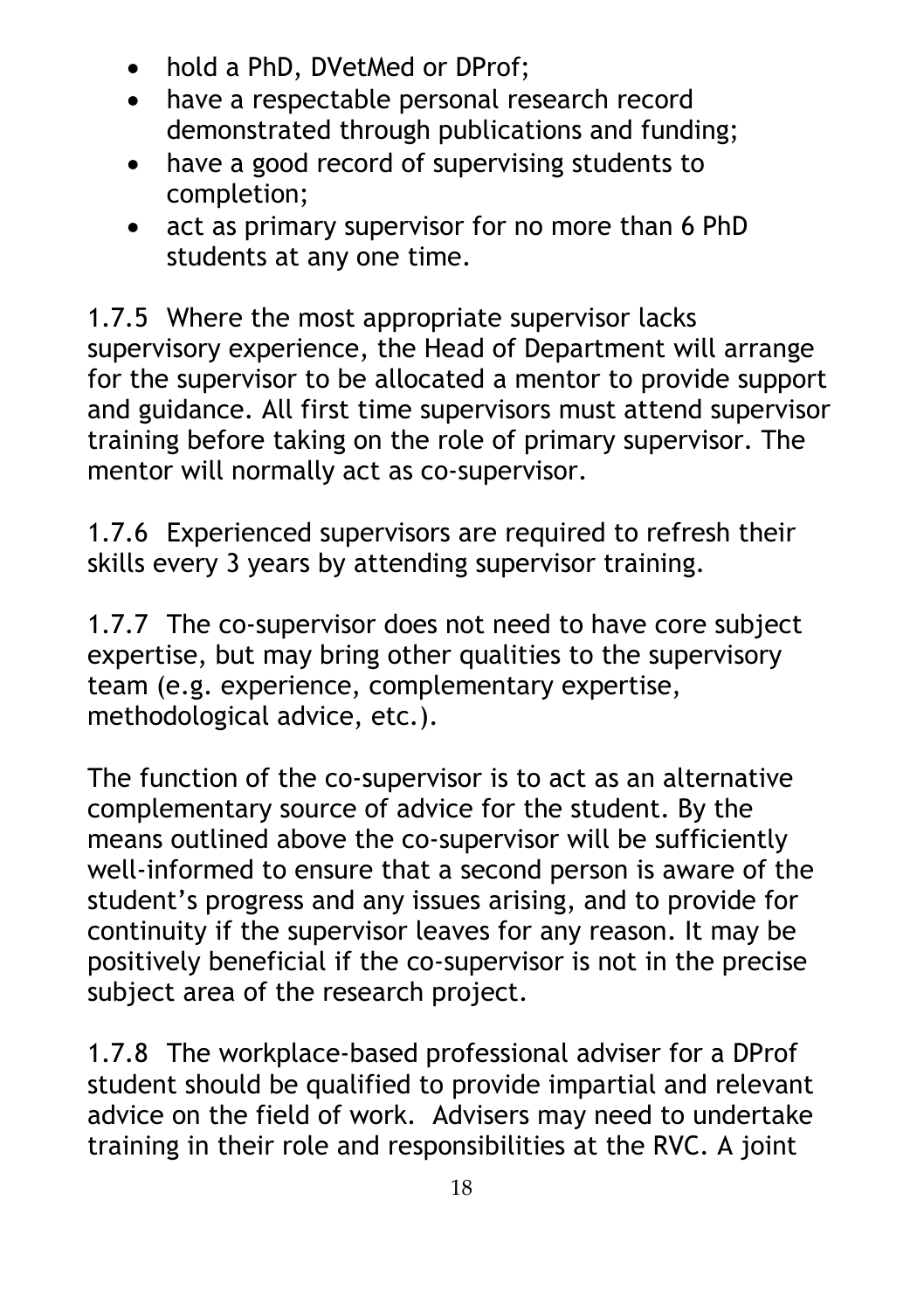supervisory agreement will be signed by the College and the organisation at which the DProf student and their adviser are based. The role of the professional adviser is to:

- advise on the planning, feasibility and support available to carry out the proposed research within a workplace context;
- advise on sources of data and information;
- advise on current practice;
- provide guidance on the research component of the professional doctorate (both Organisation-Focused Study and Research Thesis);
- advise on the relevance of the research/practice being planned and undertaken;
- provide encouragement and support;
- arrange appropriate training and monitor its effectiveness;
- assist the DProf student in assessing their development needs, encourage them to develop transferable skills such as IT, decision-making, communication, time management and teamwork and provide opportunities for them to attend relevant courses;
- monitor the progress of the DProf student against objectives/milestones agreed with the RVC supervisor, counsel them on the adequacy of their progress and standard of work and arrange supportive action where appropriate, together with the RVC supervisor;
- monitor the general welfare of the DProf student and inform them of sources of specialist assistance as required;
- advise the DProf student about the readiness of their research for submission in consultation with the RVC supervisor;
- work together with the RVC supervisor to identify suitable examiners;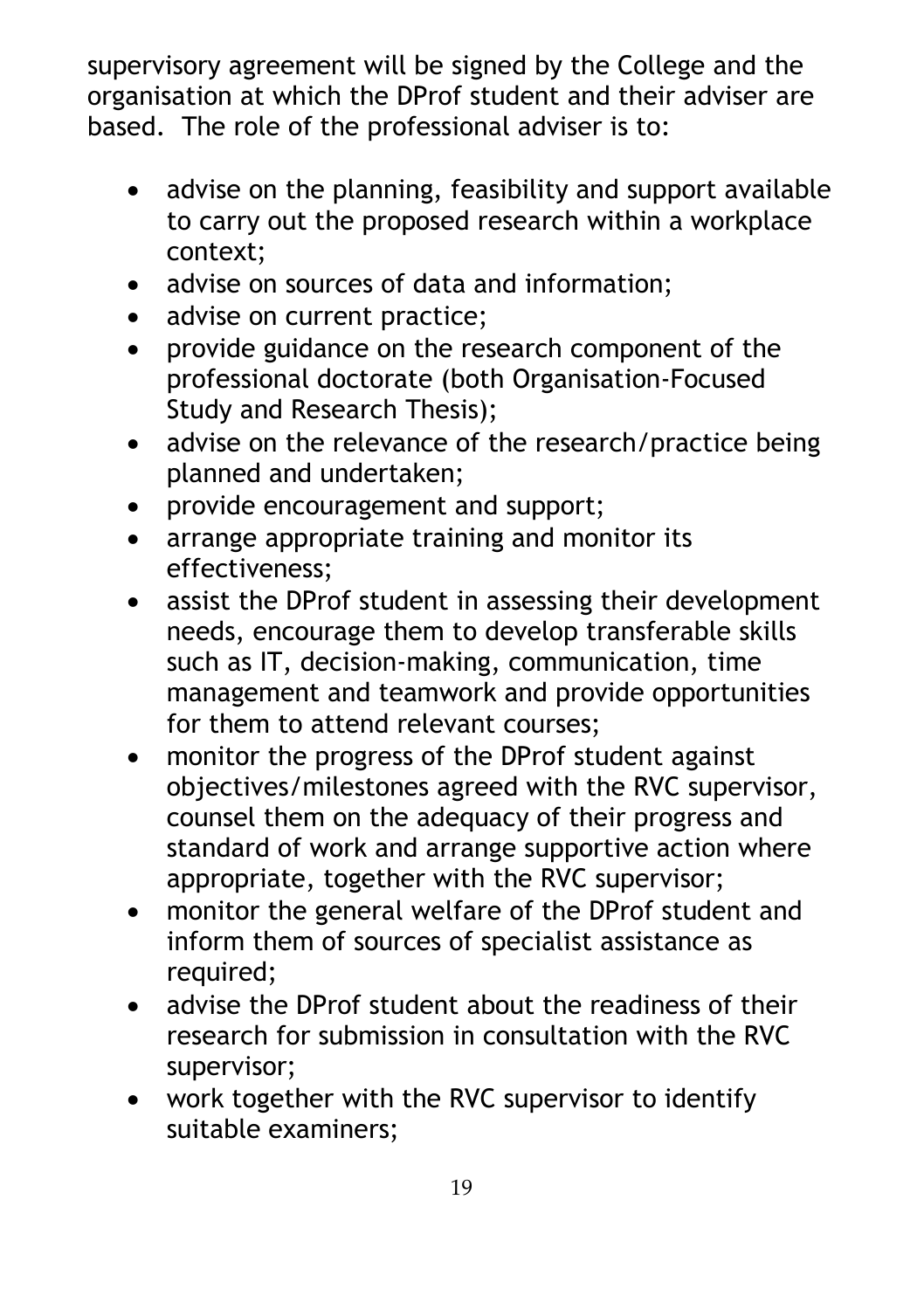- where appropriate, advise the DProf student on future career development;
- notify the DProf Course Director and Graduate School of any changes to the circumstances of the DProf student, professional adviser or their workplace;
- ensure that adequate alternative advisory arrangements are made during periods of absence.

1.7.9 DProf students, in addition to their project supervisor, also have the support of the programme's Course Director together with administrative support from the Graduate School and relevant Masters course support. Students will be supported through the taught modules in accessing and navigating the RVC's Virtual Learning Environment (Learn) and utilising the services available at the RVC (IT/Library helpdesk, e-Library facilities, Advice Centre etc.).

The Course Director will co-ordinate activities across the DProf programmes and will have an oversight of all DProf students' progress within the programme. They will be responsible for approving the nomination of the workplacebased professional adviser together with the Head of Graduate School and Vice-Principal for Research and Innovation who will form part of the selection panel for DProf applicants.

1.7.10 MRes students, in addition to their supervisory team, also have the support of the programme's Course Director and Deputy Course Director together with administrative support from the Graduate School.

1.7.11 Where a change of supervisor is unavoidable (such as when a student's supervisor leaves the College) the Head of the Graduate School will discuss the matter with the student and the Head of Department to identify a suitable individual to take over the supervision. Where there are unresolved problems with student supervision the Head of the Graduate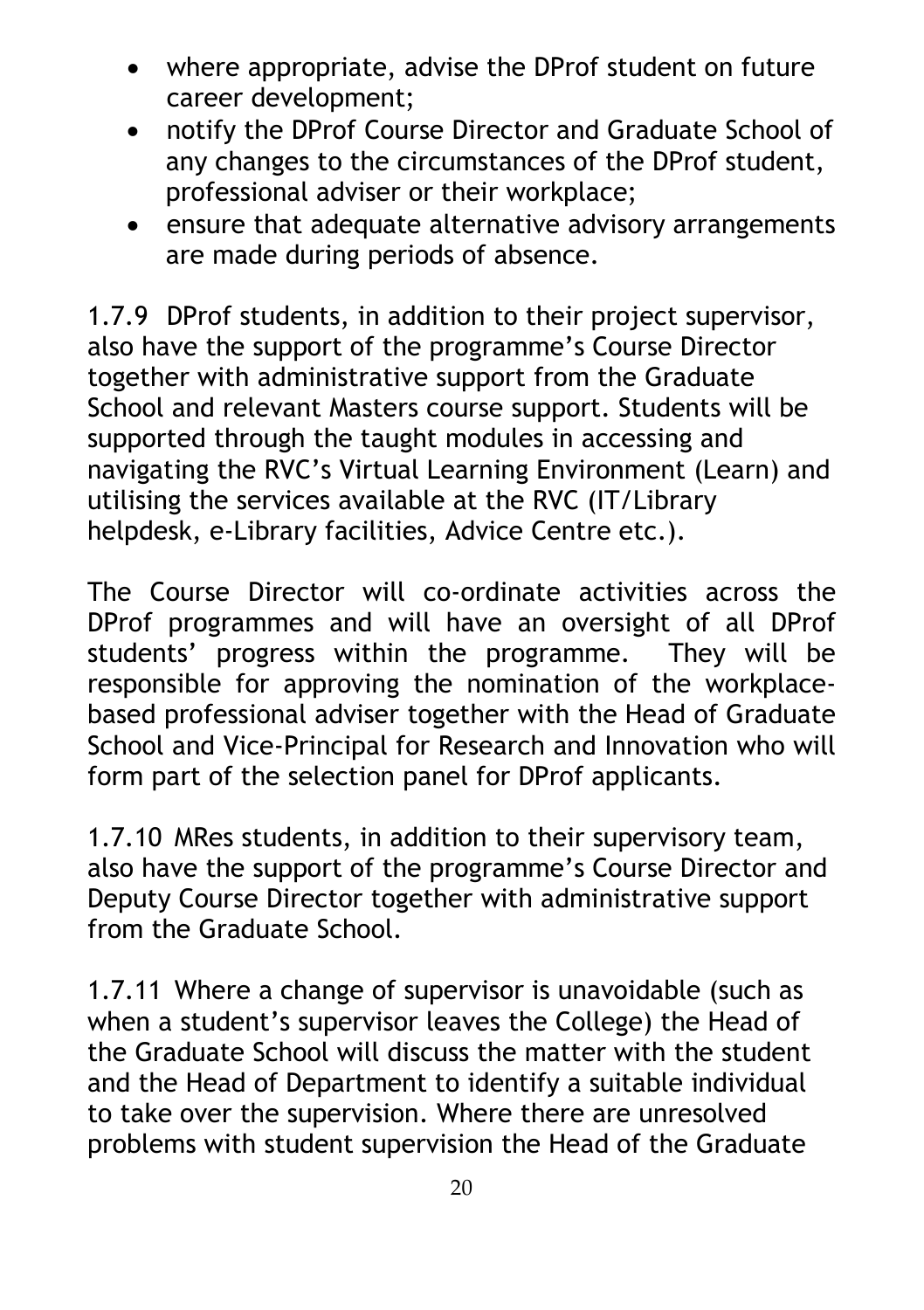School and the Vice-Principal for Research and Innovation will seek to resolve the matter with the student and the supervisors. Where either the Head of the Graduate School or the Vice-Principal for Research and Innovation is a supervisor of the student, they will be replaced by another member of the Research Strategy Committee who is independent of the student's supervision. The consultation process may or may not lead to the appointment of another supervisor or supervisors. The Graduate School will notify the student of the decision and the reasons for the decision in writing.

1.7.12 The criteria used in deciding whether a change of supervisor will be allowed or not are as follows:

- Objective evidence (e.g. from an appraisal, a Student Performance and Development meeting or PgR Manager records) that (i) the supervisor is not adhering to the Code of Practice or the obligations regarding supervisory meetings, or (ii) the relationship between the supervisor and the student has irretrievably broken down;
- Availability of appropriately skilled alternative supervisors for the project;
- The source of funding for the project (including feasibility of change when an external grant named supervisor supports the student);
- Objective evidence (e.g. from a Student Performance and Development meeting, PgR Manager records, their research notebook or similar) that the student is performing sufficiently well to continue with their studies.

1.7.13 Supervisors on sabbatical leave, or temporarily absent for other reasons should, where possible, maintain continuity of supervision. If this is not possible, clear arrangements should be made by the supervisor for the period of absence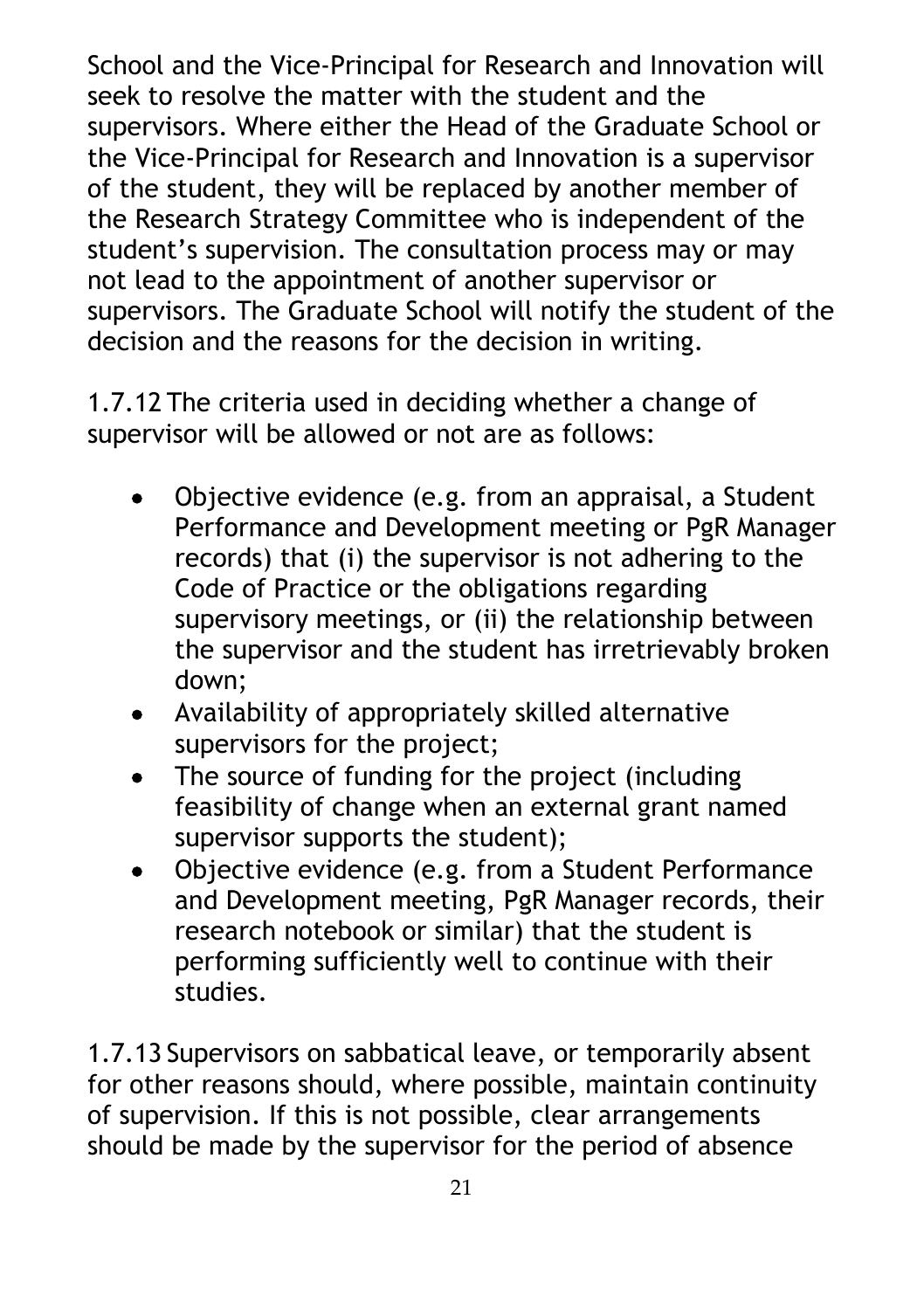and notified to the Graduate School and the student. In such cases, it would be expected that the co-supervisor would normally take on the responsibilities of the primary supervisor.

1.7.14 Where at all possible, continuity of supervision should be maintained.

1.7.15 Supervisors are accountable to the College, Graduate School and any external sponsor for providing such reports as are required on the work, training and academic progress of their research students.

1.7.16 Independent research fellows can act as a primary or secondary supervisor for PhD students. Other post-doctoral scientists (and graduate research assistants) are expected to contribute to the supervision of undergraduate and postgraduate (taught and research) students who are undertaking project work within their research group. However, it is recognised that a post-doctoral scientist may contribute intellectually to a grant for, or which includes funding for, a PhD studentship. More information can be found in Appendix B.

1.7.17 Detailed responsibilities of supervisors include:

#### **Registration and progression**

- Ensuring that the student is aware of the requirement to register annually through the Graduate School;
- Being accountable to the Research Degrees Committee through the Graduate School for the satisfactory progress of the student;
- Engaging fully with PgR Manager and advising their students to do the same.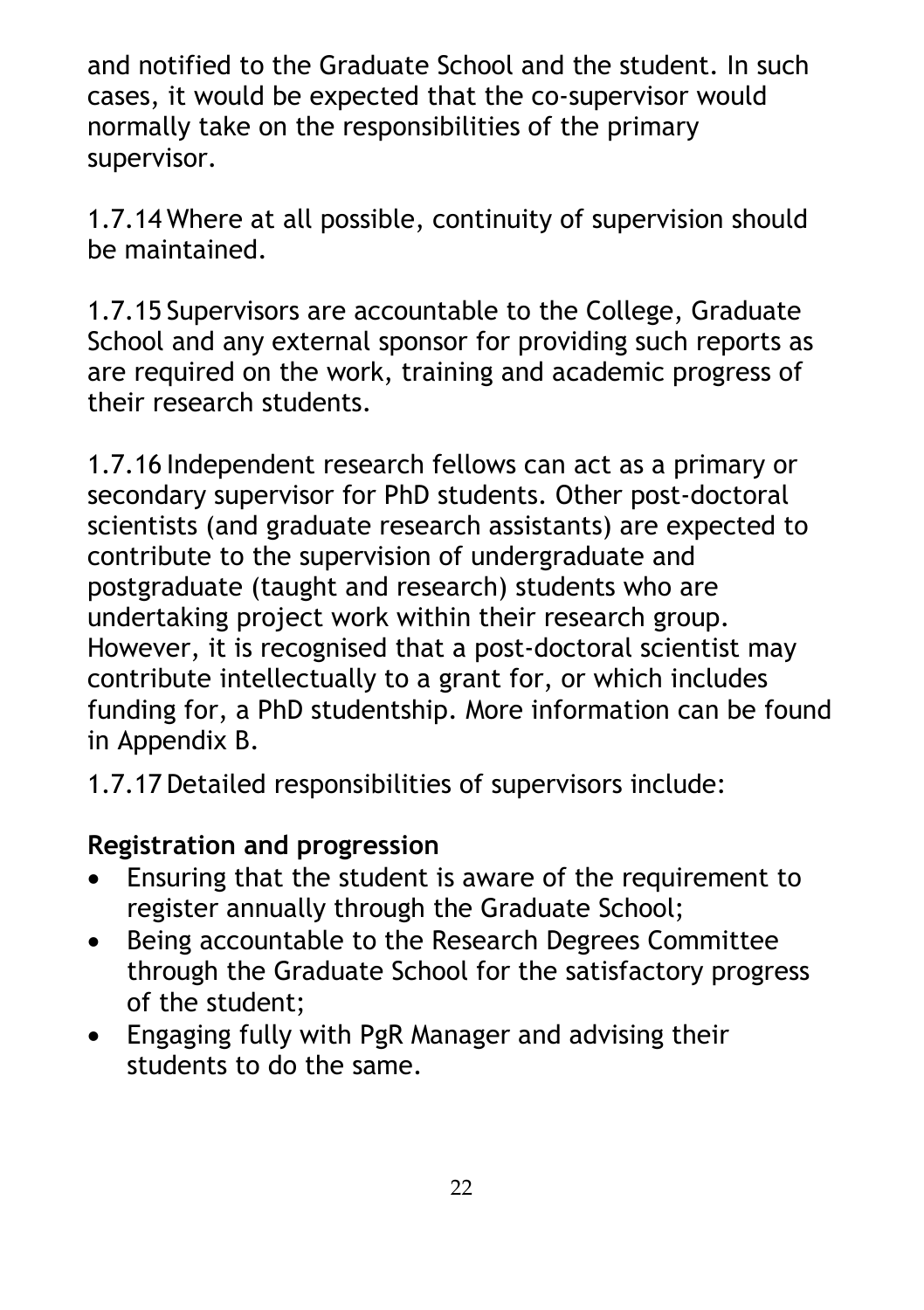# **Guidance**

- Providing the student with support and encouragement;
- Advising the student about all relevant aspects of postgraduate research, including:
	- o the nature of research;
	- o research techniques;
	- $\circ$  the standard of work required;
	- o the planning of the research programme;
	- $\circ$  facilities available to support the research;
	- o attendance at training courses, conferences, seminars etc.;
	- o publication;
	- o plagiarism;
	- o intellectual property rights;
	- o Health and Safety regulations;
	- o the Animals (Scientific Procedures) Act 1986, if appropriate;
- Informing students about the postgraduate student Induction and ensuring attendance;
- Giving detailed advice on the scheduling of work, including the current and likely future working requirements of the project, so that the thesis may be submitted within the normal period of registration;
- Arranging appropriate training and monitoring its effectiveness;
- Assisting the student in assessing their development needs and encouraging them to develop transferable skills such as project management, decision-making, time management and teamwork and providing opportunities for the student to attend courses;
- Ensuring that the student has opportunities to develop communication skills through, for example, presenting their work at RVC research seminars and at external meetings;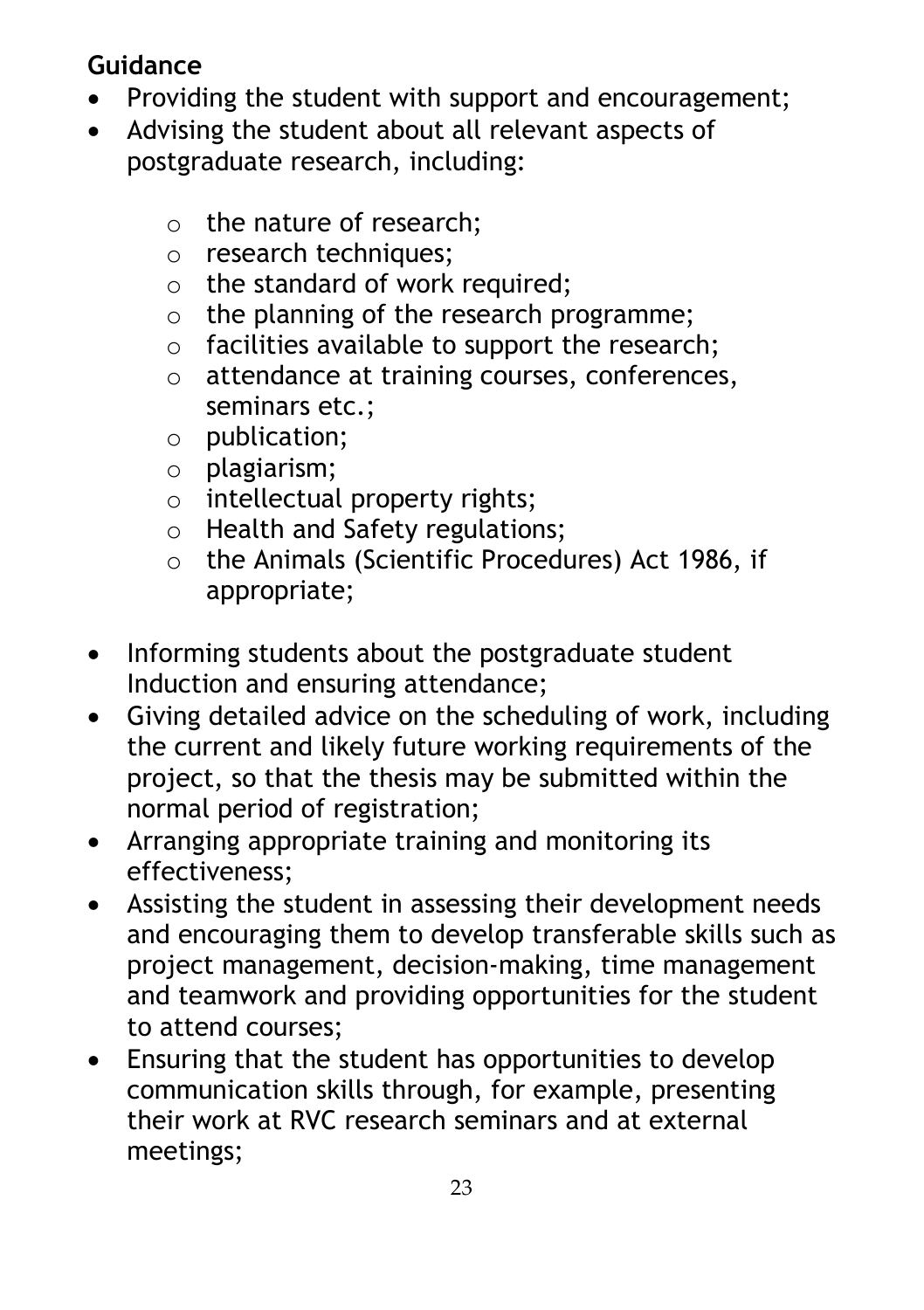- Attending RVC seminars and encouraging their research students to attend;
- Introducing the student to other workers in the field and to appropriate academic bodies;
- Monitoring the student's general welfare and informing them of sources of specialist assistance such as the Advice Centre, Counselling, Learning Development or Graduate School staff where necessary;
- Advising on future career development;
- Ensuring that adequate alternative supervisory arrangements are made during periods of absence;
- Advising MPhil and PhD students that if they wish to be involved in supervising an undergraduate or Masters student research project, an academic supervisor must be actively involved in overseeing the project.

### **Meetings**

- Meeting the student frequently, both informally and formally; the minimal schedule for formal meetings is outlined in PgR Manager; allowing adequate time for formal meetings and uploading brief written notes of them in PgR Manager;
- Where there is joint supervision, agreeing with the student and the co-supervisor(s)/professional adviser the division of responsibility.

## **Feedback and progress**

- Requesting written work as appropriate and returning such work to the student as promptly as possible, with constructive feedback;
- Monitoring the student's progress and advising them on the adequacy of progress and the standard of work, arranging supportive action where appropriate;
- **Arranging annual progress monitoring meetings** before each anniversary of registration in accordance with College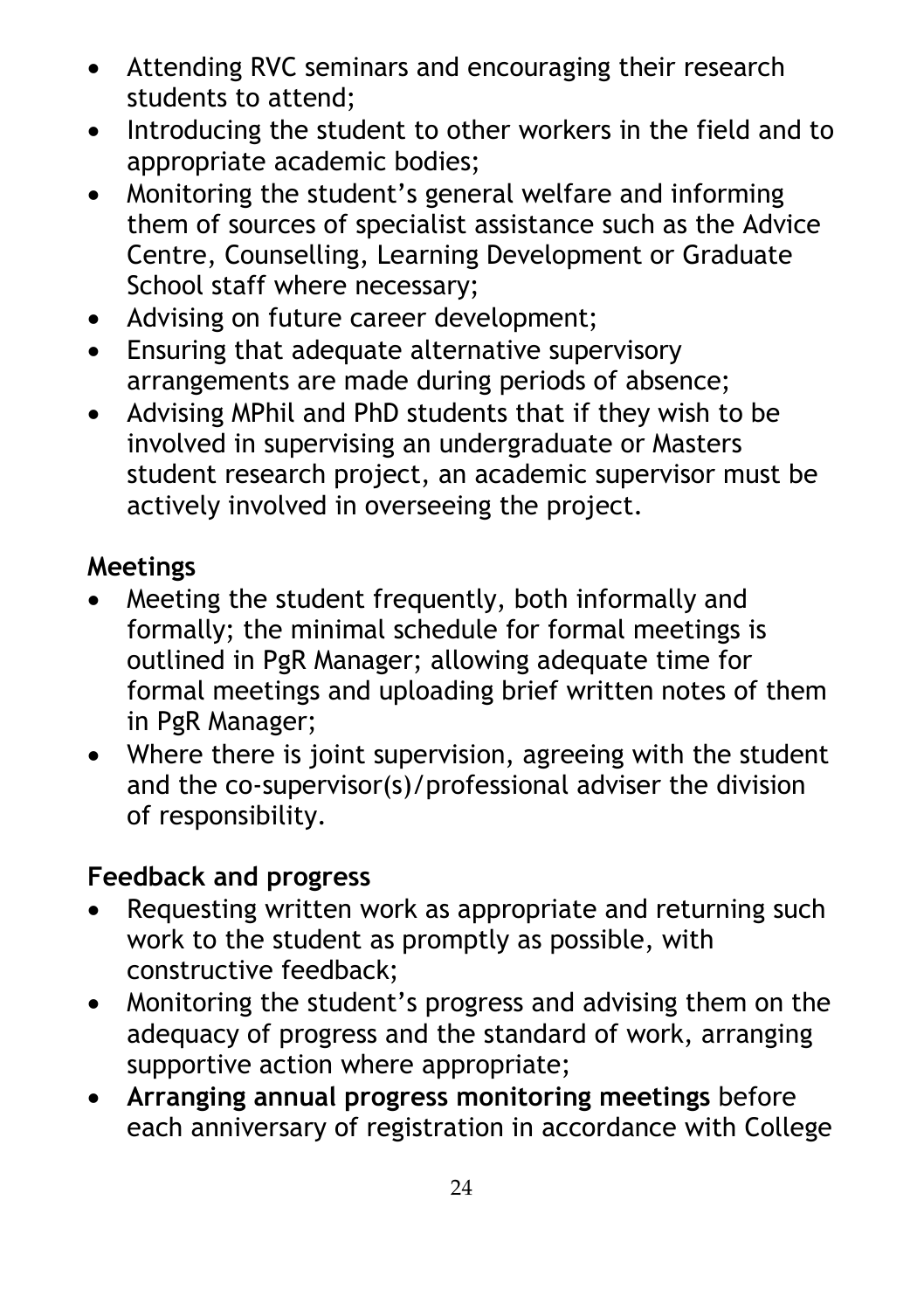procedures and encouraging the student to submit annual progress reports promptly. **Students should not be asked to identify or contact possible assessors; this is the supervisors' responsibility. For this process to work most effectively it is essential that the meeting is before the anniversary of admission, regardless of the status of results.**

### **Examination**

- Nominating examiners and informing the student of their names. **Under no circumstances should a student be expected to identify or contact prospective examiners;**
- Assisting the student in planning for the oral examination;
- Advising the student of the readiness of the thesis for submission;
- Informing the Graduate School of likely changes to the submission date occurring after the nomination of examiners;
- **Arranging the date of the viva voce examination and informing the Graduate School of when and where (campus and room) this will take place;**
- Preparing the student for their viva, normally by conducting one or more mock orals;
- Being in College on the day of the viva to meet the examiners and to support the student before and after the examination;
- Advising students on thesis amendments and emphasising the need for these to be completed in a timely manner and to meet agreed deadlines.

#### **Change of student circumstances**

- Notifying the Graduate School of any changes which influence the registration status of the student;
- In circumstances where the student wishes to interrupt study, informing the Graduate School. All periods of interruption must be agreed via SPDP and will not normally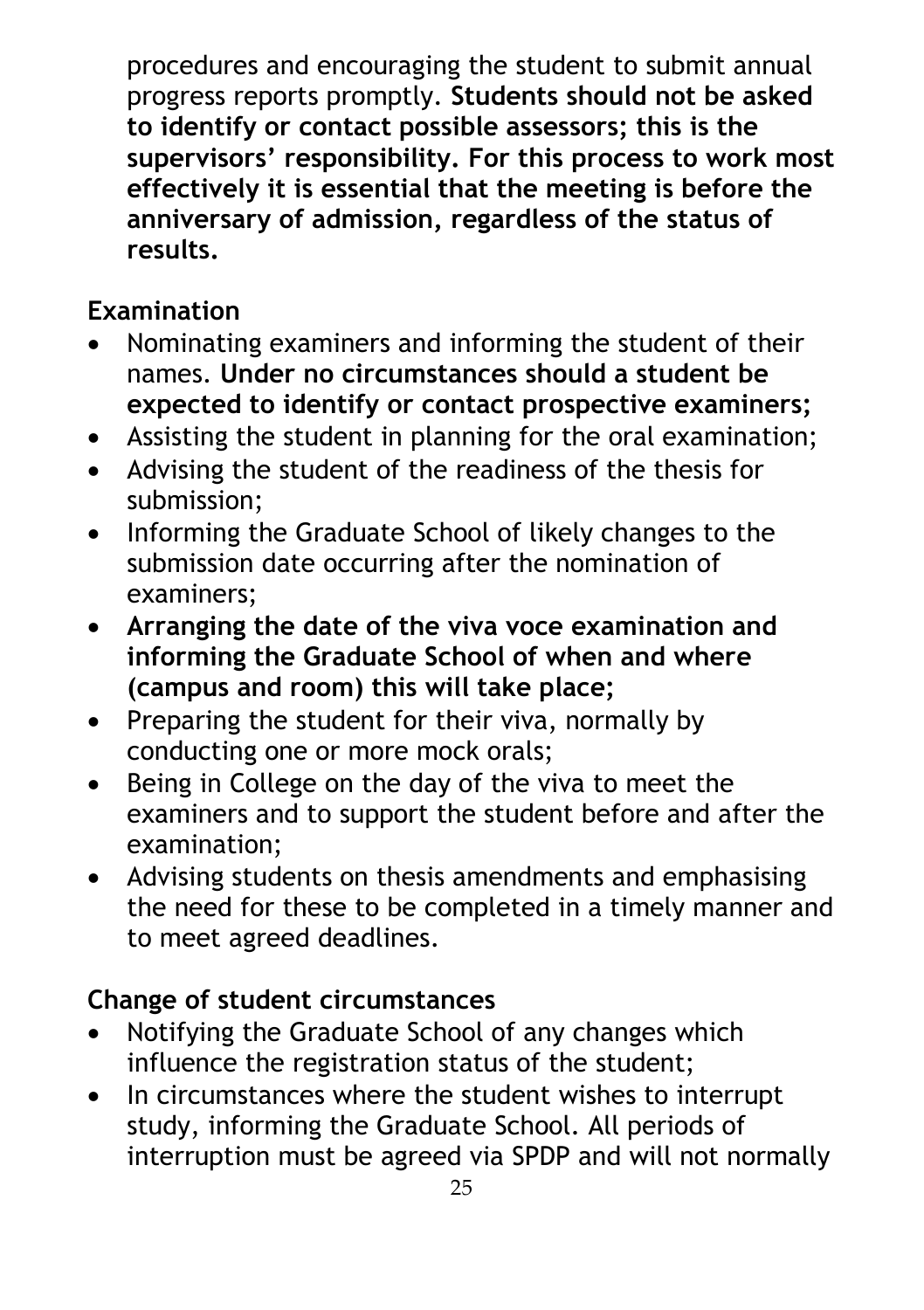be agreed for more than one year per programme. If SPDP are requested to exceptionally agree an additional interruption, it will also be necessary for the Supervisors/Course Director to assess that overall programme learning outcomes can still be met within the registration limits of the programme at the intended return date. This assessment must be completed prior to approval of the additional interruption

• Information regarding SPDS can be found on the Intranet [here.](https://intranet.rvc.ac.uk/professional-services/learning-and-wellbeing/student-performance/index.cfm)

#### **Supervisors who are responsible for DProf students, in addition to the responsibilities outlined above, should also:**

- offer guidance, support and feedback, particularly on the quality and academic level of the work being carried out;
- offer guidance on the selection, coherence and quality of work in the research thesis;
- monitor progress of the DProf student through the taught components of the degree programme.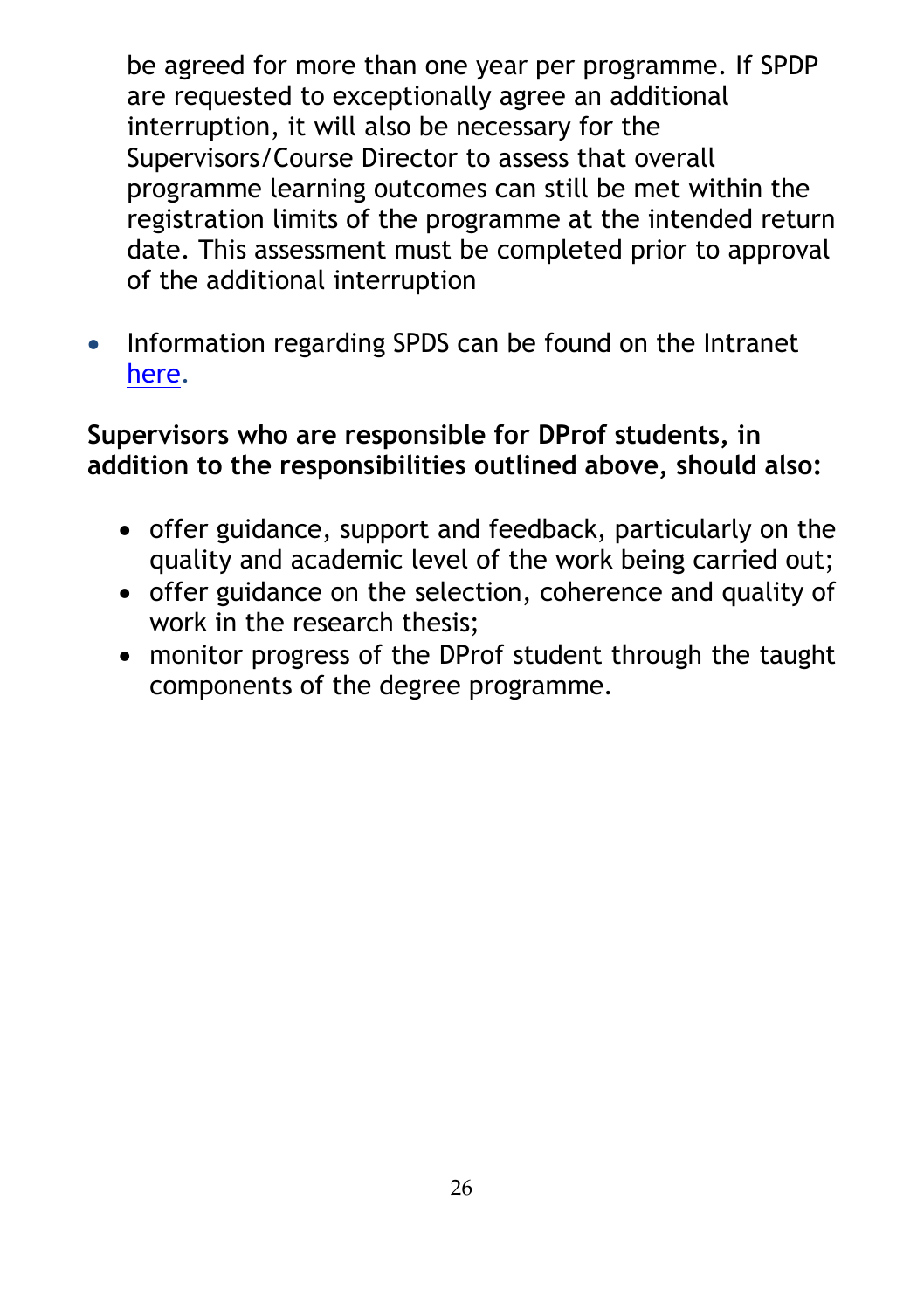# 2.1 Academic facilities and resources

2.1.1 As a minimum, Departments shall provide appropriate and necessary facilities and resources to research students, the level of access depending on their registration status (fulltime, part-time, writing-up, or interrupted). Departments may enhance these levels as appropriate and as resources allow. These facilities relate to the status of being a research student and not to the requirements for carrying out any particular project. Project resources and facilities need to be separately identified, and availability and access agreed with students.

2.1.2 RVC academic resources are available to research students primarily through the IT and Library Services, and relate to computing and library facilities, including direct and remote access.

# 2.2 Research training

2.2.1 The RVC provides a Skills Training Programme through the Graduate School which covers the domains of the Researcher Development Framework (RDF) and helps students to gain the skills they need to design and complete their programmes effectively, and prepare themselves for their subsequent career.

2.2.2 All research students are normally required to participate in, and successfully complete, relevant parts of the Skills Training Programme. Exceptions or exemptions are made for students who have already successfully completed (parts of) an equivalent programme and for full or part-time students who are unable to access the Skills Training Programme. In the latter case, supervisors must discuss with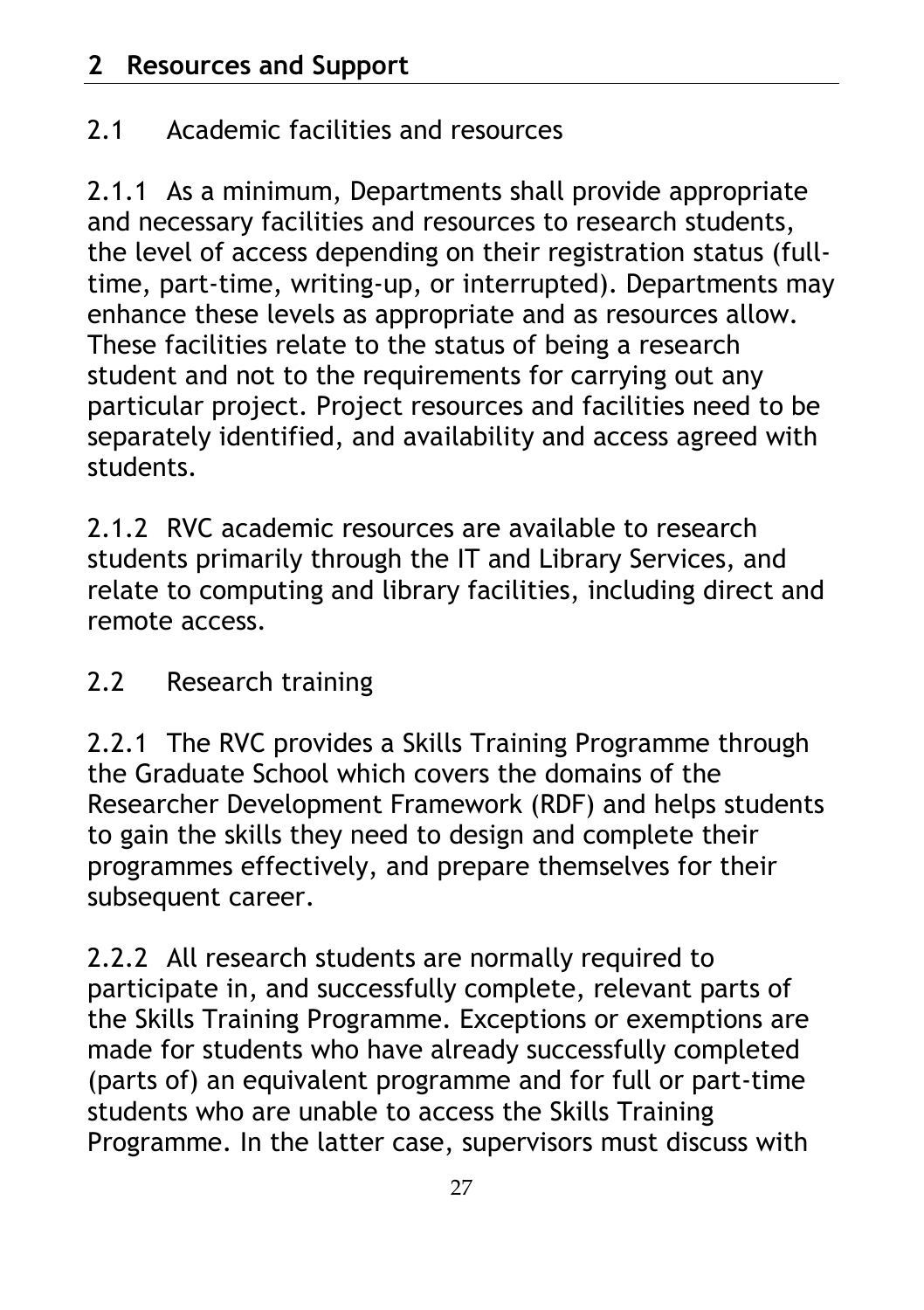their students their principal training needs and make arrangements for such training to be made available to the student.

2.2.3 There will be no minimum period of attendance each year for externally based MPhil and PhD students but they *must* attend an induction, visit the College to meet face-toface with their supervisor(s) at least once in each year of the studentship and undertake the following mandatory skills training:

- *Year 1 (pro-rata for part-time students):* Complete the mandatory on-line courses on 'working with your supervisor', 'selecting a conference, presenting and networking', 'getting published in the sciences', 'project management in the research context' and 'research integrity' training; attend the Health and Safety Induction and the Good Research Practice training; complete the PG statistics course and pass the exam; attend and present a graphical abstract at Postgraduate Research Day (and submit a research impact statement);
- *Year 2 (pro-rata for part-time students):* Present a poster at Postgraduate Research Day (and submit the associated poster abstract)
- *Year 3/4 (pro-rata for part-time students):* Attend and give a talk at Postgraduate Research Day.

Annual appraisal must be undertaken as a face-to-face meeting at the RVC.

2.2.4 The Skills Training Programme consists of sessions given as workshops, lectures, online or distance learning modules. A statistics exam based on the taught course is mandatory for all MRes, MPhil and PhD students.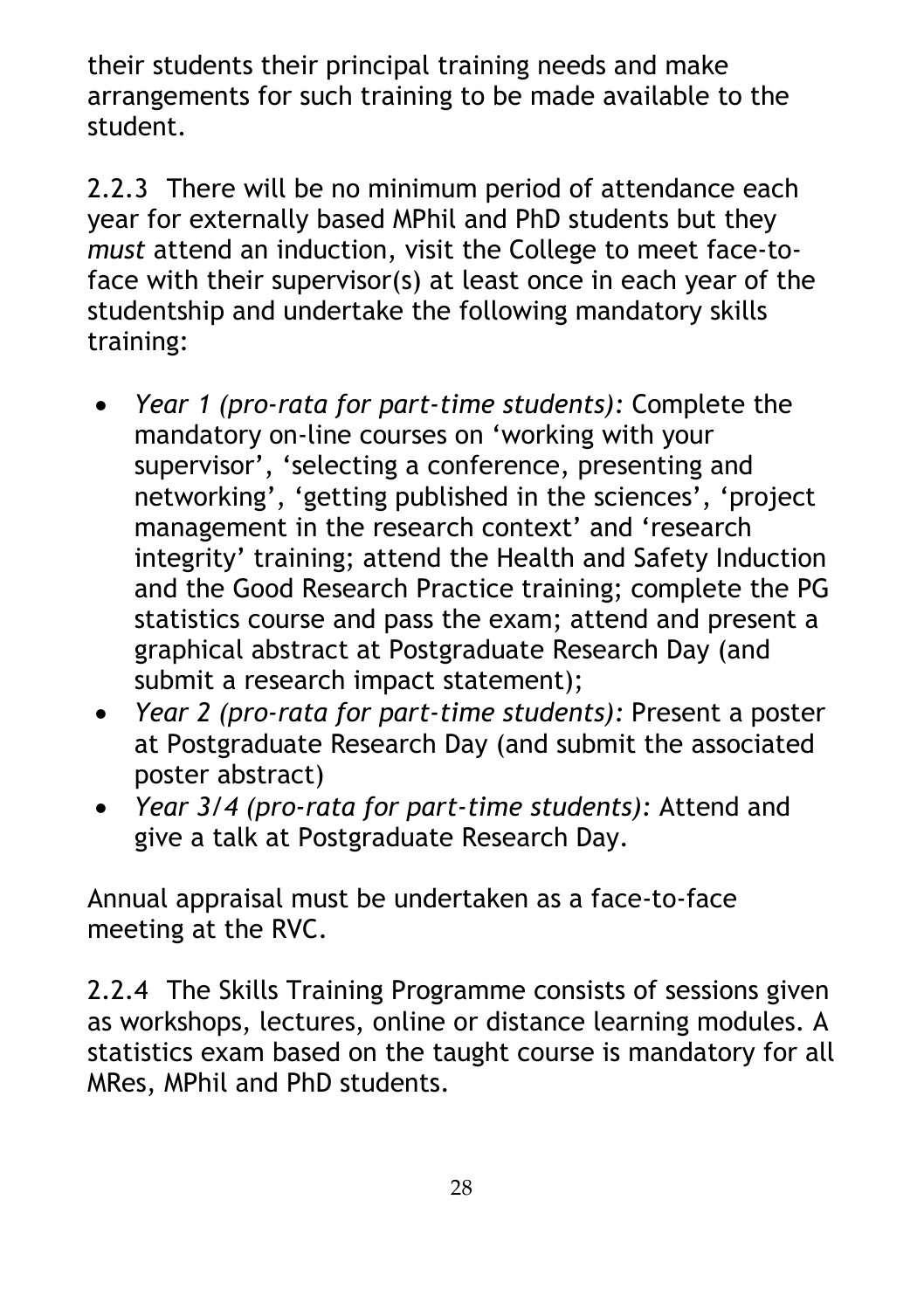2.2.5 Students are expected to book a place on any training workshop at least 10 working days in advance of the session.

2.2.6 A £25 cancellation fee (payable by student or supervisor) will be charged for last minute cancellations (less than 3 working days' notice) or failure to attend without good reason. There will be no charge for a cancellation made with at least 3 working days' notice.

2.2.7 If a student is unwell on the day of the training session, or unable to attend for a reason that was unforeseeable and out of their control, they should e-mail [rdofficer@rvc.ac.uk](mailto:rdofficer@rvc.ac.uk) or telephone the Graduate School (020 7468 5134) as soon as possible after 9am. If there is no one available to take the call, a message should be left..

2.2.8 All students should use the Training Needs Analysis section of PgR Manager to reflect upon their training needs and to record the training sessions attended, presentations given, seminars attended and their evaluation of these.

2.3 Student support services

2.3.1 The RVC provides a range of student support services, all of which are available for research students who wish to make use of them. Services include learning support, disability, careers, financial advice and counselling. Full information can be accessed on the **[student support, careers](https://learn.rvc.ac.uk/course/view.php?id=1639)  [and learning development pages](https://learn.rvc.ac.uk/course/view.php?id=1639)** on RVC Learn.

2.3.2 The College's Graduate School is a source of information, advice and guidance on all matters to do with postgraduate research students and programmes, and will help direct students to other appropriate sources of support.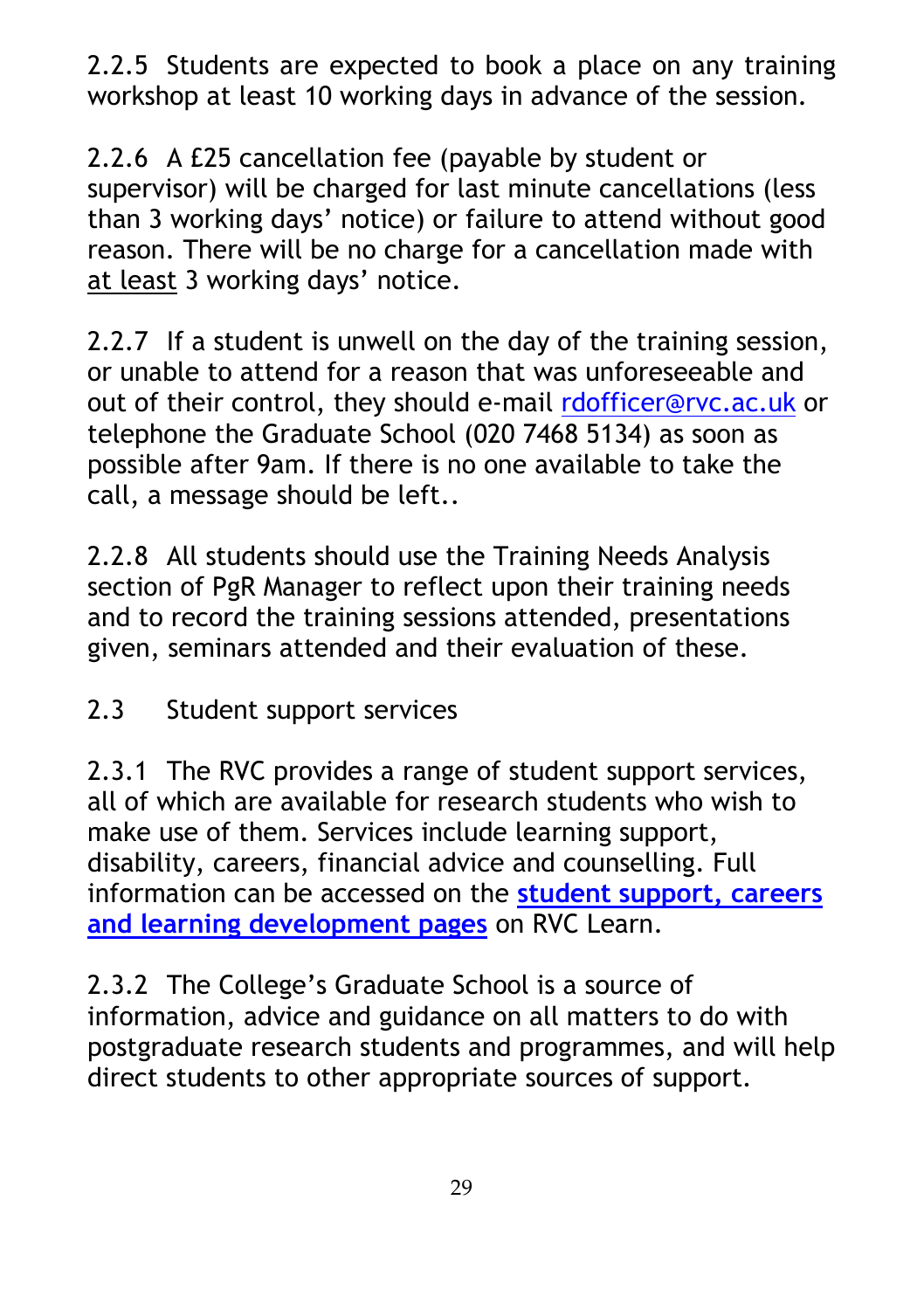[2](#page-29-0).3.3 There are a number of postgraduate student advisors<sup>2</sup> whom students may approach with matters of either academic or personal concern.

2.3.4 All new students will be assigned a Postgraduate Student Advisor on commencement of their studies. It will be the advisor's responsibility to make initial contact with their assigned student and this should be done within 3 months of registration. It is up to the student to ensure that they respond to this initial contact request. Advisors and their students are encouraged to meet annually at the very least, especially around the time leading to the student's annual appraisal and/or submission of their final thesis. Although each student will have an assigned Advisor, they are welcome to contact any on the list<sup>2</sup>.

2.3.5 The Heads of the Graduate School and Postgraduate Administration are also accessible to all research students seeking support and guidance, regardless of the academic department in which they are carrying out their research.

2.3.6 The Student Union Postgraduate Officer/s is/are responsible for promotion of the general interests of postgraduate students and, together with their nominees, provide(s) a recognised channel of communication between postgraduate students and the RVC.

2.3.7 The RVC Students' Union is responsible for promoting the interests of all students and has specific Postgraduate Officer/s and also provides a recognised channel of communication between students and the RVC.

2.3.8 All research students are responsible for ensuring that any copy editing and/or proof reading of their thesis which

<span id="page-29-0"></span> $\overline{a}$ <sup>2</sup> See Appendix D for details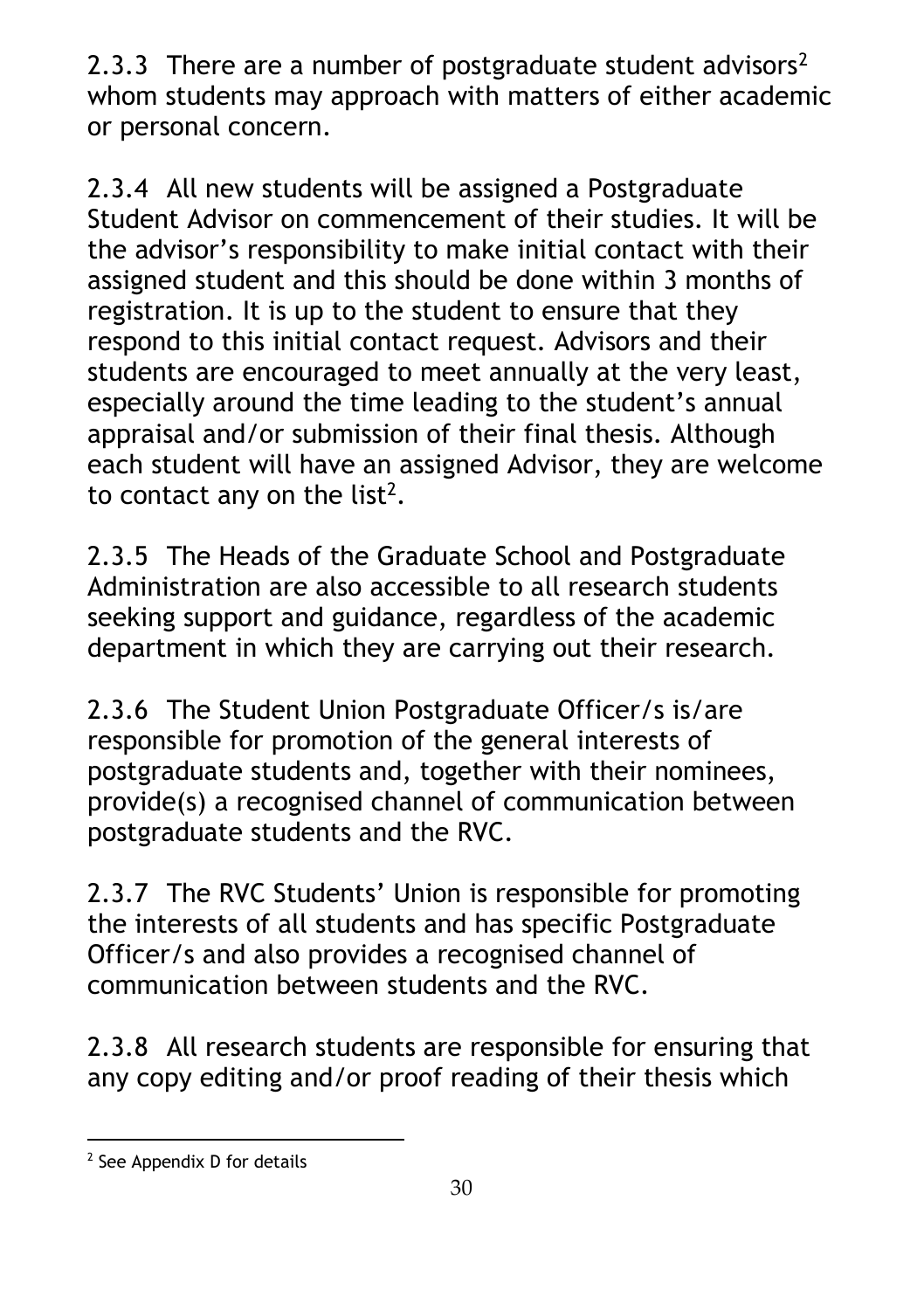they have not personally undertaken does not alter the intellectual content and/or substance of their thesis. Any deficiencies in the work identified as being introduced by changes made by third parties undertaking either of these two processes will not be accepted as mitigating circumstances in the examination of the thesis for the award of a research degree.

2.3.9 A separate written statement acknowledging the use of professional third parties to copyedit or proof read the thesis must accompany the submission of the thesis and be made available to the examiners.

## 2.4 Studentships

2.4.1 The RVC normally has a number of studentships available for research degree study. They may be funded from the RVC's own resources, or funded by an external sponsor following competition, negotiation or an allocation process.

2.4.2 All awards will be advertised, at least on the RVC's website. Eligibility and selection criteria will be clear in all further particulars of awards and the application processes and closing dates will be clearly identified. The processes used for selection will be in accordance with equal opportunities.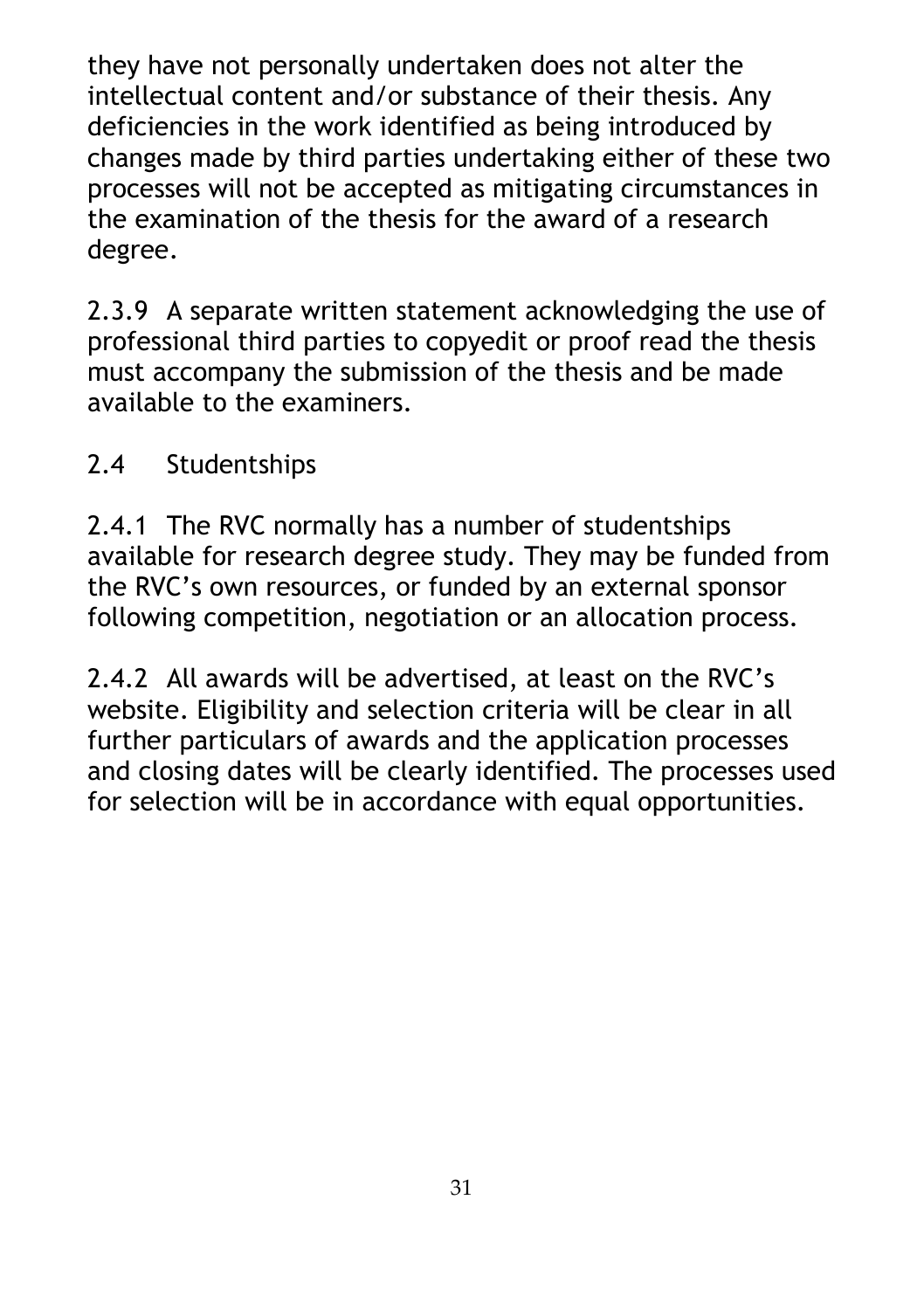#### **3 Managing and Monitoring Student Admission and Progression**

# 3.1 Admission, registration and arrival

3.1.1 The minimum requirement for admission to a research degree is normally an upper second class honours degree from a UK university or an overseas qualification of an equivalent standard on a subject appropriate for the study topic to be followed, a registered qualification appropriate to the course of study (usually veterinary medicine) or a Masters degree in a subject appropriate to the course of study. Where the applicant's first language is not English, they will be required to demonstrate proficiency in English language to a level specified by the College. The RVC may have additional criteria which will apply in selecting candidates for particular research degrees.

3.1.2 No applicant will be accepted unless the RVC is confident that they have the capacity to complete a research degree successfully and that the RVC has the expertise and facilities to support the applicant's research.

3.1.3 No project will be offered unless it is appropriate for the degree concerned and can reasonably be undertaken within the required timescale with the resources available.

3.1.4 The details of all suitable applicants are passed to the relevant academic(s) for consideration. Selection will be made on the basis of all information available, including the application form, proposed area of research and the support available to undertake the project, qualifications, references and (where used) interview. Feedback is available to applicants on request.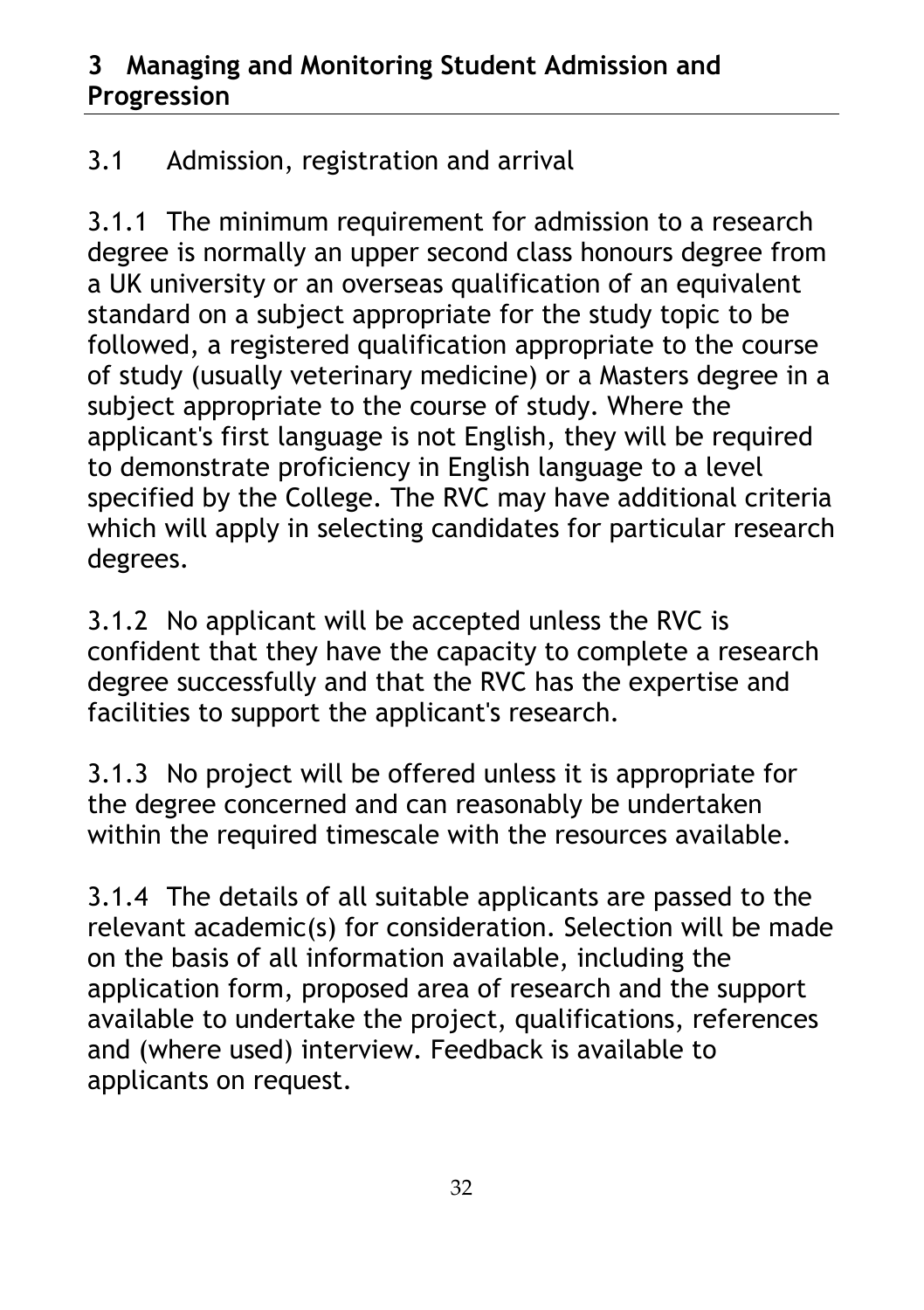3.1.5 Applicants are interviewed by at least two members of academic staff. A representative from the organisation that employs DProf applicants will be invited to join the interview panel.

3.1.6 The offer of a place is made by the Graduate School and is dependent on the applicant providing:

- evidence of suitable academic qualifications. Degree/Diploma certificates in a language other than English must be accompanied by an English translation attested by an official translator;
- evidence of a suitable level of English where English is not the applicant's first language. The applicant will be required to achieve an overall score of 7.0 in IELTS (academic module) with a minimum of 6.5 in each subtest;
- firm evidence of funding to cover the fees and research expenses for the period of the degree;
- suitable references from two academic referees, neither of whom will be supervising the project(s) that the applicant has applied for;
- a project summary or a copy of the awarded grant which has been approved by the Vice-Principal for Research and Innovation and the Head of the Graduate School;
- details of the proposed supervisory arrangements.

3.1.7 Equal opportunities information will be collected from all applicants. This information will not be used in the selection process, except in so far as the RVC will wish to ascertain that it has the appropriate facilities to support applicants with disabilities.

3.1.8 All offers of a place will be made by the Graduate School, specifying the name of the supervisor and co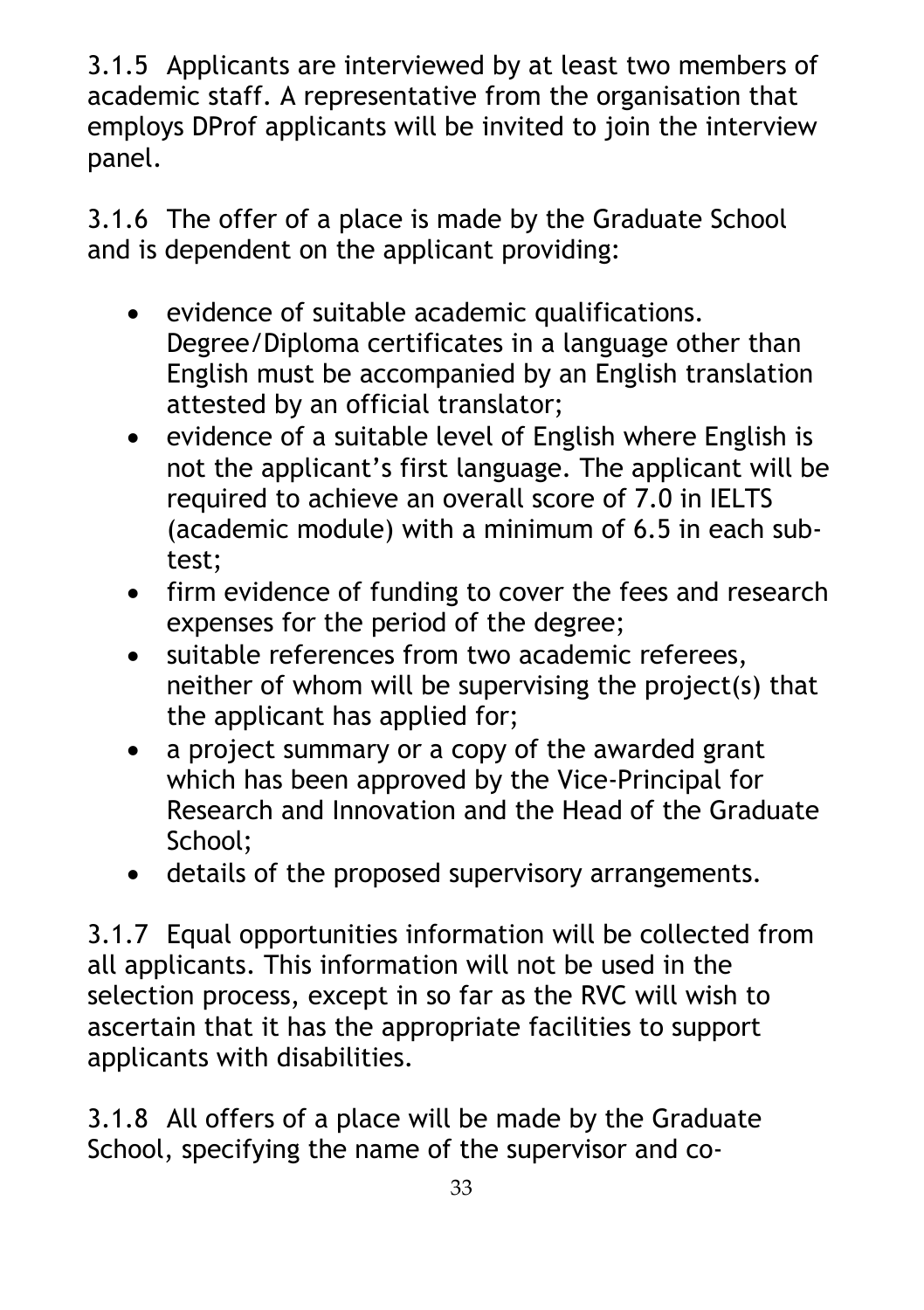supervisor/professional adviser, the title of the project, the department in which the student will be based, the award for which they will be registered, the registration status (full-time or part-time), normal length of study, the stipend in year 1 (if the student is in receipt of a stipend), any terms and conditions of the scholarship and relevant fees for year one. A copy of the current Code of Practice will also be included, with which the student must agree to comply (and any annual changes made to it subsequently).

3.1.9 All PhD students are initially registered for the MPhil degree, with upgrade to PhD occurring at the recommendation of the student's assessors, normally at the end of the first year of study (or equivalent in part-time study). The circumstances of transfer from MPhil to PhD are given in section 3.4.3.

3.1.10 For as long as students are pursuing their programmes of study (including during writing up period?), they must remain formally registered/enrolled with the RVC and pay the appropriate level of fees.

3.1.11 Possible registration status options are full-time, parttime, writing-up and interrupted. Part-time status options are either 0.5FTE or 0.8FTE. Any change of status must be supported by the supervisor and approved by the Graduate School who may refer the request to the SPDS for approval. Transfer of status from full-time to part-time will not normally be permitted within 3 months prior to the end date of the studentship or during writing-up status. Such requests will only be considered in exceptional circumstances and the Graduate School may refer the request to SPDS.

3.1.12 Interruption of study for reasons of ill health, maternity/paternity leave or personal problems is possible for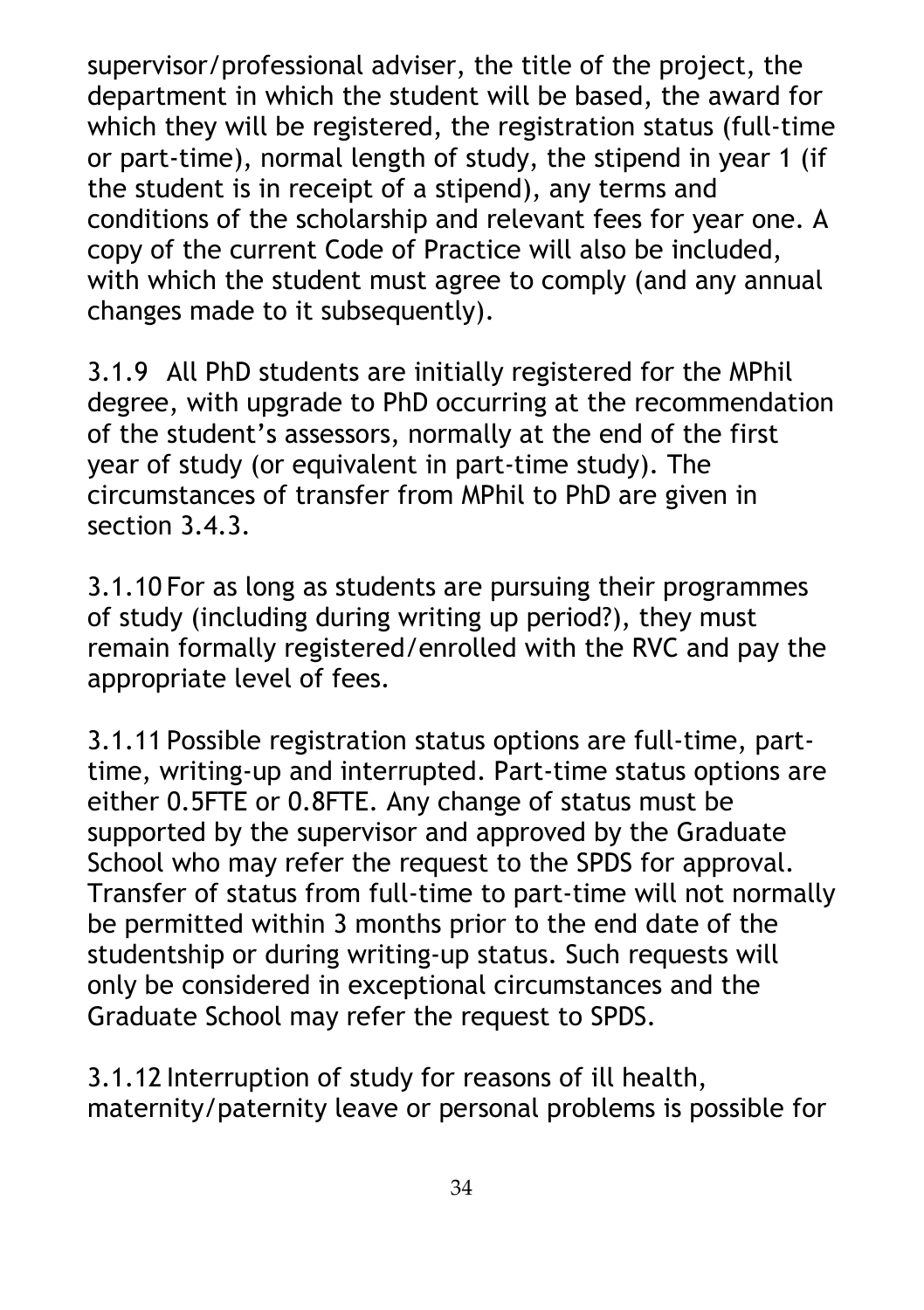up to a total of 12 months during their studentship<sup>[3](#page-34-0)</sup>. During periods of approved interruption, students will not be required to maintain active study on their research programmes. Any access to facilities needs to be approved by the Head of Department. Students in this situation will normally have access to College resources and facilities, but will not be required to pay any fees. Student stipends may not be paid for all of the period of interruption depending on the organisation funding the study (c.f. BBSRC regulations) and the circumstances. The sickness and maternity/paternity policies for postgraduate research students can be found on the Graduate School site on RVC Learn. All requests to interrupt must be submitted to the Graduate School and may need to be considered by representatives of the SPDS for a final decision.

3.1.13 Fees for research degree study are set annually for a 12-month period from 1<sup>st</sup> August. Research students are required to pay the level of fee according to the year in which they register and subsequent years of re-registration. Students who have not submitted their thesis within 4 years (or within 3 years and 6 months for a 3-year studentship) will be liable to pay an annual fee (students should consult the Graduate School site on RVC Learn for further details).

3.1.14 At least once a year there will be an RVC induction programme to introduce new research students to the RVC and key staff, to postgraduate research study, and to one another.

3.1.15 PhD and MRes students can take up to 8 weeks' (40 days) annual leave per annum (including all public holidays and College closures), no more than one month of which may be taken at the end of study (unless the funding body supporting the studentship states otherwise, in which case the latter takes precedence). Part-time research students must

 $\overline{a}$ 

<span id="page-34-0"></span> $3$  See 1.7.17 (page 23 onwards)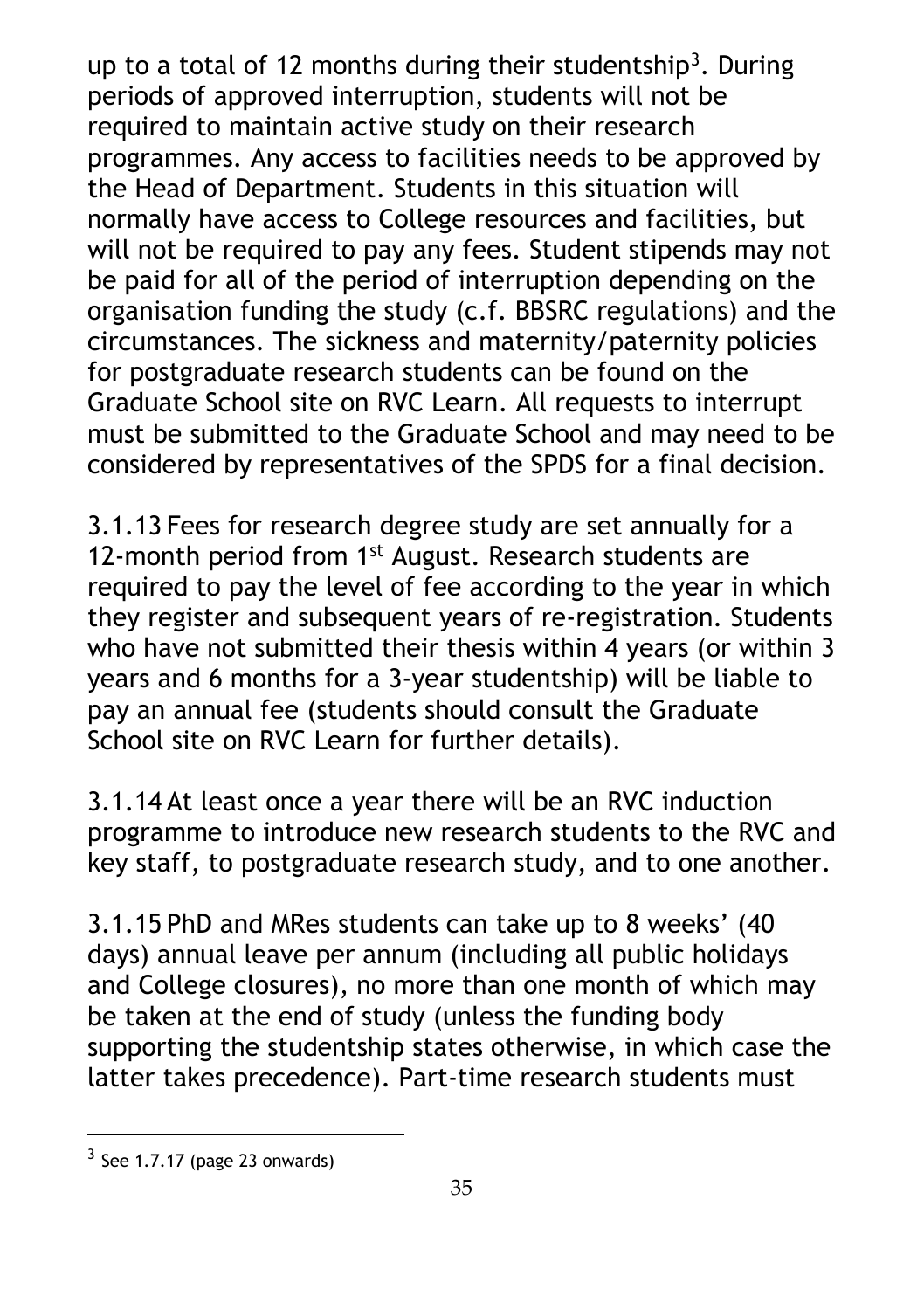abide by an employer's terms and conditions relating to annual leave.

### 3.2 Period of registration until submission

3.2.1 The MRes degree requires 12 months of full-time study or up to 24 months of part-time study; the maximum period of registration is 36 months. The DProf programmes of study should take a minimum of 4 and a maximum of 8 calendar years part-time. Depending on the terms of the studentship, the expectation is that the MPhil degree should take 24-36 months full-time or up to 6 years part-time and the PhD degree should take 36-48 months full-time or up to 6 years part-time. The minimum period of registration for the MPhil and PhD degrees is two calendar years or the equivalent in part-time study. The maximum period of registration until submission is 48 months for an MPhil and 60 months for a PhD (pro-rata for part-time students), excluding approved periods of interruption. Full- or part-time fees will apply throughout these periods of registration.

3.2.2 It is the College's expectation that students complete their work and submit their thesis within the period specified in their offer of study.

3.2.3 Any request for an extension beyond the period specified in the offer of study up to a maximum of four years (pro-rata for part-time study) must come from the supervisor and be endorsed by the grant holder. The case needs to be made on the basis of the whole period of study since initial registration, explaining why the student has not been able to complete within the originally allotted time, estimating the time which the student will need to complete and advising on an appropriate extension. Extensions must be approved by the Head of the Graduate School and the Vice-Principal for Research and Innovation and can be refused. Normally only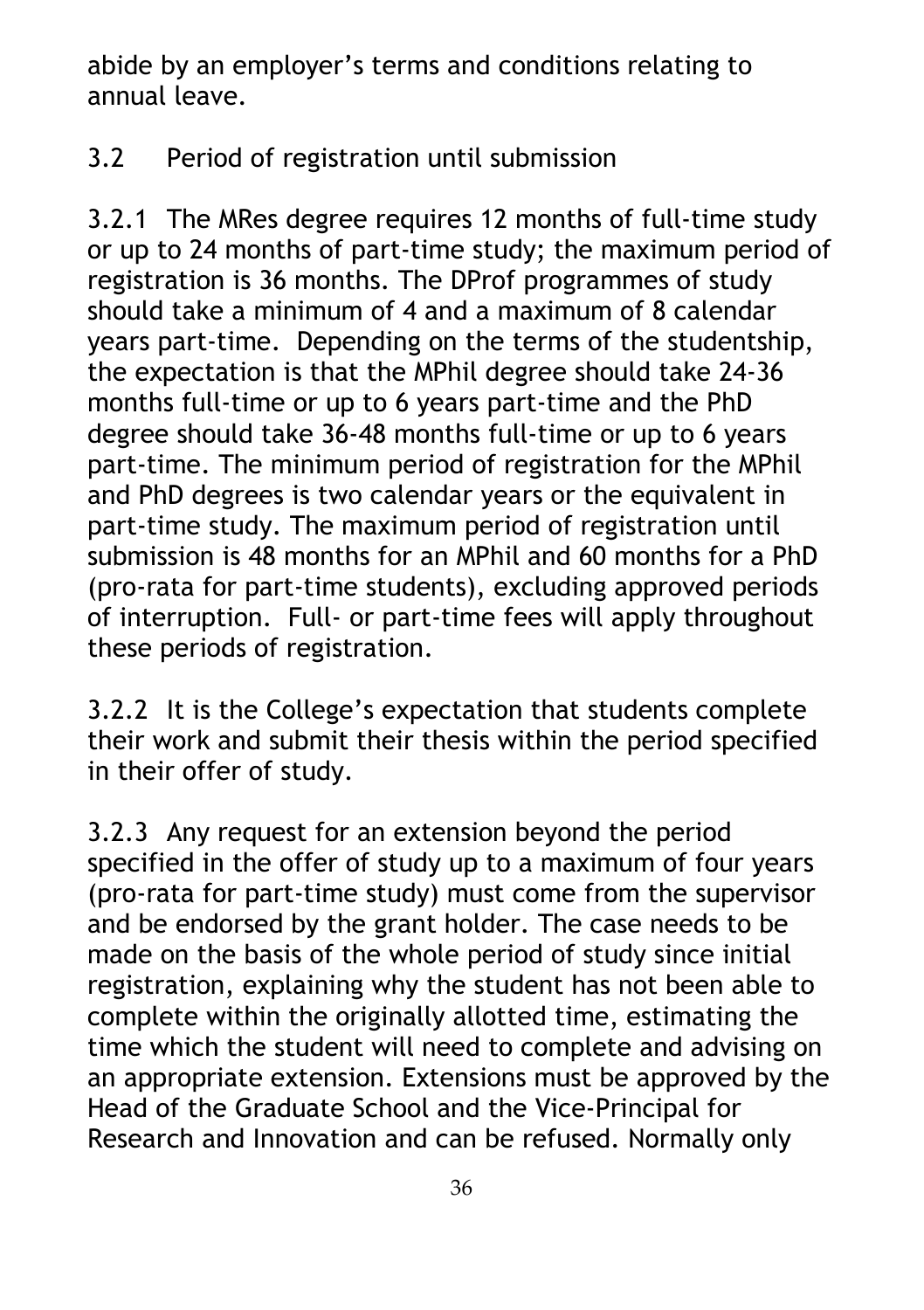one extension will be permitted. Students who do not submit within the period of extension will be asked to attend a meeting of the Student Performance and Development group which will advise on continuation or discontinuation of study.

3.2.4 Requests for an extension to the 4 year submission deadline will NOT normally be considered and [College](https://www.rvc.ac.uk/Media/Default/About/Academic%20Quality,%20Regulations%20and%20Procedures/General/General%20Regulations%20for%20Study%20and%20Award-1.pdf)  [guidelines regarding allowable reasons for an extension should](https://www.rvc.ac.uk/Media/Default/About/Academic%20Quality,%20Regulations%20and%20Procedures/General/General%20Regulations%20for%20Study%20and%20Award-1.pdf)  [be followed.](https://www.rvc.ac.uk/Media/Default/About/Academic%20Quality,%20Regulations%20and%20Procedures/General/General%20Regulations%20for%20Study%20and%20Award-1.pdf)

3.3 Requirement to remain in good academic standing

3.3.1 In order to remain in good academic standing, all students are required to maintain active study and a satisfactory standard of work. Failure to do so may result in a requirement to withdraw from the RVC.

3.3.2 In order to demonstrate that students are actively studying they will be expected to keep in regular contact with their supervisors, irrespective of geographical location, and submit work regularly in accordance with a schedule agreed with supervisors. It is the responsibility of students to ensure that supervisors are kept informed about any barriers to their satisfactory progress.

3.3.3 Students will be informed of any concerns about the standard of their work, either by their supervisor (during normal supervision sessions or in written comments on work submitted) or as a result of formal appraisal. Students should take any such concerns expressed seriously and ensure that they take steps to improve the standard of their work.

3.3.4 A notice of unsatisfactory progress at appraisal may give rise to a recommendation that the student be reappraised in less than one year's time and/or referral to the SPDS.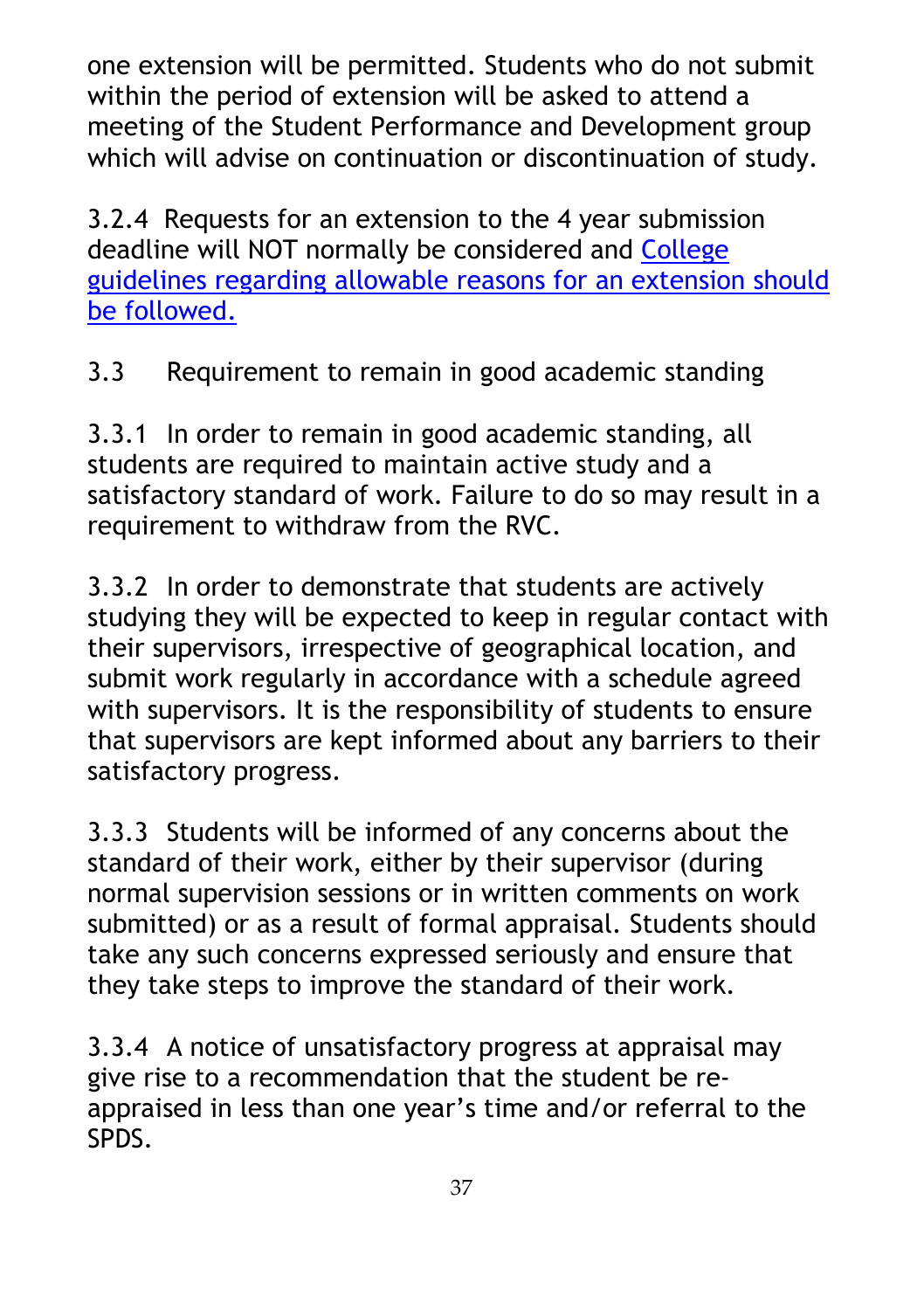3.3.5 At any time (before or between appraisals) where a supervisory team is dissatisfied with the amount or quality of work submitted or undertaken by a student they may be referred to the SPDS and required to attend a meeting, following which recommendations will be made to the student. A second meeting with a Student Performance and Development panel may be necessary as a follow-up or as a result of failure to respond to the recommendations made. Failure to respond may result in discontinuation of registration. *The student has the right of appeal against the decision through the College's appeals procedure.*

3.3.6 Students who reach the end of 4 years of study and have not submitted their thesis will be deemed not to be in good academic standing. They will be required to meet with a Student Performance and Development panel where their reasons for not submitting within 4 years will be assessed and a time for completion set. Failure to meet that deadline will lead to a second meeting with the Student Performance and Development panel where discontinuation of registration may be recommended or a second and final extension granted. If the student does not comply with the decision made at the second Student Performance and Development meeting, their registration will normally be discontinued. *The student has the right of appeal against the decision through the College's appeals procedure.*

## 3.4 Regular progress monitoring

3.4.1 All parties associated with a student and the student themselves must recognise their responsibility for ensuring progress is monitored (see Section 1). Progress monitoring takes the form of regular supervisory meetings, with evidence of key formal meetings documented in PgR Manager, and in the annual appraisal.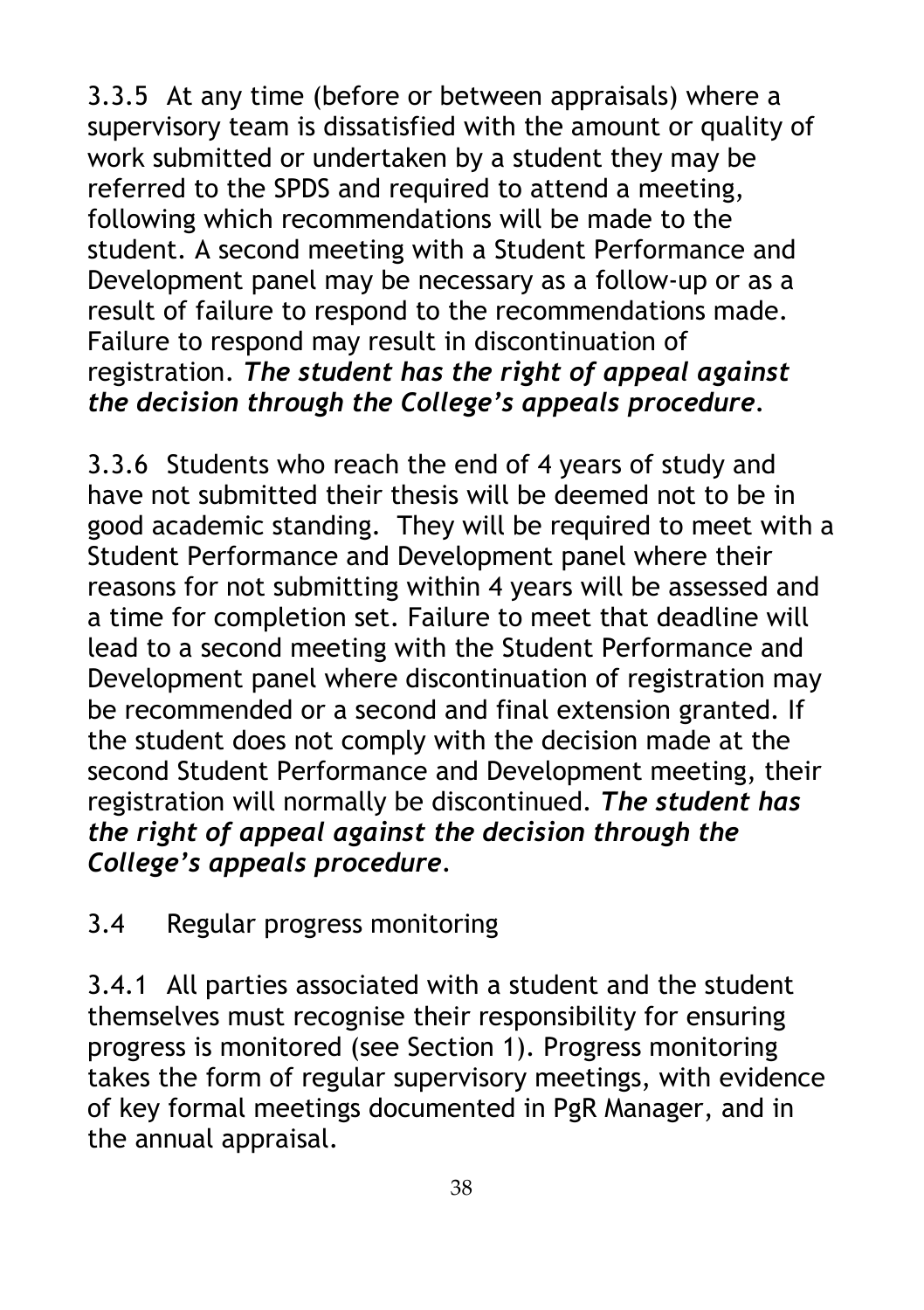3.4.2 PgR Manager provides a framework for recording details relating to the student's programme of study, scheduled supervisory meetings and activities concerning the development of academic and key skills. It is used to chart the evidence of the development of these skills through a process of self-audit and discussion with the supervisor. It must be presented Assessors should consult the records at appraisal to provide assurance that regular supervisory meetings have taken place and that the student has met the College's generic training requirements.

# **3.4.3 Annual Appraisal**

The appraisal procedures are intended to provide a framework for evaluating the progress of candidates in a regular, fair and constructive manner and to provide constructive feedback to the student on their progress.

The RVC is committed to a system of annual appraisal of all students registered for higher degrees, including MPhil, PhD and DProf. This applies to full- and part-time research students, to members of staff, including research assistants, who are registered for higher degrees on a part-time basis and to students registered under the PRI scheme. Appraisals are carried out by means of written reports or, where appropriate, presentations and short summary reports provided by the student, and formal meetings between the student, supervisor and two other members of academic staff. The discussions will include an opportunity for students to express their perceptions of their own progress and any aspects of their programme which are causing them concern. The adequacy of the supervision they are receiving and future training needs will also be discussed. (See Appendix A for Good Practice Guidelines).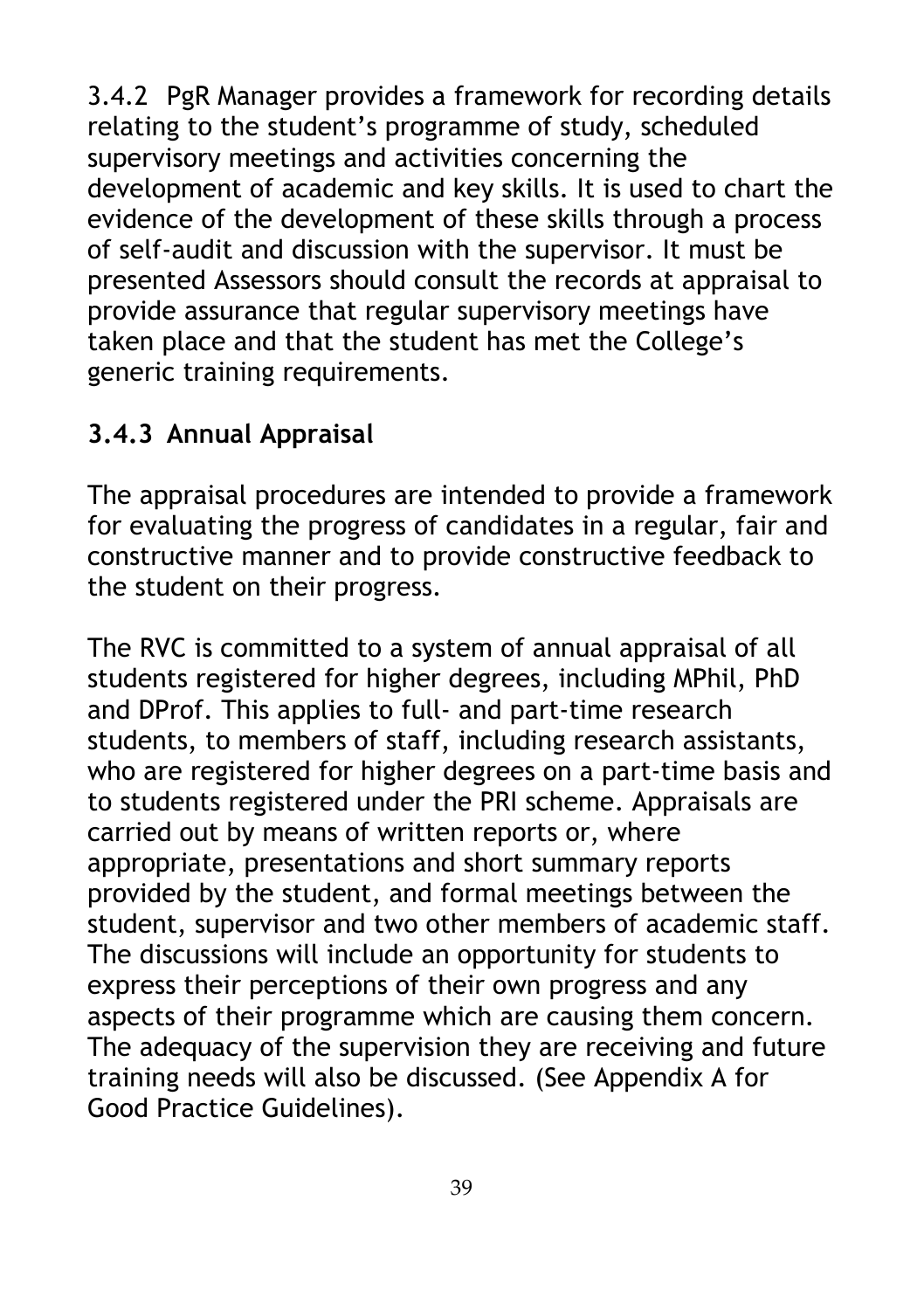# 3.4.3.1 Procedures

- It is usual for the appraisal towards the end of the first year for full-time students (pro-rata for part-time students, see Appendix A) to consider candidates for upgrading from MPhil to PhD registration, if this is appropriate;
- Later appraisals monitor progress towards thesis preparation and examination;
- Part-time students at the end of years 1, 3, 5 and 7 (if applicable) will have a light touch appraisal, details of which are shown in Appendix A.
- Students on the DProf programme will have a light touch appraisal one calendar year from the date on which they complete parts 1-3 of the programme, and can begin their research. They will have their first full appraisal one calendar year after the first light touch appraisal. Subsequent appraisals will alternate between light touch and full appraisal as outlined in Appendix A. All students registered for a higher degree must comply with the procedures described;
- The appraisal dates must be at no more than 12-month intervals from the initial start date;
- It is the responsibility of both supervisor and student to ensure that this system is followed;
- Students on 4-year LIDo studentships who are registered with the College since the start of their studies will have a light-touch appraisal at the end of year 1 and their first full (upgrade) appraisal at the end of year 2.

## 3.4.3.2 Student's Appraisal Report

At the end of year 1 for full-time students (pro-rata for parttime students, see Appendix A), a report should be presented of completed and projected work to a panel of assessors. The report should not exceed 5,000 words excluding references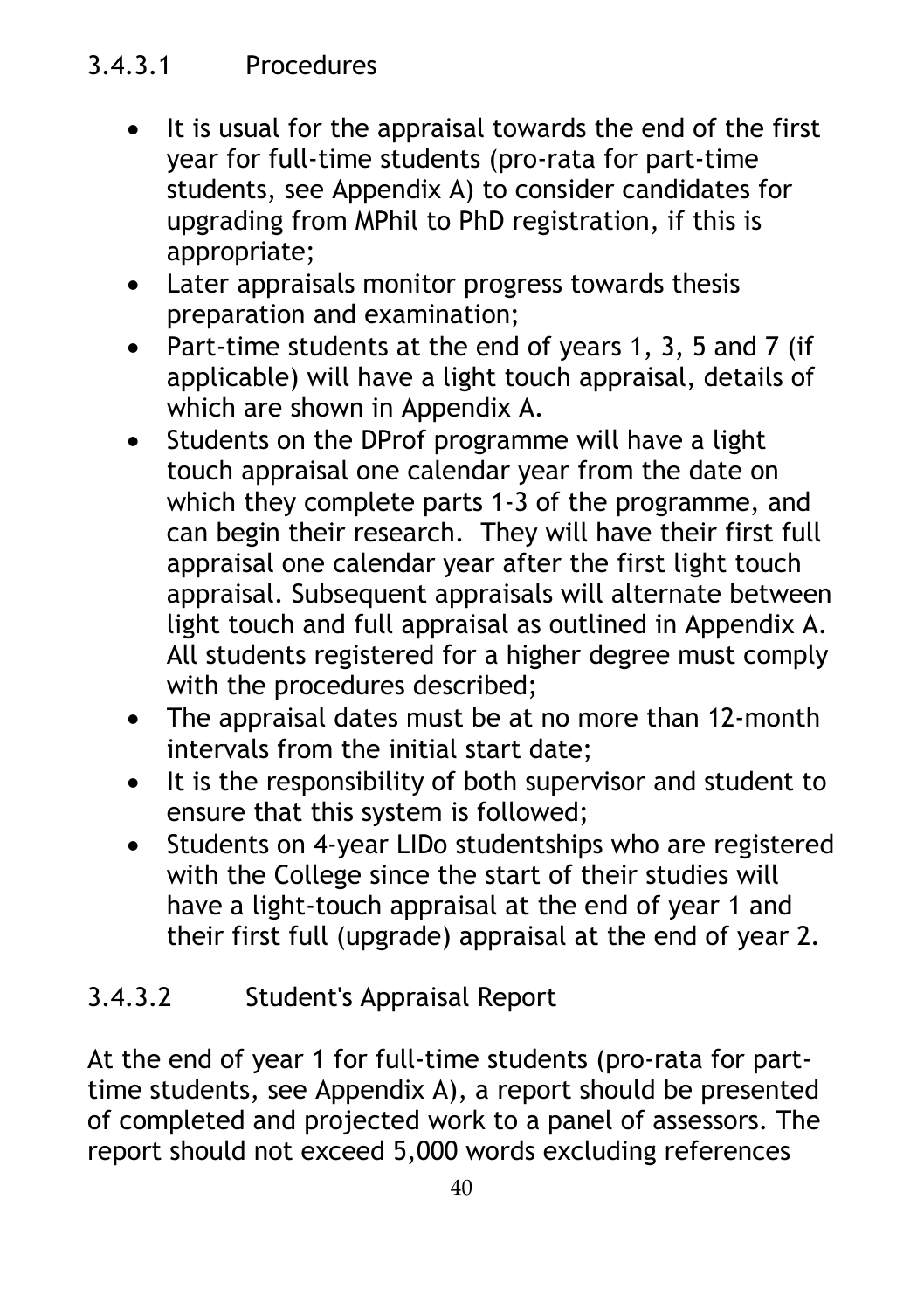and appendices with any additional information included in an appendix. Areas that should be covered are:

**Context:** background and rationale for project; a full literature review is not needed; students may additionally submit a review they have prepared at the beginning of their studies (see Appendix A Good Practice Guidelines).

**Methods used** (or to be used)

**Outcomes:** experimental and/or other data

generated/collated/analysed

**Conclusions** drawn from the data, including development of research question(s) where appropriate, and how the findings relate to existing literature

**Research plans,** which may require explanation of how work carried out in year 1 affects the next year of study

There should also be a summary and a list of references.

\*iCase students are required to submit a placement plan and objectives (normally) at the year 1 appraisal. A reflective practice document will be considered at the appraisal following completion of the placement.

PgR Manager should be used to evidence that they have undertaken skills training, attended seminars and met formally with their supervisors. PgR Manager will also produce for the assessors lists of the following:

- Conferences attended;
- Seminars attended;
- Seminars given (internal and external);
- Courses attended (including the mandatory College statistics course and any additional training in or out of College);
- Titles of papers presented at conferences; and
- Titles of journal papers accepted or submitted.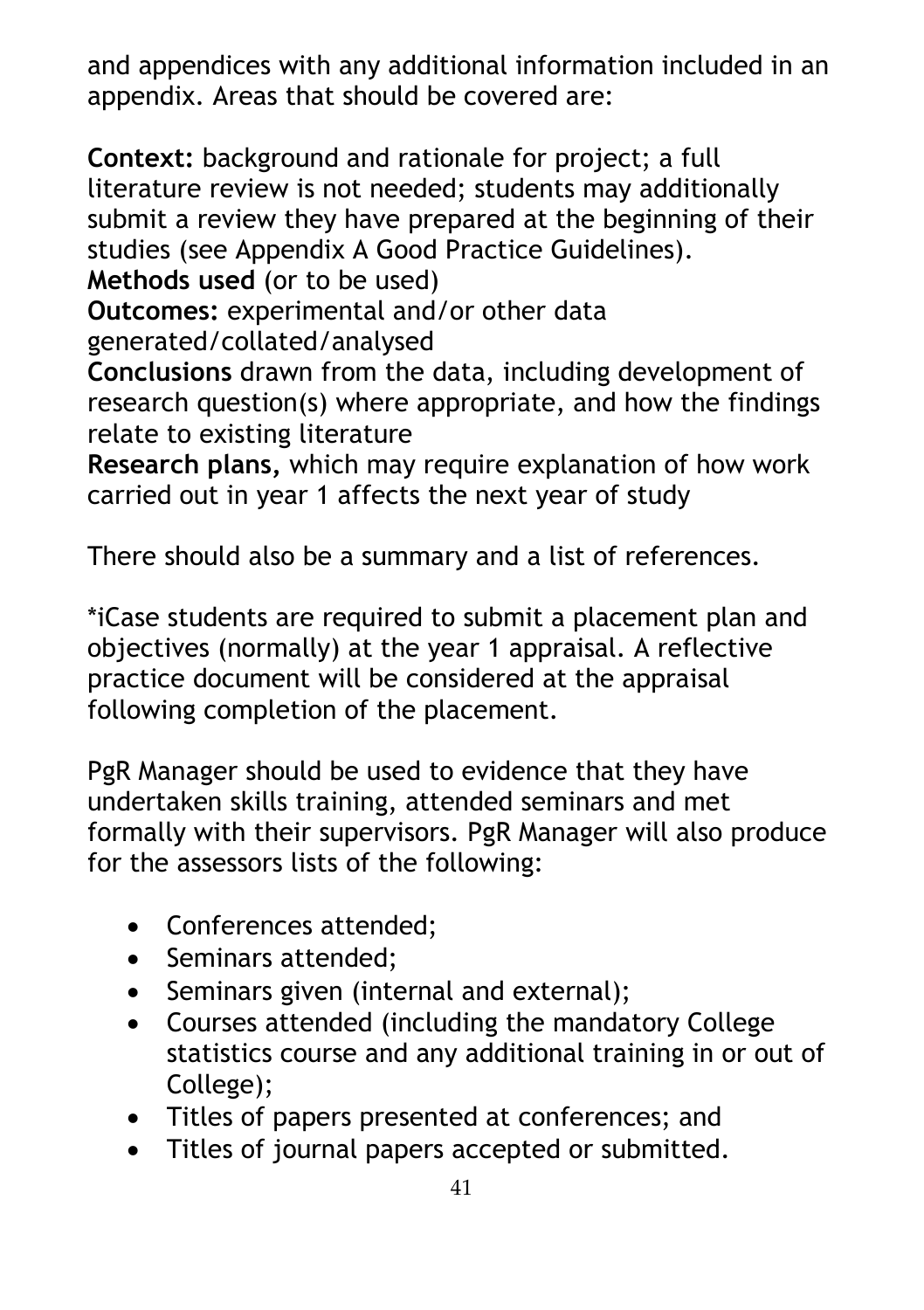It is imperative therefore that the above are accurately captured and recorded in PgR Manager by the student throughout their programme of study.

Provided the student performs well during their upgrade appraisal, the next appraisal will consist of submitting a short progress report, giving an oral presentation and meeting with the assessors. See Appendix A for further details.

## 3.4.3.3 Assessors

These should normally include one assessor from the same department (primary assessor) and a second assessor, who can be either from the same or a different department. If no suitable person can be identified, then an external assessor can be used instead. If a student is jointly supervised by a member of staff at another institution, an external assessor from that other institution can also be used. The two assessors should be prepared to act as an additional source of guidance to the student if required. They should therefore be identified early in the research programme by the supervisors. Students should not be asked to identify or contact possible assessors; this is the supervisors' responsibility. The Graduate School must approve the proposed assessors on PgR Manager before they can be assigned to a student.

# 3.4.3.4 Appraisal Meeting and Assessment Forms

The primary supervisor is responsible for arranging the appraisal meeting and the student should ensure that copies of the student report (including a presentation where appropriate) and the relevant papers are uploaded in PgR Manager at least 10 working days in advance of the meeting. For the benefit of the student it is expected that at least one supervisor, normally the primary supervisor, attends the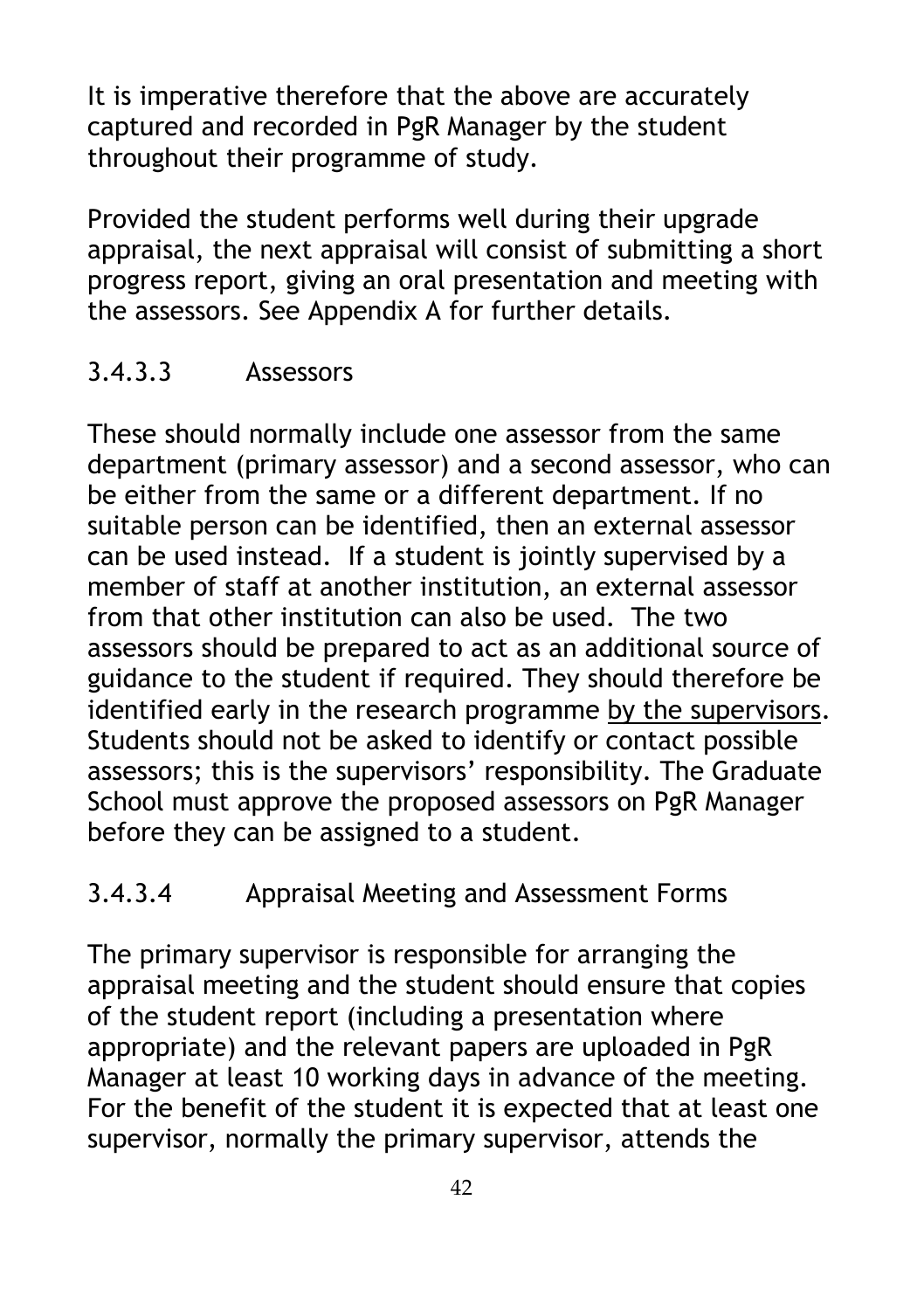appraisal, unless the student specifically does not want them to attend.

The appraisal takes the form of a mini-viva undertaken by the assessors. Supervisor(s) are present to support the student and should not actively participate in the discussion (unless invited to do so by the assessors). At the meeting the student will be given an opportunity to comment on their progress and any issues encountered in the absence of the supervisor(s). Any comments which the student relays in confidence which suggest action is needed beyond the scope of the meeting should be relayed separately to the Head of the Graduate School who will advise the student and/or the supervisor on the appropriate mechanisms or advice to achieve the action. If the student is supervised by the Head of Graduate School, the appraisers should relay their concerns to the Head of Postgraduate Administration.

The assessment forms are to be completed on PgR Manager and consist of the following

- supervisors' assessment;
- $\bullet$  student's comments (see 3.4.3  $\&$  3.4.3.2);
- assessments by assessors;
- final recommendations;

The supervisors' assessment, student's comments and first parts of the assessments by the assessors evaluating the written report) should be completed by the relevant persons **in advance on PgR Manager** and be available at the appraisal meeting.

### 3.4.3.5 Outcomes

At the end of the meeting it is the responsibility of one of the assessors to ensure that the forms are completed and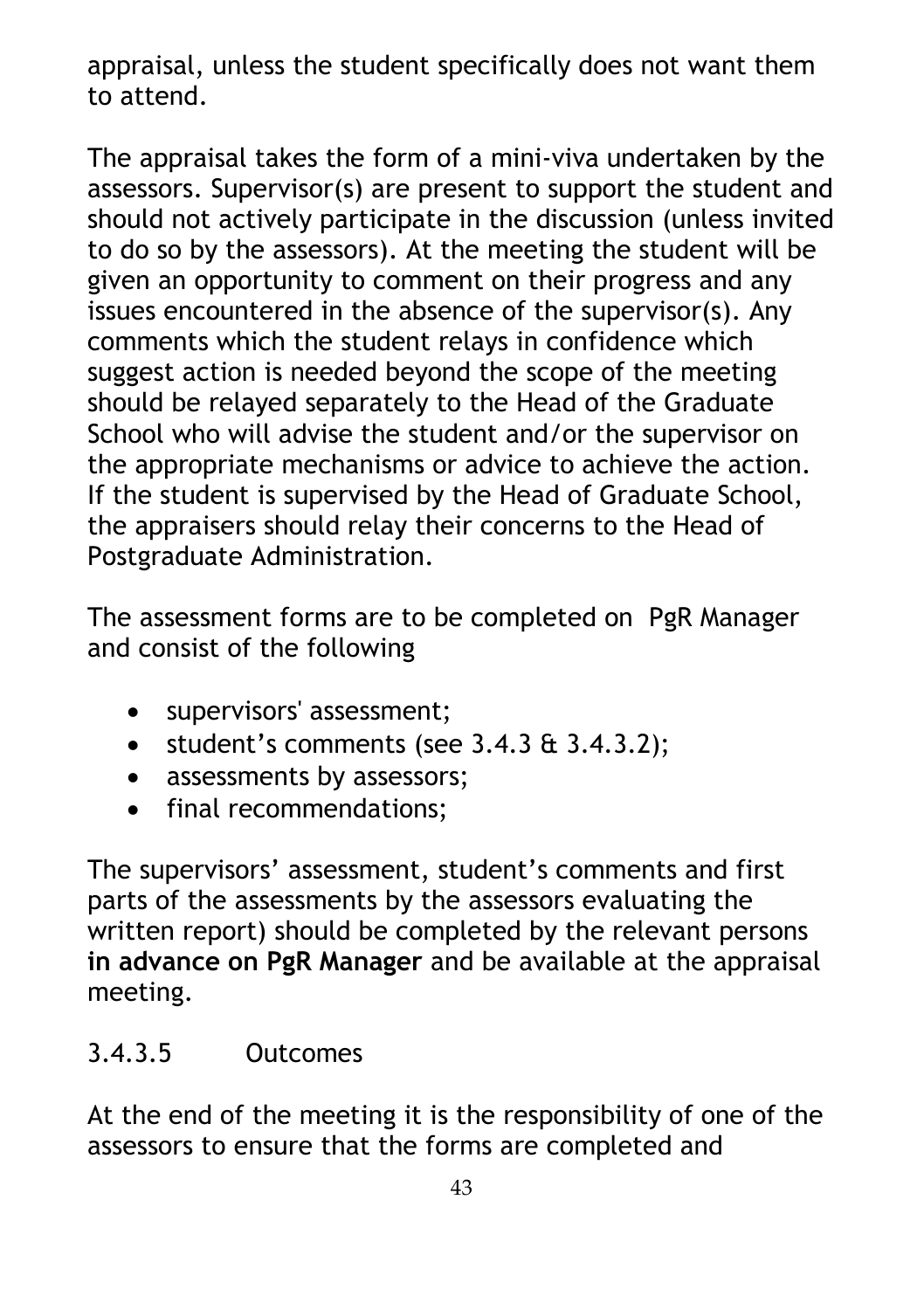submitted in PgR Manager. Following review by the Graduate School, a confirmation will be sent to the student, the supervisors, the assessors and the Head of Department. The recommendations for MPhil and PhD students are that, either:

- 1. The registration should be changed from MPhil to PhD
- 2. Progress is not satisfactory and <sup>+</sup>re-appraisal is necessary. Where relevant, no change to initial MPhil registration will be made until the student has satisfied the assessors at re-appraisal<br>
\*Revised report/Revised report & oral/Other required

(please specify on the form or on a separate sheet)

- 3. The student should be asked to submit an MPhil rather than a PhD
- 4. Progress is not satisfactory; the registration for a Higher Degree should be terminated
- 5. The registration for a PhD should be continued

Recommendations for DProf students are that, either:

- 1. Registration for the DProf should be continued
- 2. Progress is not satisfactory and <sup>+</sup>re-appraisal is necessary

*+Revised report/Revised report & oral/Other required (please specify on the form or on a separate sheet)*

3. Progress is not satisfactory; DProf registration should be terminated

Assessors will report on the format of the following year's appraisal. (For more information on the format please see Appendix A)

Appropriate changes to the registration will be made on the basis of this report; where appropriate, upgrading from MPhil to PhD will be achieved.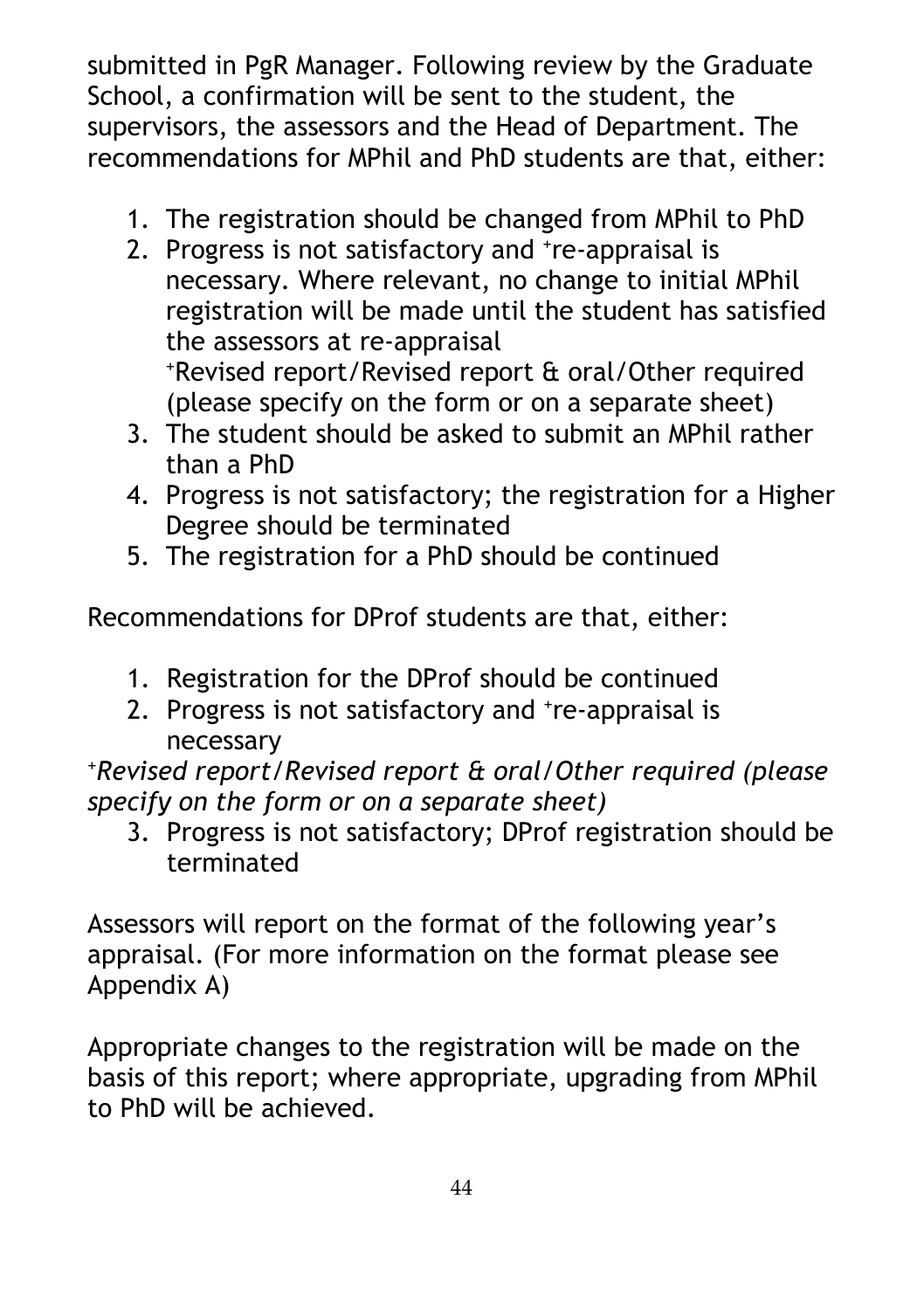Any student who receives an unsatisfactory progress report is failing to meet the requirements for maintaining good academic standing and may be recommended to attend a SPDS meeting (see section 3.3).

## 3.4.3.6 Appeal

The student will have the right of appeal against the decision through the College's appeals procedure. The Appeals procedure can be found under ['Further Student Policies and](https://www.rvc.ac.uk/about/the-rvc/academic-quality-regulations-procedures#panel-further-student-policies-and-procedures)  [Procedures'.](https://www.rvc.ac.uk/about/the-rvc/academic-quality-regulations-procedures#panel-further-student-policies-and-procedures)

3.5 Progression to writing-up status

3.5.1 In order to transfer registration to writing-up status students must have completed the minimum period of registration.

3.5.2 In order for a student to be allowed to transfer to writing-up status, the Head of Department must be satisfied that the work still required to be completed up to submission of the thesis is such that it can be satisfactorily completed using minimal supervision, primarily related to reading and commenting on draft thesis chapters, access to the library and other facilities and use of personal office space and computing facilities in the Department. If additional resources are required, particularly project-related resources or a higher level of supervision, students cannot be transferred to writingup status.

3.6 Withdrawal from research degree study

3.6.1 Students may be required to, or may wish to, withdraw from their studies at any stage during their research degree. It is recognised that such a decision may be traumatic for a student, particularly if it is at a late stage.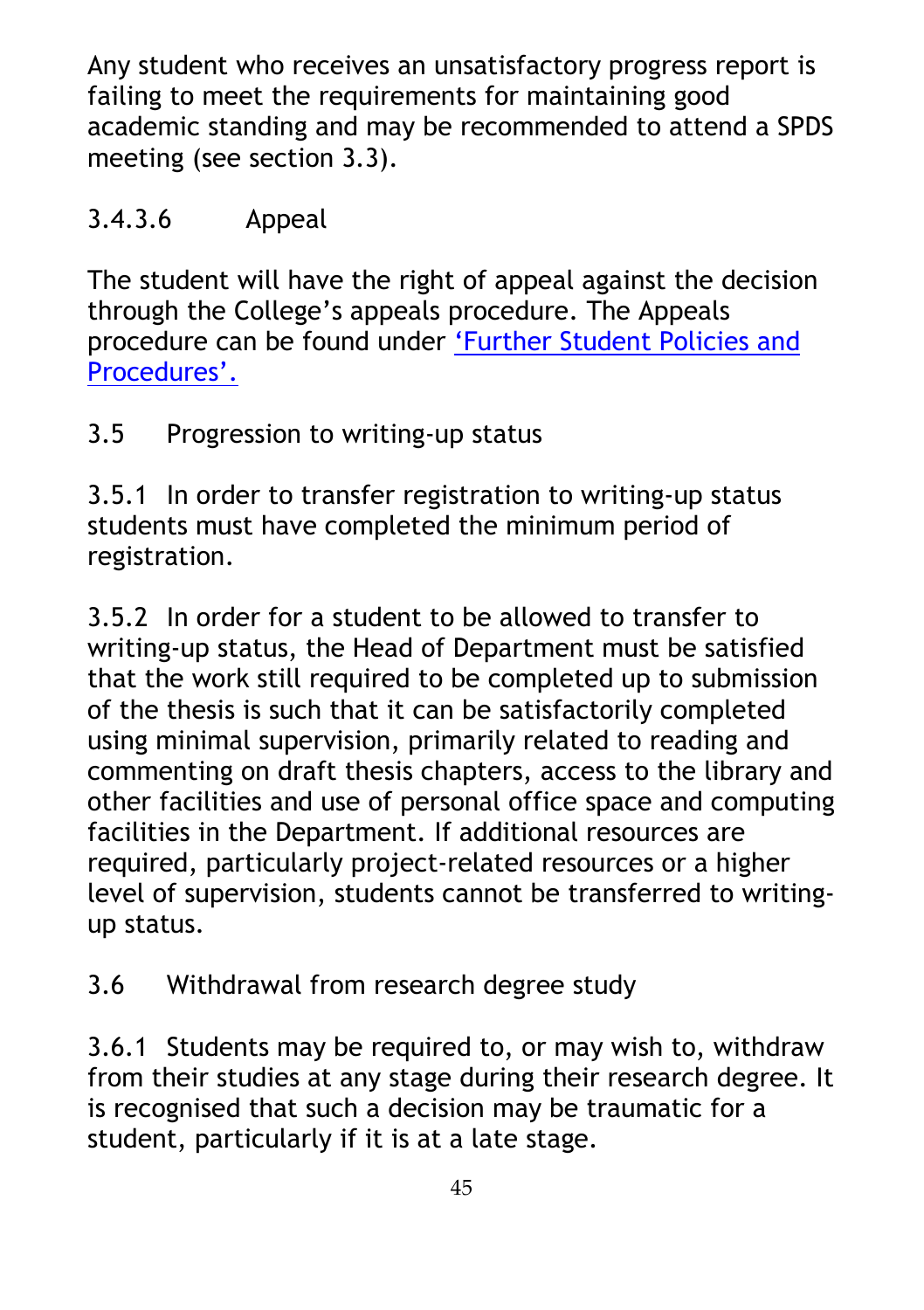3.6.2 The period of notice should be agreed between the supervisor and the student and should not normally exceed one month.

3.6.3 All students, whether they withdraw voluntarily or are required to withdraw from their programme of study, will be offered a package of support including counselling and careers advice, and on written request will be provided with documentation setting out their attendance and achievements on the research training programme.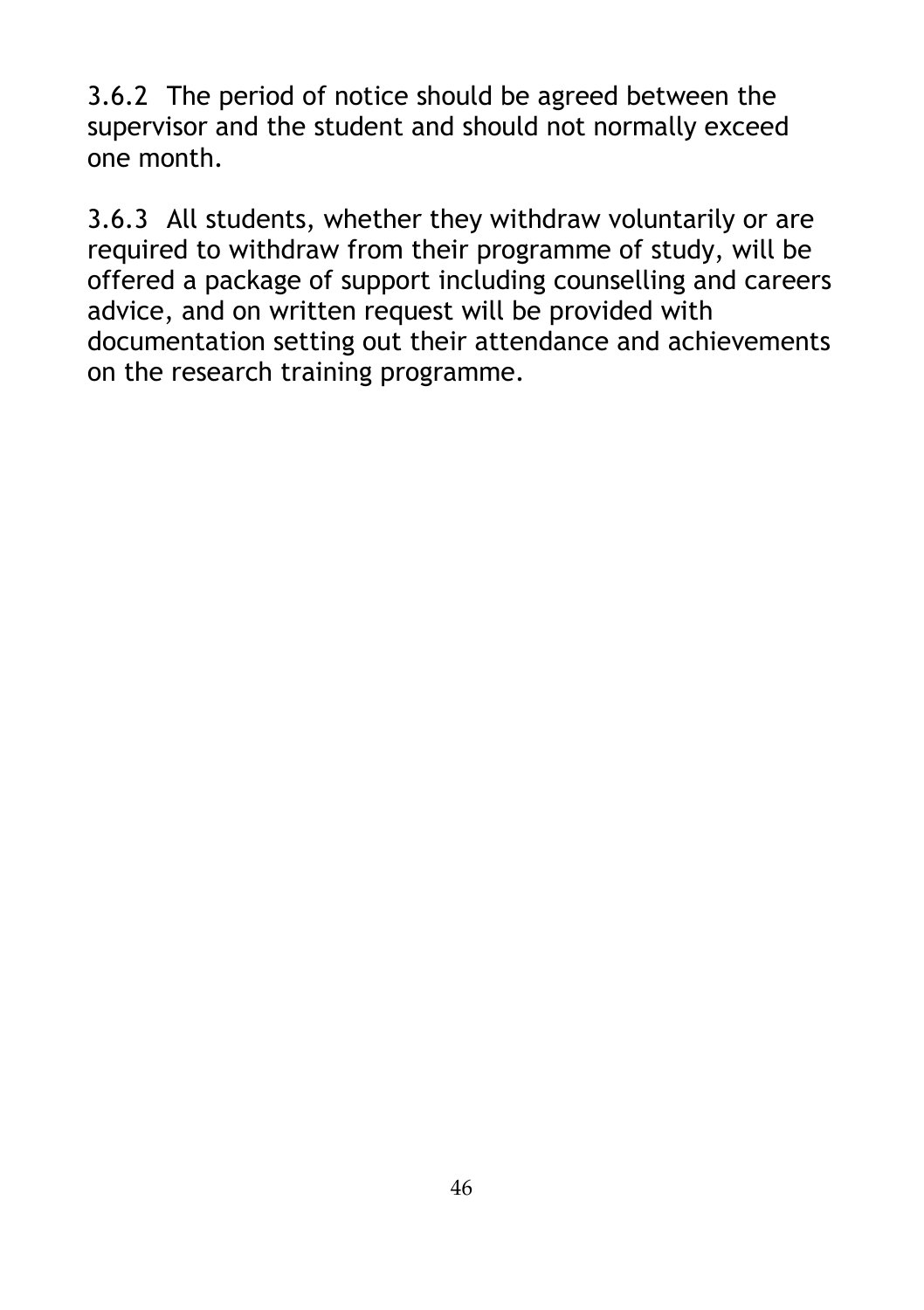## **4 Examination**

# 4.1 Appointment of examiners and submission

4.1.1 For all students registered at the RVC, examiners for MRes, MPhil, PhD and DProf examinations are initially approved by the Research Degrees Committee and ratified by Academic Board. The Research Degrees Committee meets three times a year prior to Academic Board and additionally in July. It is the responsibility of the supervisor to ensure that examiners are approved. It is strongly recommended that nominations are submitted to the meeting occurring no later than four months before submission of the thesis.

4.1.2 **Supervisors must complete a standard form nominating examiners**. Students should not be asked to identify or contact prospective examiners. The nomination form must be submitted to the secretary of the Research Degrees Committee *no later than eight working days* before the Committee meets. A draft abstract of the thesis must be attached to the form (this is solely for assessing the suitability of the examiners and need not be the final document). Short (2-page) CVs should also be submitted to the Committee for each proposed examiner.

For information regarding nominating examiners please see the Guidelines for Nomination of Research Degree Examiners on the Graduate School site on RVC Learn.

4.1.3 It is the student's responsibility to decide when to submit the thesis in conjunction with their supervisor. When submitting a thesis for examination, the student will be required to sign the Consent to Publish and Declaration of Words forms.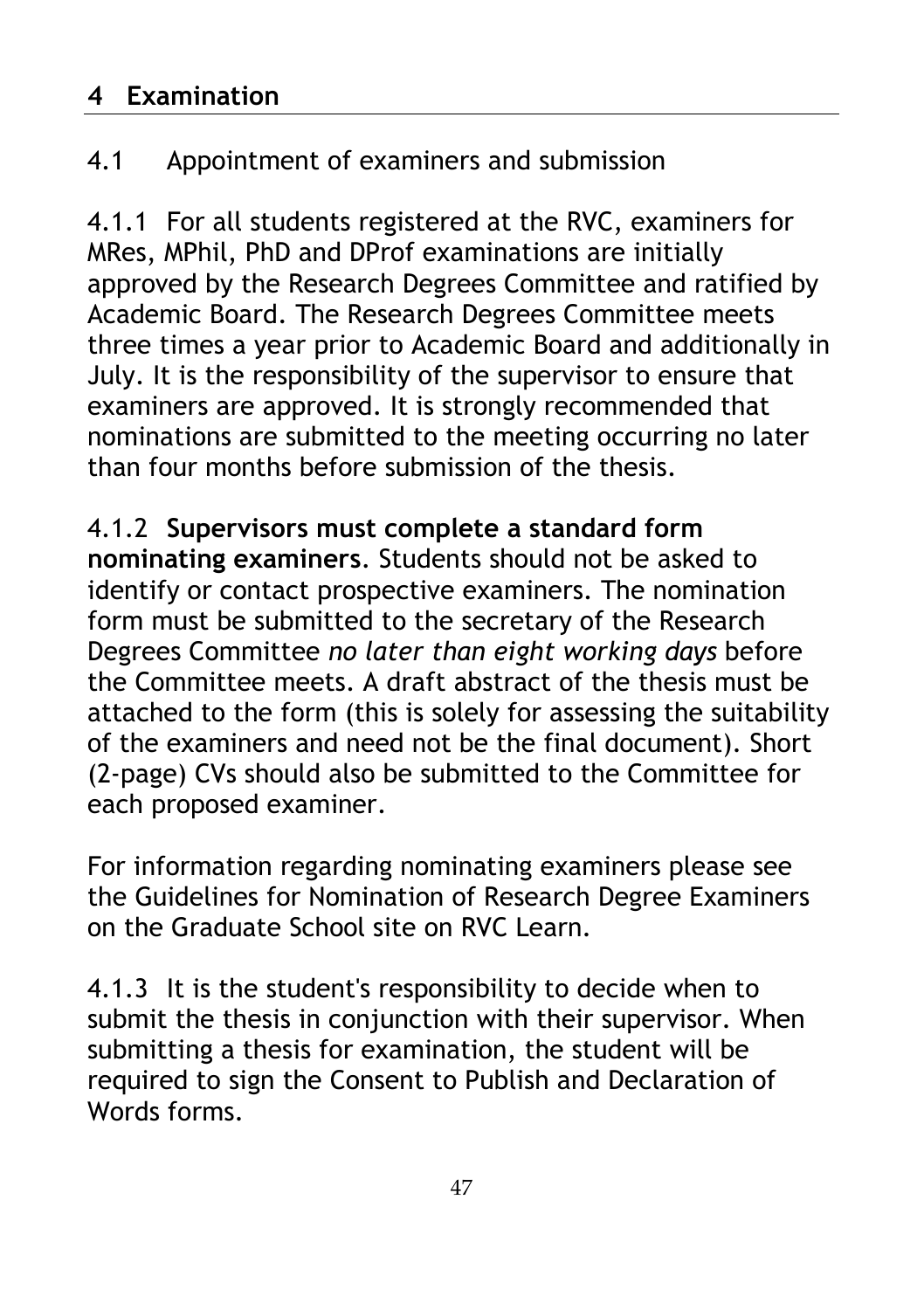When preparing a thesis for submission, students should follow the submission process guidance on the Graduate School site on RVC Learn or ask for guidance from the Graduate School.

On submitting the thesis, a student will be required to insert the following signed Declaration into their bound thesis:

I certify that:

- 1. The thesis being submitted for examination is my own account of my own research;
- 2. My research has been conducted ethically;
- 3. The data and results presented are the genuine data and results actually obtained by me during the conduct of the research;
- 4. Where I have drawn on the work, ideas and results of others this has been appropriately acknowledged in the thesis;
- 5. Where any collaboration has taken place with other researchers, I have clearly stated in the thesis my own personal share in the investigation;
- 6. The greater portion of the work described in the thesis has been undertaken subsequent to my registration for the higher degree for which I am submitting for examination;
- 7. The thesis submitted is within the required word limit as specified by the RVC; the total number of words is given below.

The length of an RVC PhD thesis should be no more than **100,000** words **including** figure legends and footnotes but **excluding** bibliography and appendices.

The length of an RVC MPhil thesis should be no more than **60,000** words **including** figure legends and footnotes but **excluding** bibliography and appendices.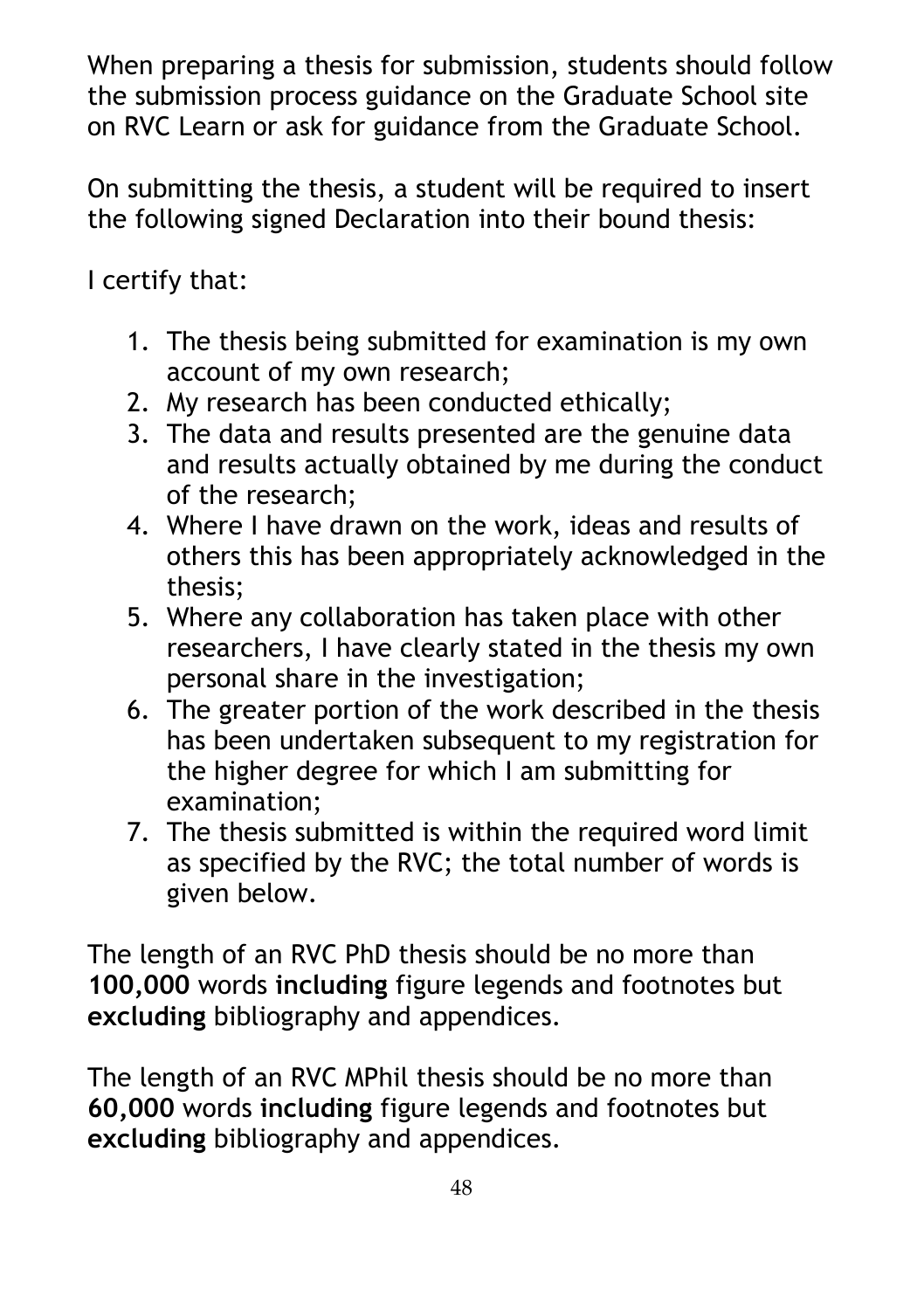The length of an RVC DProf thesis should be no more than 30,000 words (excluding title, figures, tables, appendices and references). Theses which are largely social science based may, with prior agreement, be no more than 45,000 words.

The length of an RVC MRes research project dissertation should be between 10,000 and 15,000 words.

Appendices should only include material which the examiners are not required to read in order to examine the thesis (but to which they may refer if they wish).

These limits are upper limits and not targets. Students should consult with their supervisor(s) about the length of thesis that is appropriate for each particular research topic and be mindful that brevity without sacrifice of clarity will be appreciated by examiners.

Extensions to the word limit will not be permitted.

4.1.5 Students should submit their thesis or dissertation to the Graduate School and the submission date will be recorded.

4.2 The examination and examiners' reports

4.2.1 The examination of the thesis or Masters dissertation will be conducted in accordance with RVC regulations.

4.2.2 The supervisor is responsible for arranging the date, time and venue for the viva examination to suit all parties and inform the Graduate School accordingly.

4.2.3 For MPhil, PhD and DProf examinations, each of the examiners will prepare an independent report prior to the viva, followed by the viva (at which the supervisor may be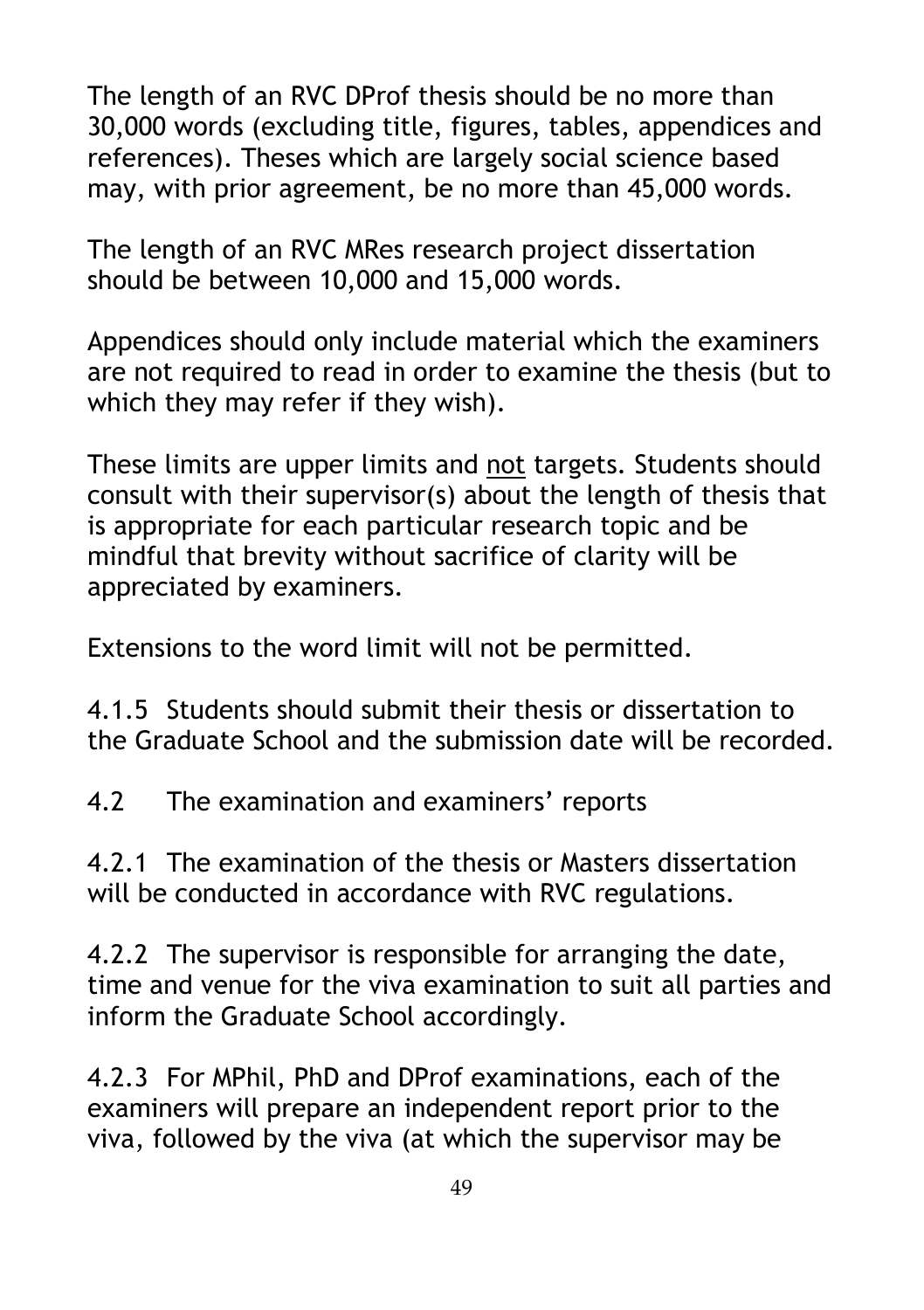present if all parties wish it). On conclusion of the viva, the examiners will agree a recommendation and write a joint report (which will include details of any required revisions to the thesis). The outcome of the viva will normally be communicated to the student by the examiners and the report sent to the Graduate School, who will formally inform the student and supervisor of the outcome.

4.2.4 MPhil, PhD and DProf students may be asked to make minor amendments to their thesis within 3 months of their viva, major corrections within 6 months or undertake major revisions within 18 months. In each case the revised thesis must be sent via the Research Degrees Officer to the examiners<sup>[4](#page-49-0)</sup> for approval. Any student requiring major revisions within 18 months should meet with the Head of Graduate School and their supervisors in order to discuss the resubmission timetable.

In the event that a student thinks it unlikely they will meet the 3, 6 or 18 month deadline, they should contact the Graduate School (where possible at least 2 weeks beforehand) to explain the extenuating circumstances. With the agreement of the examiners, the Research Degrees Officer will then set a new deadline for submission of the corrections which will take account of the nature of the extenuating circumstances. If the Research Degrees Officer is only made aware of the failure to meet the 3, 6 or 18 month deadline by the examiners, they will request an explanation from the student. If there are extenuating circumstances, a new deadline for submission of the corrections will be set with the agreement of the examiners. If there are no extenuating circumstances, a new submission deadline will be set and the student may be subject to attending another viva. In the event that a student fails to meet the new submission deadline and has no

<span id="page-49-0"></span> $\overline{a}$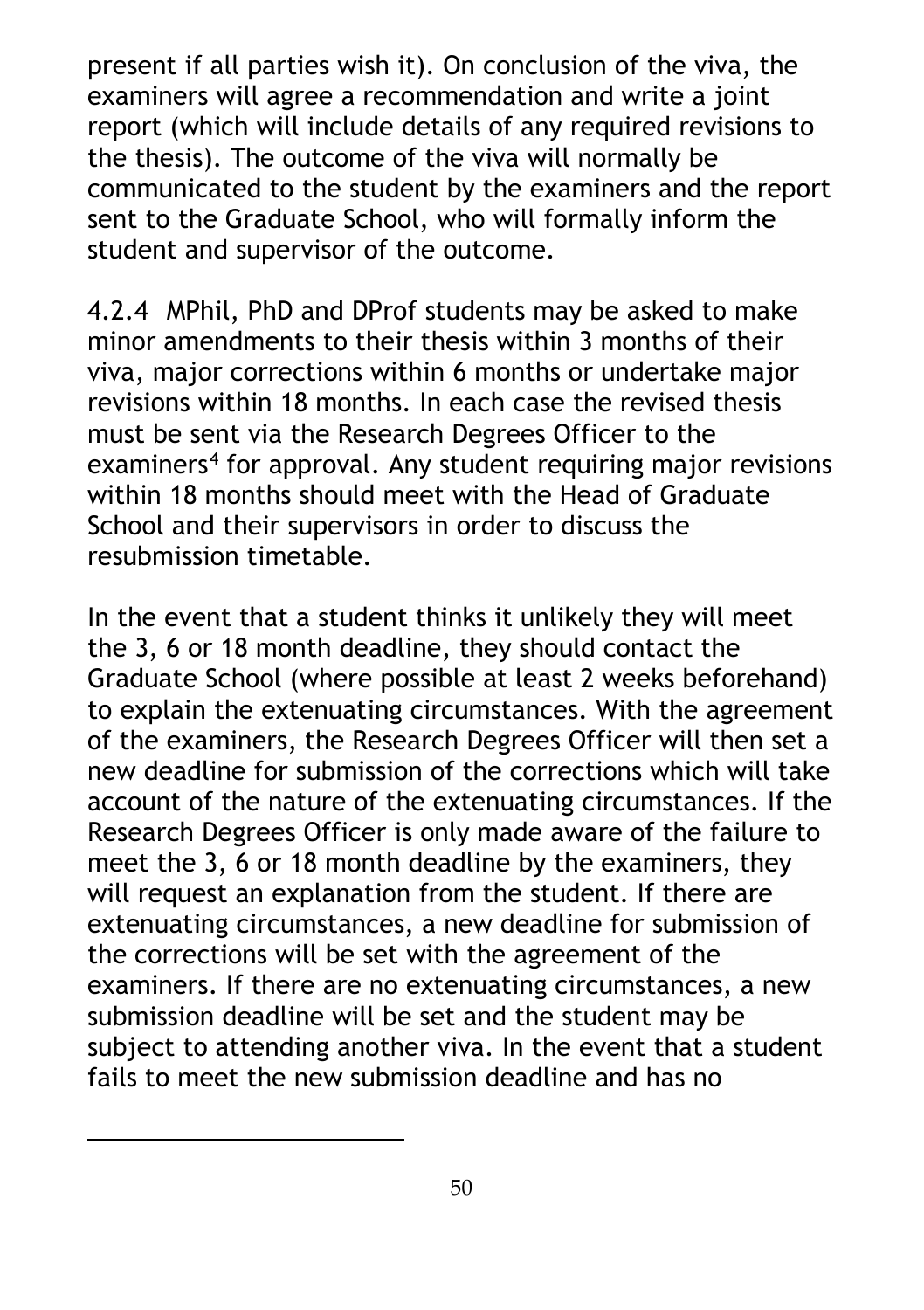extenuating circumstances, the student will fail the examination.

In the event that a student does not send their revised thesis to the examiner(s) or their nominee by the deadline set, and has not been in touch with the supervisory team/Graduate School in the interim, every endeavour will be made to contact the student (including sending a letter by recorded delivery to the student's last known address) up to one month after the submission deadline with the following request/information:

- 1) That they attend a SPD meeting on a set date to explain any extenuating circumstances;
- 2) That non-attendance at the SPD meeting without a satisfactory explanation will automatically result in withdrawal of registration;
- 3) That the candidate will have the right of appeal following normal College procedures.

This procedure will also apply if a student has not submitted their thesis within 4 years (pro-rata for part-time candidates) from the date of registration (excluding any approved interruptions) and does not reply to any communication from their supervisors, the Graduate School or Advice Centre staff.

For more information about the examination process, please see the Research Degree Examination Regulations (which can be found on the Graduate School site on RVC Learn).

## 4.3 Appeals

The student will have the right of appeal against the decision through the College's appeals procedure. The Appeals procedure can be found [here.](https://www.rvc.ac.uk/Media/Default/About/Academic%20Quality,%20Regulations%20and%20Procedures/General/Basics%20of%20the%20Appeal%20Procedure.pdf)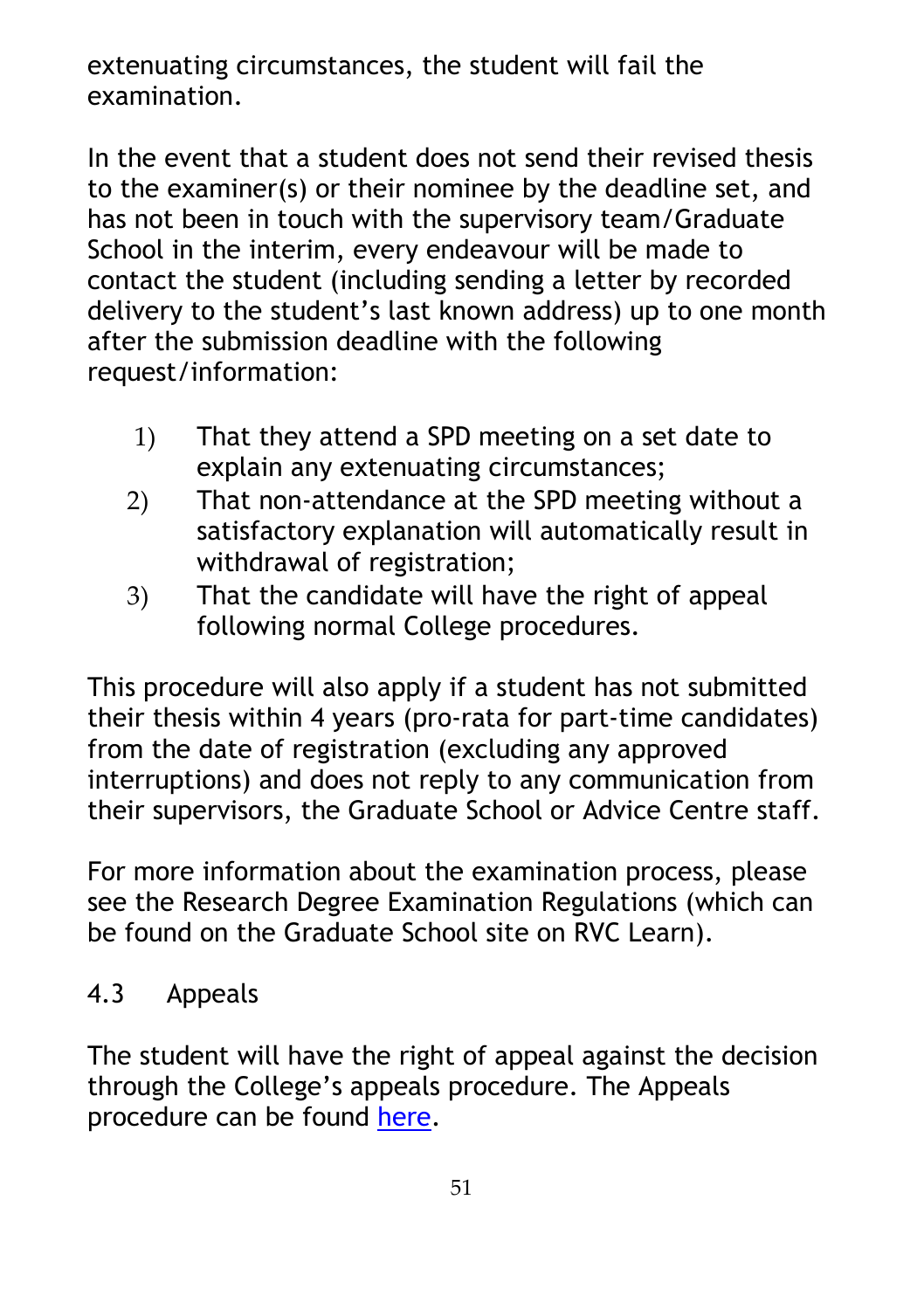# 5.1 Criteria for awards

Standards of awards are assured in part by having clearly articulated criteria which conform to the Framework for Higher Education Qualifications on Postgraduate Research Degrees. A single set of recommendations by examiners with clear guidance about circumstances in which they should be used and the criteria for awards are set out in the Research Degree Examination Regulations which can be found on the Graduate School site on RVC Learn.

## 5.2 Departments

Departments have the primary responsibility for the delivery of research degree programmes.

5.3 The Graduate School

The Graduate School has a role in ensuring the quality and consistency of research degree programmes in accordance with the QAA Code of Practice part B: Assuring and Enhancing Academic Quality, Chapter B11: Research degrees and bringing to the attention of the Research Degrees Committee, the Teaching Quality Committee and Academic Board any matter of concern requiring action.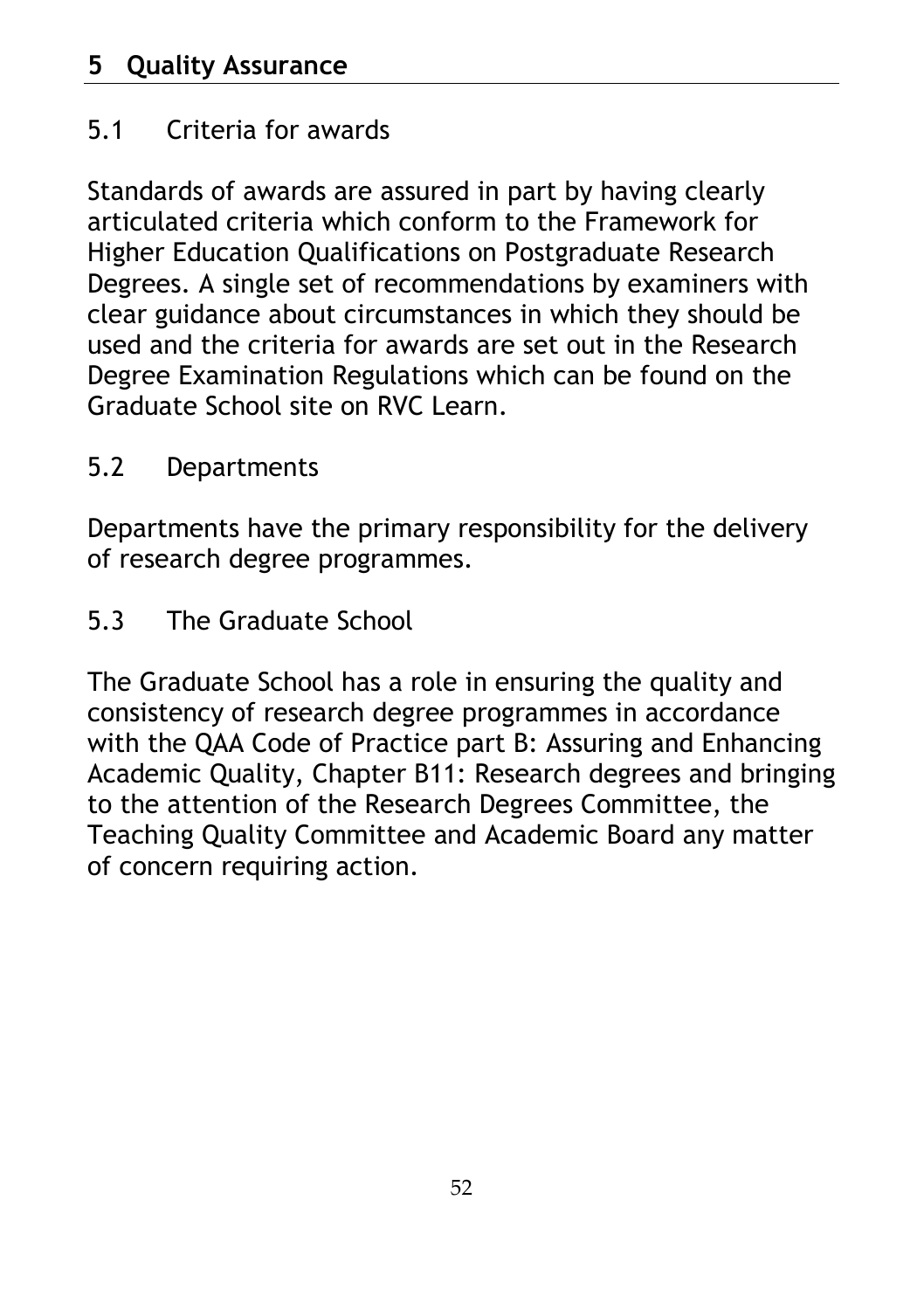# **6 Student Liaison, Feedback, Complaints and Appeals**

# 6.1 Student liaison and representation

6.1.1 Students with concerns about resources should in the first instance raise their concerns with their supervisor and their Head of Department.

6.1.2 The Research Degrees Committee, which meets four times during the academic year, has postgraduate student representatives as committee members.

6.1.3 The Students' Union Postgraduate Officer/s offers support and representation for postgraduate students. Officers sit on major RVC committees.

6.2 Feedback and evaluation

The College takes part in the Postgraduate Research Experience Survey (PRES), which is designed and run by the Higher Education Academy for postgraduate research students, with reference to their experience of supervision, the research environment and their development as a researcher. The PRES will normally run annually and the findings are reported to the Research Degrees Committee and the Student Survey Results Working Group (a sub-group of the Teaching Quality Committee). The RVC also takes part in the Student Barometer Survey, run by I-graduate.

6.3 Complaints and Appeals

Both the Complaints and Appeals procedure can be found under 'General' [here.](https://www.rvc.ac.uk/about/the-rvc/academic-quality-regulations-procedures#panel-further-student-policies-and-procedures)

Approved by Academic Board May 2005.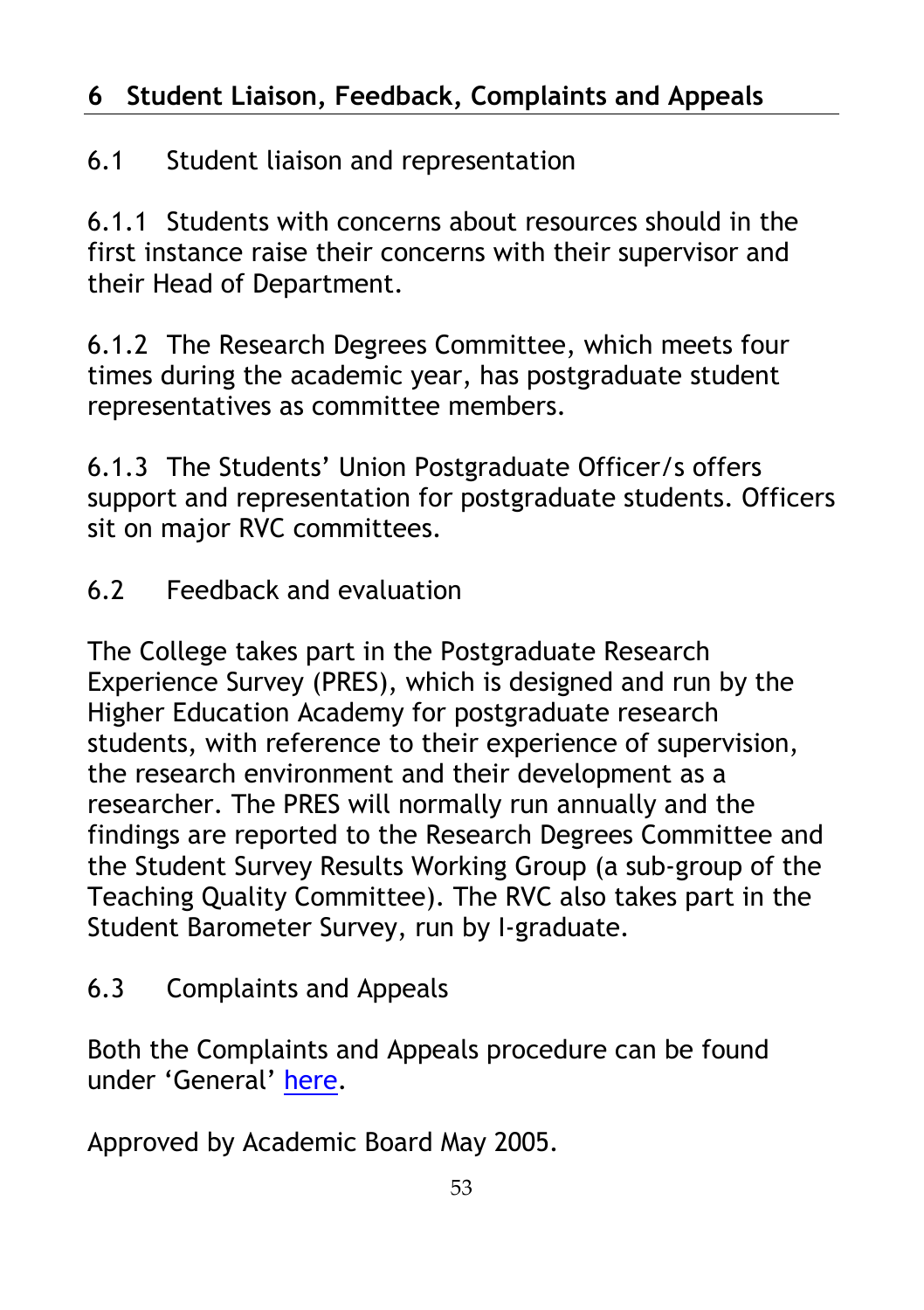Modifications approved by Academic Board May 2006, May 2008, May 2009, May 2010, May 2011,May 2012, May 2013, May 2014, June 2015, June 2016, July 2017, July 2018, July 2019, July 2020, July 2021.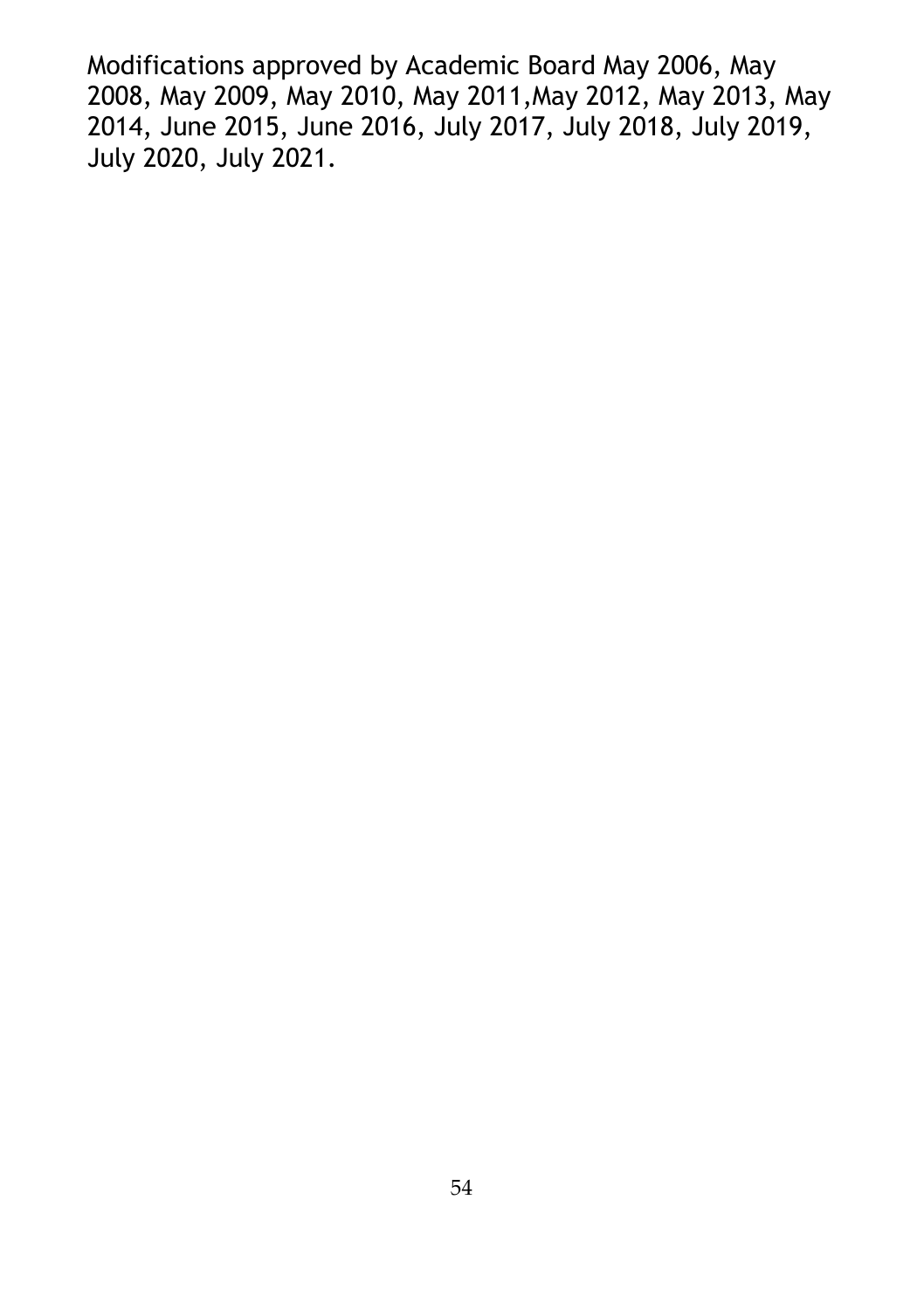7.1 When strategically justified, the College may collaborate with other universities to offer dual and joint PhD programmes. Research Strategy Committee/RDC approval must be sought for any dual or joint PhD programme.

7.2 The rules that govern a dual or joint PhD programme (e.g. in terms of selection, admission, induction, supervision, progress and review arrangements, training, and assessment) will normally be negotiated between the institutions, so that the minimum requirements of both can be met. When approving a dual or joint PhD programme, RDC will need to give approval to any exceptions to the College's Code of Practice for Postgraduate Research Degrees and will only do this where there is good reason and when the Committee can be assured that the standard of the PhD and the quality of the student experience will not be compromised.

7.3 A memorandum of agreement or equivalent must be drawn up for each partnership outlining the agreed fees, pattern of study and duration, the training programme, monitoring and management of the student(s), examination arrangements, learning resources and student support, the students' rights and responsibilities and intellectual property.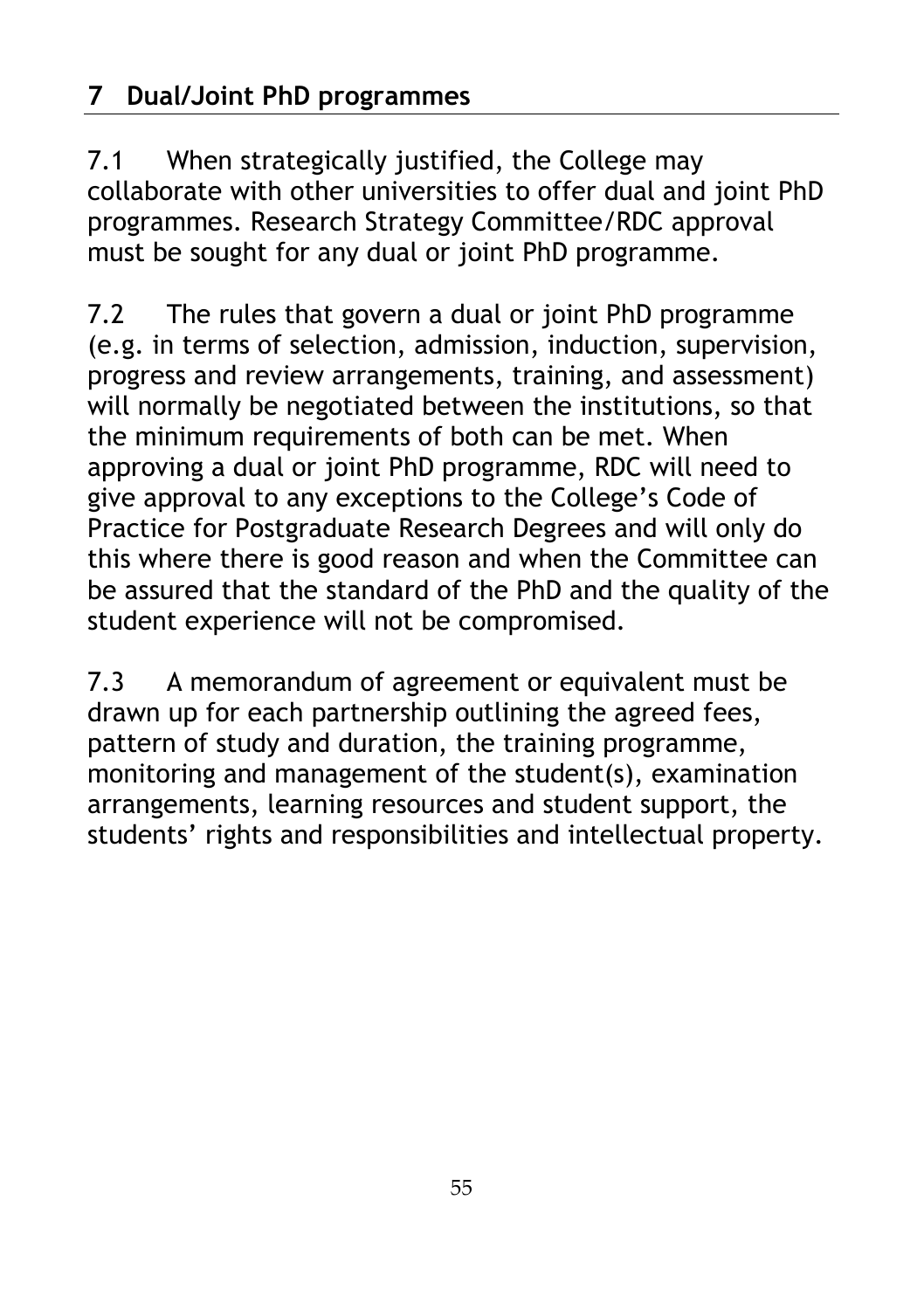#### **Postgraduate Research Student Appraisal Good Practice Guidelines**

The College is committed to a system of annual appraisal of all students registered for higher degrees (MPhil, PhD and DProf). This applies to all full-time and part-time research students. This good practice document should be read in conjunction with the RVC's Code of Practice for Postgraduate Research Degrees.

The objectives of appraisal are:

- To evaluate student progress so that the College can be assured of the quality of research degree programmes and can identify any weaknesses in a timely fashion;
- To provide objective feedback to students and their supervisors on progress;
- To give the student experience of the processes by which research degrees are evaluated (writing a report and an oral defence of the work).

**PhD students who are registered 80% part-time should follow the same system of appraisal as full-time students except that the full appraisal should take place 14-15 months after the start date of the studentship and at 14-15 month intervals thereafter.**

**DProf students will be appraised annually in the same way as other part-time students. The first appraisal should take place one calendar year from the date on which they complete Methods of Enquiry 1 and can begin their research.**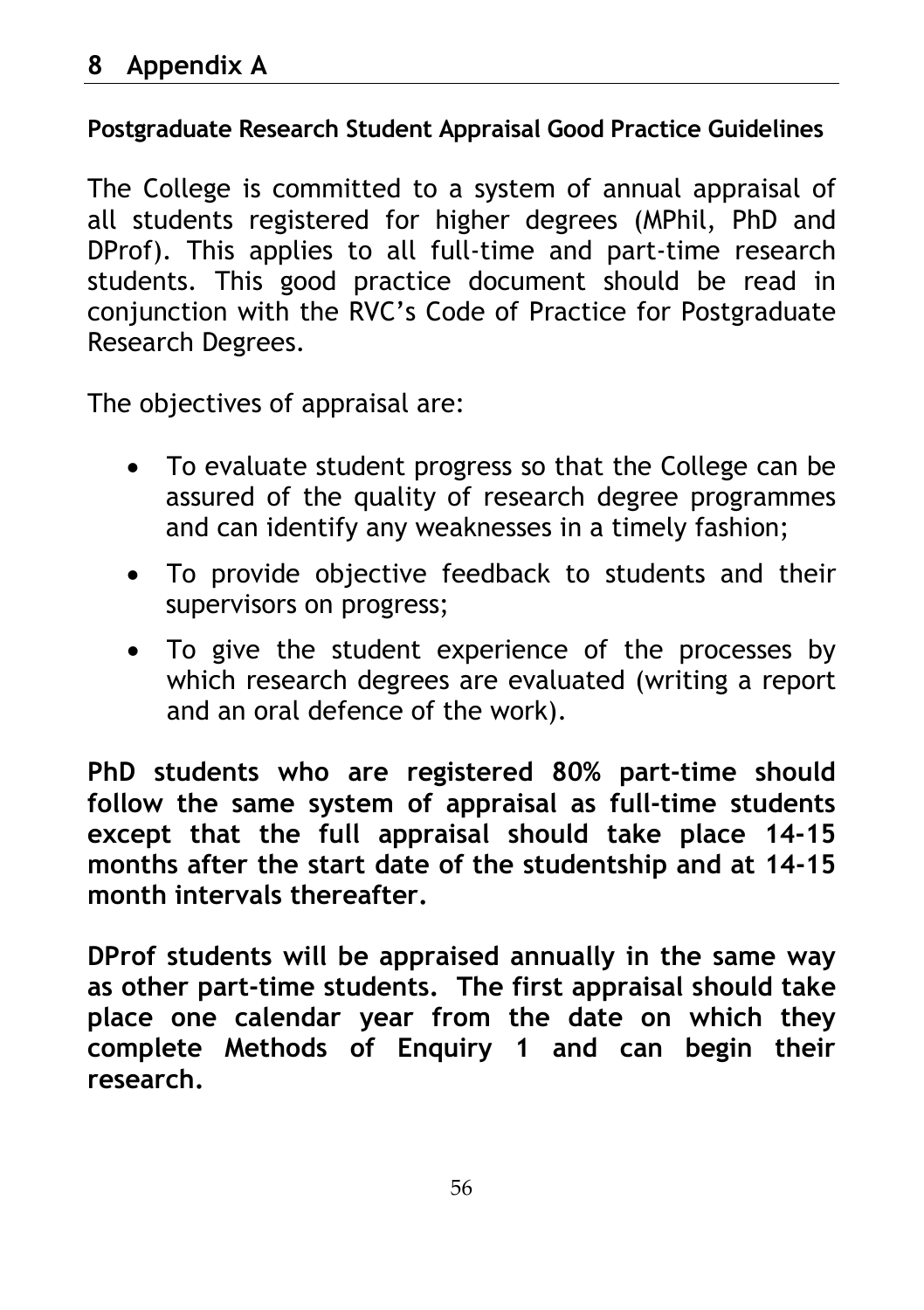|                                          | <b>Full-Time Students</b>                                                                                                                                                                                                 |                                                | <b>Part-Time Students</b>                                                                                                                                                                                                                                                                  |                                           |
|------------------------------------------|---------------------------------------------------------------------------------------------------------------------------------------------------------------------------------------------------------------------------|------------------------------------------------|--------------------------------------------------------------------------------------------------------------------------------------------------------------------------------------------------------------------------------------------------------------------------------------------|-------------------------------------------|
| Year 1*                                  | <b>Full Appraisal</b><br>Appraisal will consist of a<br>5,000 word report and an<br>oral with 2 assessors to<br>discuss the project <sup>+</sup>                                                                          |                                                | <b>Light touch Appraisal</b><br>Appraisal will consist of a<br>two page progress report to<br>be reviewed by 2 assessors                                                                                                                                                                   |                                           |
|                                          | Good<br>or Excellent                                                                                                                                                                                                      | #Weak or<br>very poor                          |                                                                                                                                                                                                                                                                                            |                                           |
| Year 2*                                  | Appraisal will<br>consist of a<br>two page<br>progress<br>report, a 20-<br>30 <sub>min</sub><br>presentation<br>and<br>associated<br>oral with 2<br>assessors to<br>discuss the<br>project<br>Good or<br><b>Excellent</b> | Appraisal as<br>above<br>#Weak or<br>very poor | Appraisal will consist of a<br>5,000 word report and an<br>oral with 2 assessors to<br>discuss the project<br>Performance at this<br>appraisal will determine<br>the format of the appraisal<br>at year 4<br>DProf students would<br>typically have completed<br>120 credit taught modules |                                           |
| Year 3*<br>(4y F/T)<br>students<br>only) | Appraisal as<br>Above                                                                                                                                                                                                     | Appraisal as<br>above                          | Light touch Appraisal                                                                                                                                                                                                                                                                      |                                           |
| Year 4*                                  | Submission                                                                                                                                                                                                                |                                                | Performance<br>at excellent<br>/ good<br>Appraisal                                                                                                                                                                                                                                         | year 2<br>appraisal:<br>"weak / v<br>poor |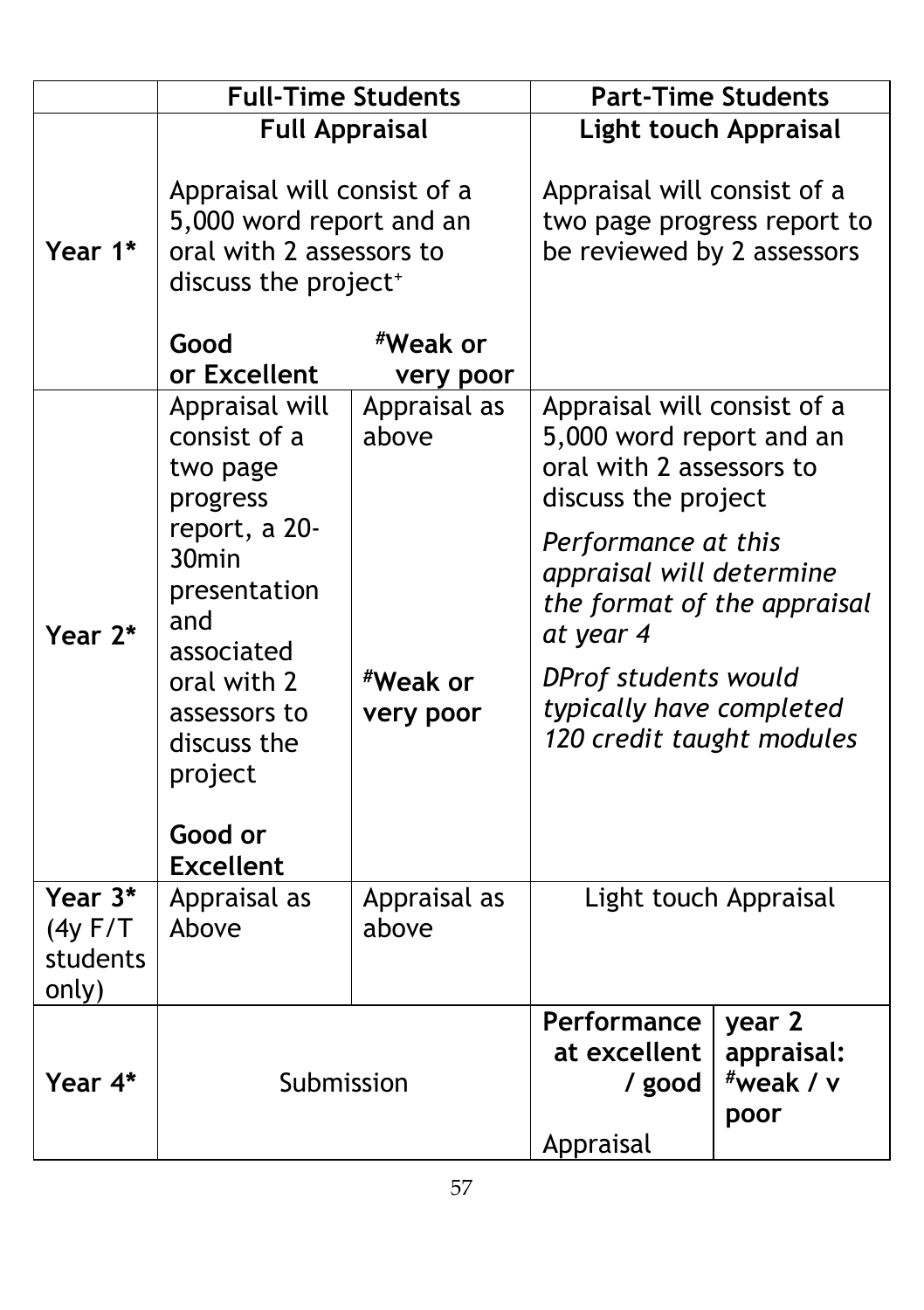|         | will consist                | Appraisal as               |
|---------|-----------------------------|----------------------------|
|         | of a 2 page                 | in year 2                  |
|         | progress                    |                            |
|         | report, a 20-               |                            |
|         | 30 <sub>min</sub>           |                            |
|         | presentation                | Performance                |
|         | and                         | at this                    |
|         | associated                  | appraisal                  |
|         | oral with 2                 | will<br>determine          |
|         | assessors to<br>discuss the |                            |
|         |                             | the format<br>of the       |
|         | project                     | appraisal at               |
|         |                             | year 6                     |
| Year 5* |                             |                            |
|         | Light touch Appraisal       |                            |
|         | Performance                 | year 4                     |
|         | at excellent                | appraisal:<br>$*$ weak / v |
| Year 6* | / good                      |                            |
|         |                             | poor                       |
|         | Appraisal as<br>in year 4   | Appraisal as               |
|         |                             | in year 2                  |
| Year 7* | Light touch Appraisal       |                            |
| Year 8* | Submission                  |                            |

### **NOTE:**

All appraisal documentation is completed in PgR Manager. Guidance on using the online system for appraisals is on [Learn.](https://learn.rvc.ac.uk/mod/folder/view.php?id=5134)

\*If in any year of appraisal a student does not satisfy their assessors, remedial action may be needed, the nature of which will depend on the individual circumstances.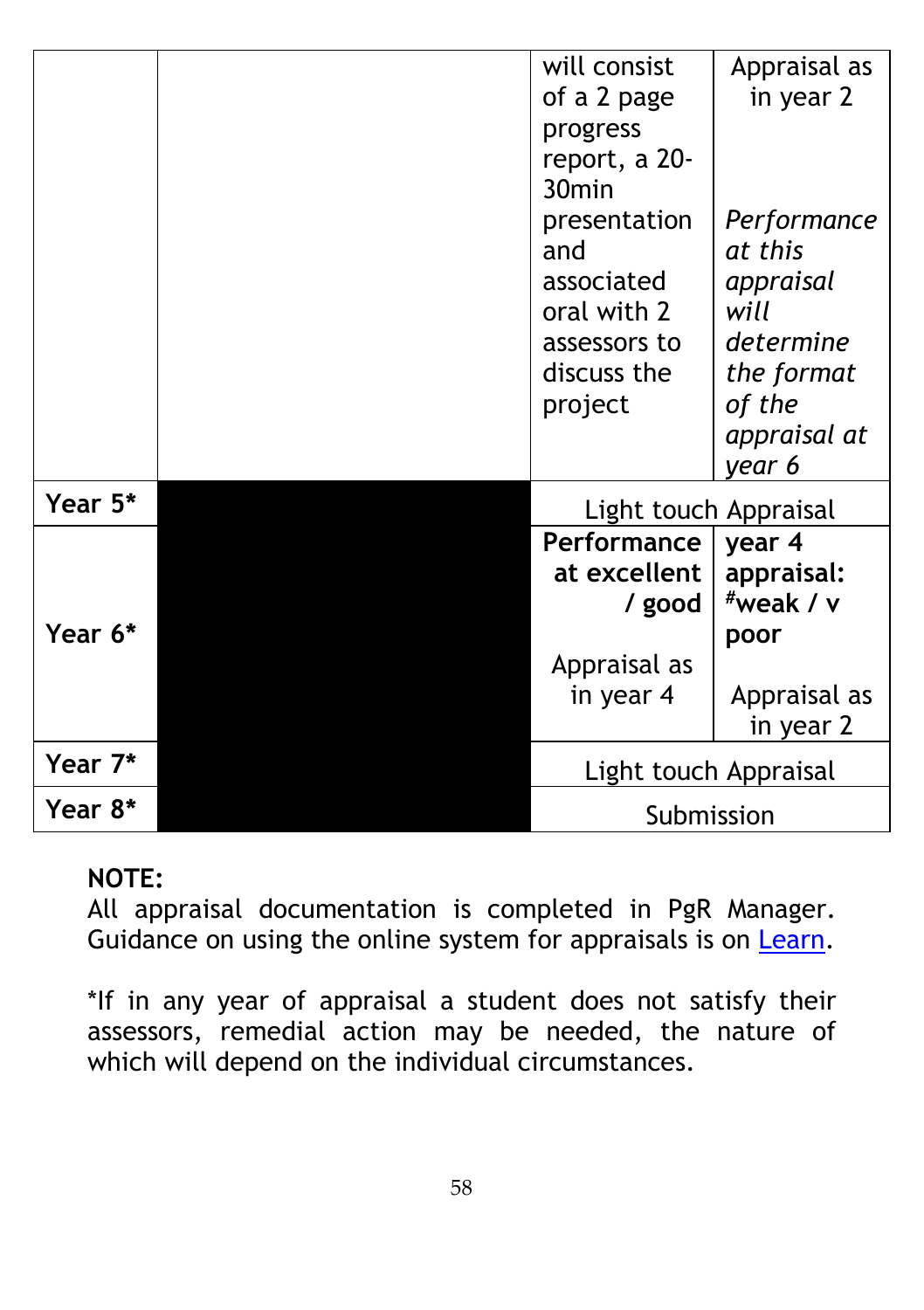#A "satisfactory" performance at appraisal could result in a requirement for *either* a 5,000-word report *or* a short report and presentation + oral at the next full appraisal.

+iCASE students are required to submit a placement plan and objectives (normally) at the year 1 appraisal. A reflective practice document written by the student will be considered at the appraisal following completion of the placement.

#### **Note for LIDo students:**

LIDo students who join the RVC in year 1 of the LIDo programme will have a light touch appraisal towards the end of year 1 and have their first full appraisal towards the end of year 2

### **Full Appraisal**

The first full appraisal consists of evaluation of a 5,000-word report (excluding references and appendices but including figure legends and footnotes) and a meeting with the student. The content of the report and the students' progress with their research and skills development training will be discussed. Students also have the opportunity to raise any issues relating to their programme of study. The appraisal is conducted by two assessors, who are members of academic staff not directly involved in the project. The primary supervisor is expected to be present, but not to participate unless invited to do so. The assessors evaluate the student's report and performance in the meeting by completing the online appraisal documents. These a) provide feedback to the student and their supervisors on progress and any areas for attention and future development and b) record recommendations to the Graduate School based on student progress. The assessors will remain the same throughout the duration of studies. Supervisors also provide feedback on the student's development as a researcher. Upgrade to PhD registration will be considered for students at the year 1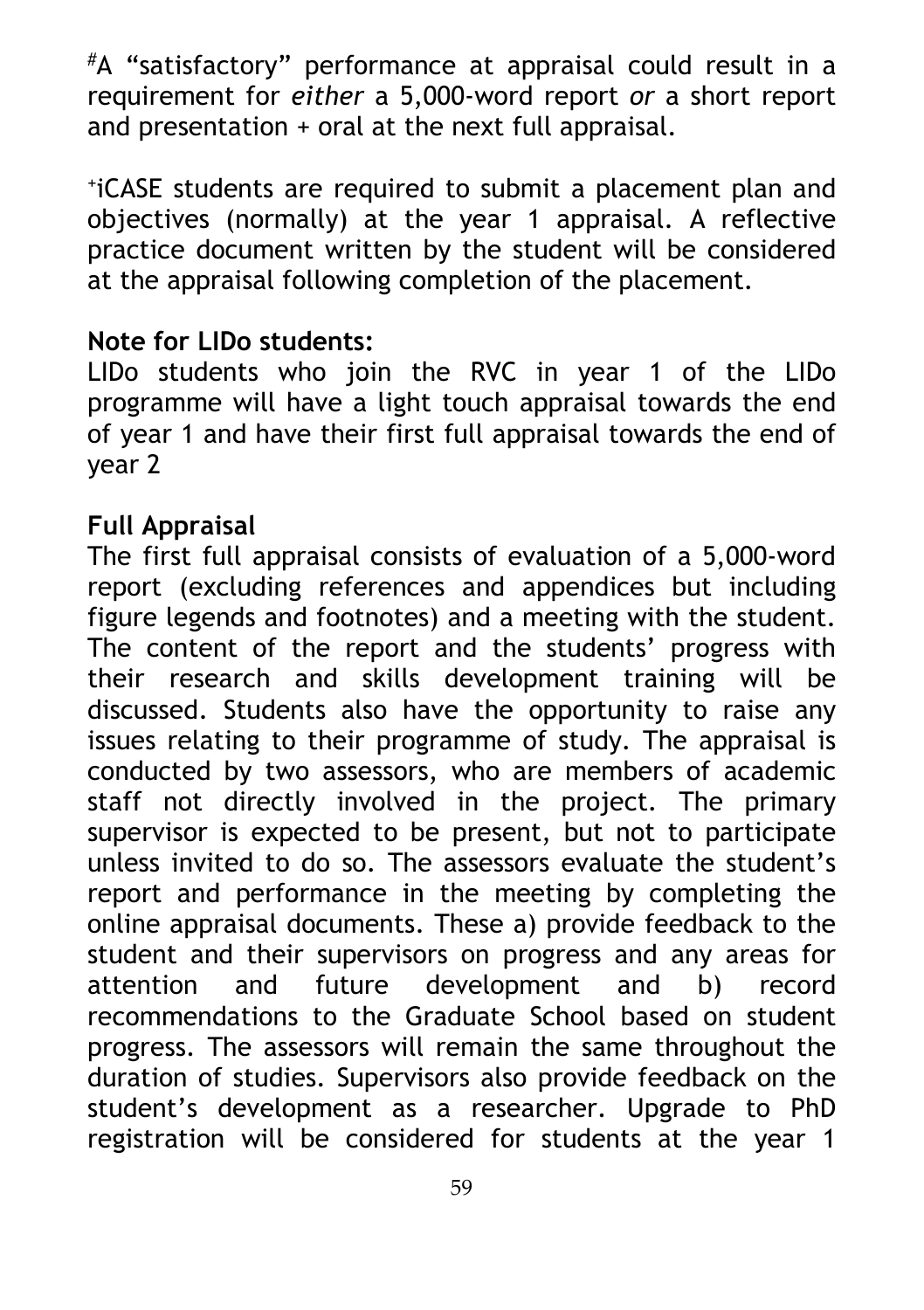appraisal (year 2 for part-time students and 14-15 months into the studentship for those registered 80% part-time) and a recommendation made about the format of the next year's appraisal.

LIDo students who join the RVC in year 1 of the LIDo programme will have a light touch appraisal towards the end of year 1 and have their first full appraisal towards the end of year 2

If a student performs well during their first full appraisal, the next full appraisal will normally consist of a short written summary of their progress over the past year to be submitted to their assessors in advance of the appraisal meeting, together with a PowerPoint presentation about their work which will be discussed with their assessors at the meeting. As in the first full appraisal, online appraisal forms will be completed by all the relevant parties. A recommendation about the format of a subsequent full appraisal (if required) will be made based on the student's performance at the second full appraisal.

#### **Light Touch Appraisal**

Part-time students will be appraised at the end of each year of study (for DProf students this will be one year after completion of parts 1-3 of the programme), but in years 1, 3, 5 and 7 (if relevant) the appraisal will consist of a short written progress report which should include research plans for the next year. This will be sent to the assessors for review via PgR manager, together with the supervisors' assessment and the students' comments. Assessors will be asked to recommend to the Graduate School whether the student should be allowed to continue with their studies and/or if any remedial action is required. . They are not expected to meet with the student but may ask to do so if they think it is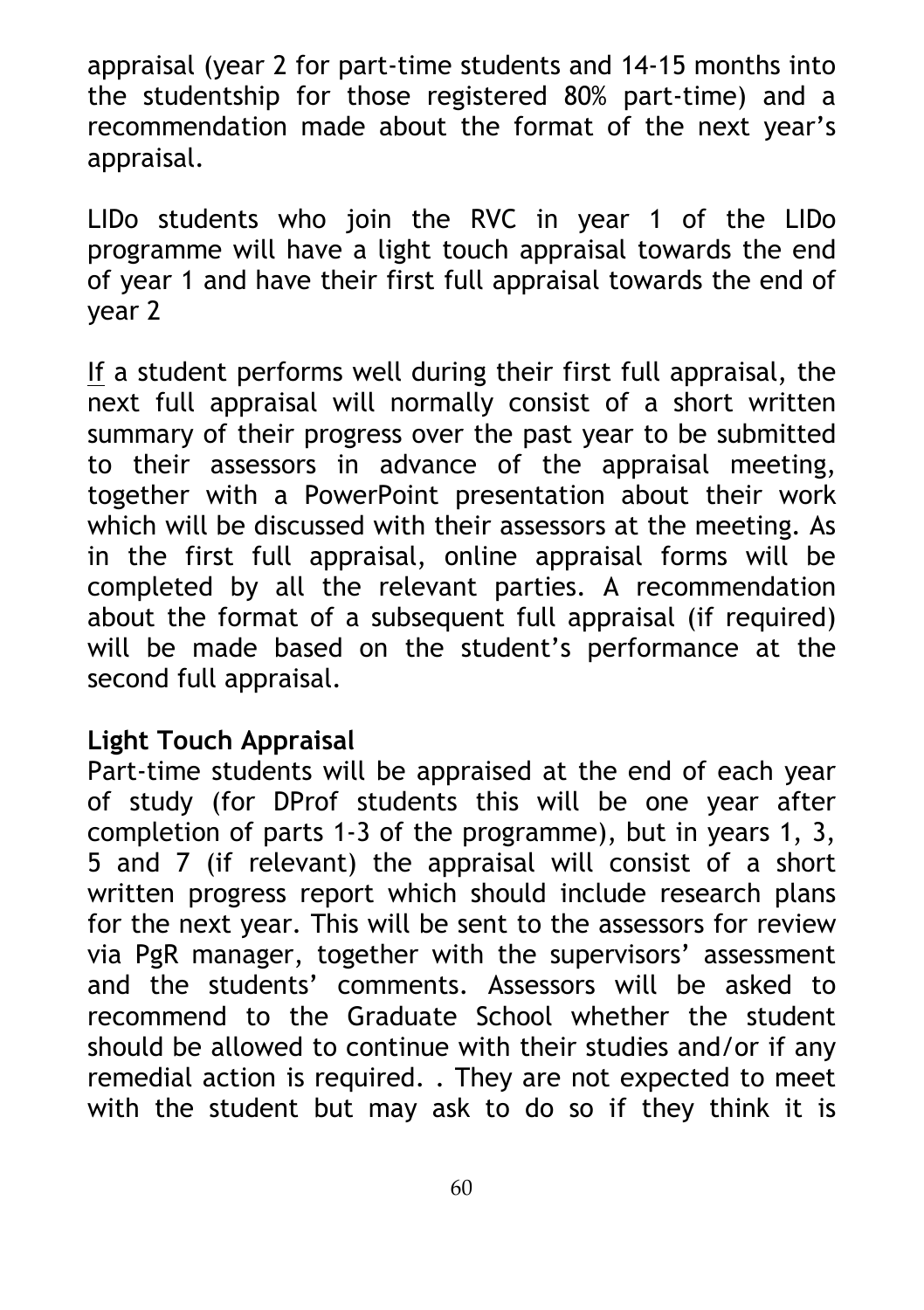necessary. In years 2, 4 and 6 (if relevant), the appraisal process will be as described above for full-time students.

## **Practical Arrangements and Responsibilities**

### **Supervisors**

- Supervisors are responsible for identifying assessors.
- Supervisors are responsible for organising with the student and the assessors a suitable time, date and place for the appraisal to take place.
- Supervisors are responsible for clearly indicating to the student the scope and length of the appraisal report/presentation and the necessary preparation time. They should give appropriate guidance on format/style/content before and during preparation.
- Many supervisors find the writing of the student report is assisted by the student's familiarisation with the relevant background papers and asking students to write a literature review on which they receive feedback at the beginning of their studies.
- Supervisors should ensure that the assessors receive the student's report and the appraisal documents at least 10 days prior to the meeting via PgR Manager. *Note that for supervisors of iCASE award studentships the report should include the placement plan and objectives agreed with the student and the supervisor at the partner organisation to be considered (normally) at the year 1 appraisal*.
- Supervisors should attend the appraisal meeting although the interview is conducted by the assessors. Supervisors are present to support the student and are not expected to actively participate. It is valuable to see how their students perform in order to offer advice and it is also important that they inform the assessors of any special circumstances and that they see the assessment is fair.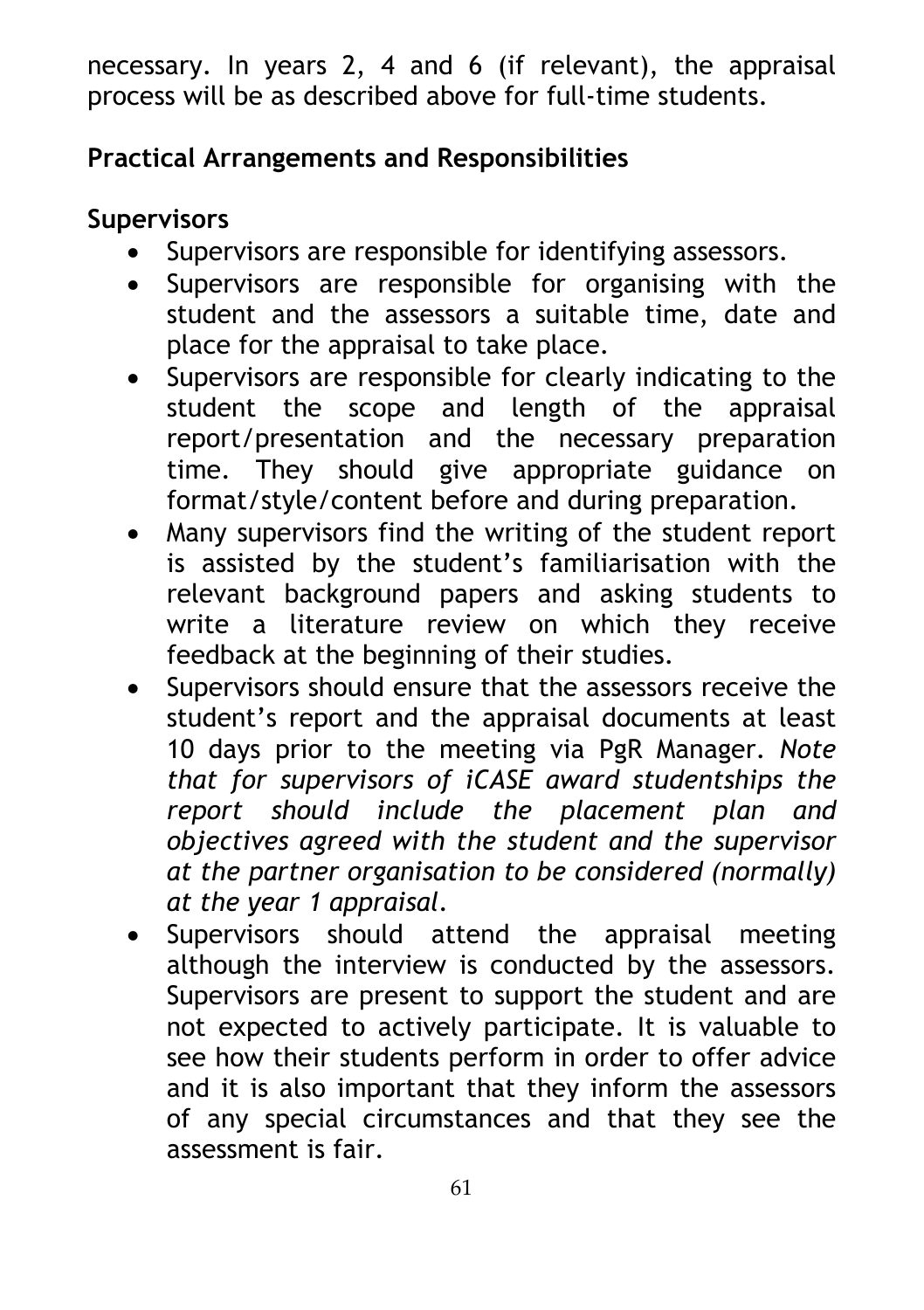• Supervisors should ensure that both they and the student have completed their reports in PgR Manager before the meeting. The reports will be available to the assessors in PgR Manager.

## **Students**

- The student is responsible for producing their report/presentation in a timely fashion and ensuring there is sufficient time for supervisors to comment and for revisions to be made before the report is submitted in PgR Manager.
- The student is responsible for submitting their appraisal report, and student feedback form, in PgR Manager at least 10 days before the meeting.
- Students should come to the meeting prepared to discuss their work and its wider context. They should have access to their report and Student Log including the list of attendance at seminars and training in PgR Manager. *iCASE students should additionally be prepared to discuss their placement plan and objectives (normally at the year 1 appraisal).*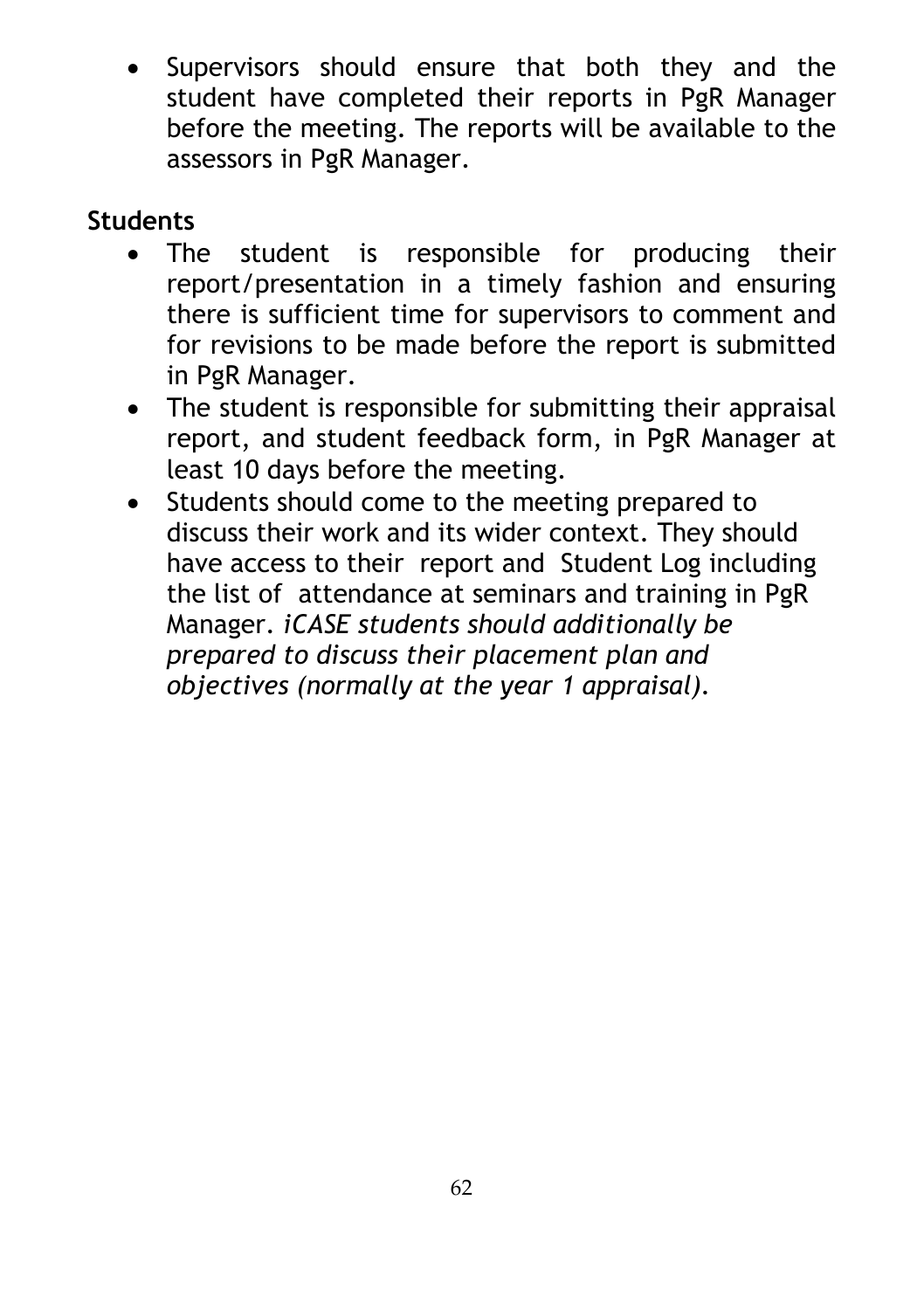#### **Assessors**

- The assessors should be carefully chosen for their experience of examining or appraising postgraduate research students. It would be expected that both would have postgraduate research degrees. At least one of the assessors should have the detailed knowledge and/or skills to appraise the student on the topic of their project. It is important that at least one assessor is experienced in the RVC appraisal process. New academic staff should be encouraged to take part in appraisals alongside an experienced RVC individual. Where an assessor from outside the College is used they should be paired with an assessor from the RVC. The two assessors should be prepared to act as an additional source of guidance to the student if required. They should therefore be identified early in the research programme by the supervisors. Students should not be asked to identify or contact possible assessors; this is the supervisors' responsibility. The assessors should ideally remain the same throughout the student's PhD programme. As such, members of staff on fixed-term contracts that are due to end before the end of the PhD studentship will not normally be approved. If a change of assessor is unavoidable, a new assessor has to be nominated via PgR Manager.
- Assessors should complete the assessment of the written report in PgR Manager, and can do so before the meeting.
- The length of the appraisal should be sufficient for a thorough review but not so long that it becomes a marathon. No more than two hours would seem appropriate.
- At the appraisal meeting, the assessors must review the skills the student has, or needs to develop, to assist them in their progression and future plans, and must enquire about the broader learning issues such as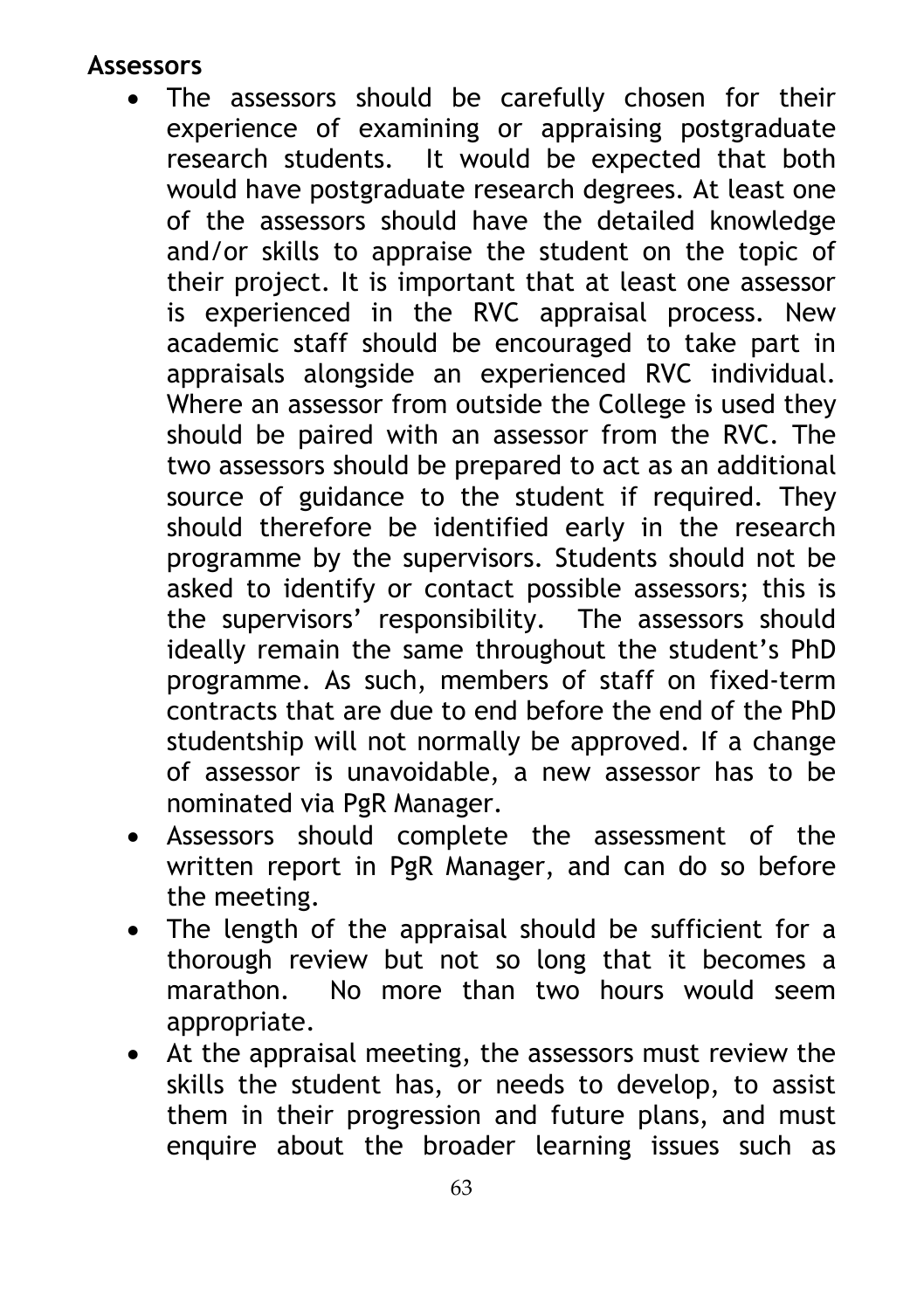attendance at the College seminars, giving talks, attending and participating in meetings, research with integrity issues and skills development.

- At the appraisal the assessors must give adequate time (usually towards the end) for the student to talk freely about their supervision in the absence of the supervisor. It is normal to ask the supervisor to leave the room for the duration of this discussion and be invited to return when it is over. It is important that the student feels comfortable to do so. Assessors should also provide supervisors with an opportunity to discuss their student's progress without the student being present.
- The assessors should discuss their conclusions with the supervisor and with the student at the end of the meeting. Where they are proposing a further appraisal in less than a year, or where they have reservations about progress, they must explain their reasons and indicate clearly what their expectations are. A summary should submitted via PgR Manager as part of the appraisal documentation.
- Both assessors should complete and submit their forms in PgR Manager in a timely manner. These are then passed on to the Graduate School.

### **The Graduate School**

- The Head of Postgraduate Administration and/or Head of the Graduate School will review the reports and the student will be notified of the outcome via PgR Manager.
- A record of the reports will be available in PgR Manager.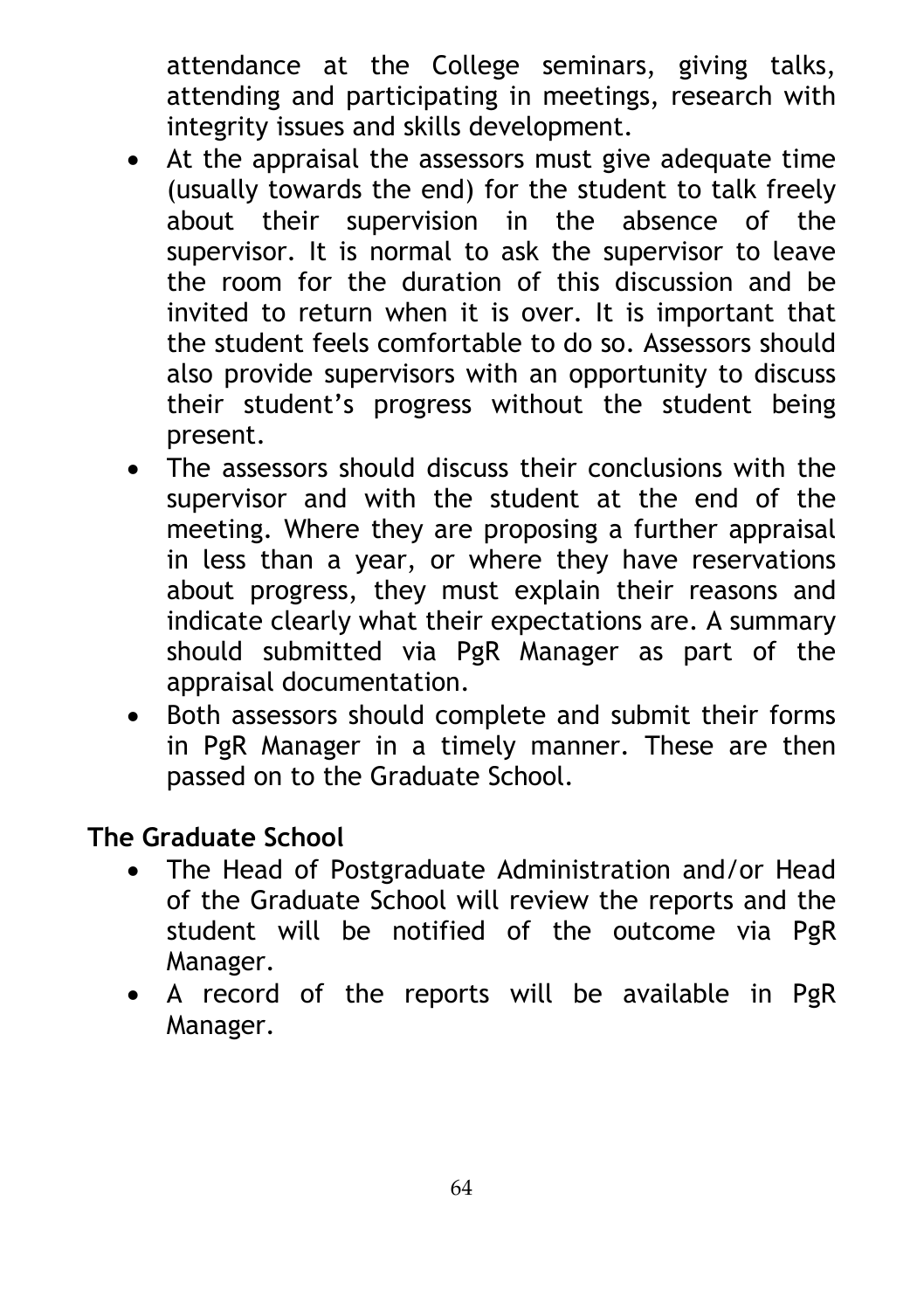### **1. Policy on supervision of PhD students by post-doctoral scientists**

The RVC Code of Practice for Postgraduate Research Degrees states that postgraduate research students must have one primary supervisor and at least one other member of a supervisory team, both of whom are normally members of academic staff at RVC1.

Independent research fellows can act as a primary or cosupervisor for PhD students. Other post-doctoral scientists (and graduate research assistants) are expected to contribute to the supervision of undergraduate and postgraduate (taught and research) students who are undertaking project work within their research group. However, it is recognised that a post-doctoral scientist may contribute intellectually to a grant for, or which includes funding for, a PhD studentship. In such instances, this contribution can be acknowledged by the postdoctoral scientist becoming a third supervisor (i.e. a second co-supervisor) for the PhD student. The PI/principal supervisor must complete a co-supervisor proposal form explaining the rationale for the post-doctoral scientist being a part of the supervisory team. It would normally be expected that the post-doctoral scientist would be at the RVC throughout the period of the PhD studentship. Post-doctoral scientists involved in supervising PhD students must attend the supervisory training provided by the College at the earliest opportunity, ideally prior to starting their supervisory role. Co-supervision will need to be approved by the Vice-Principal for Research & Innovation/Head of Graduate School on behalf of Research Strategy Committee/Research Degrees Committee.

*1for DProf students the co-supervisor is a professional advisor from their place of employment*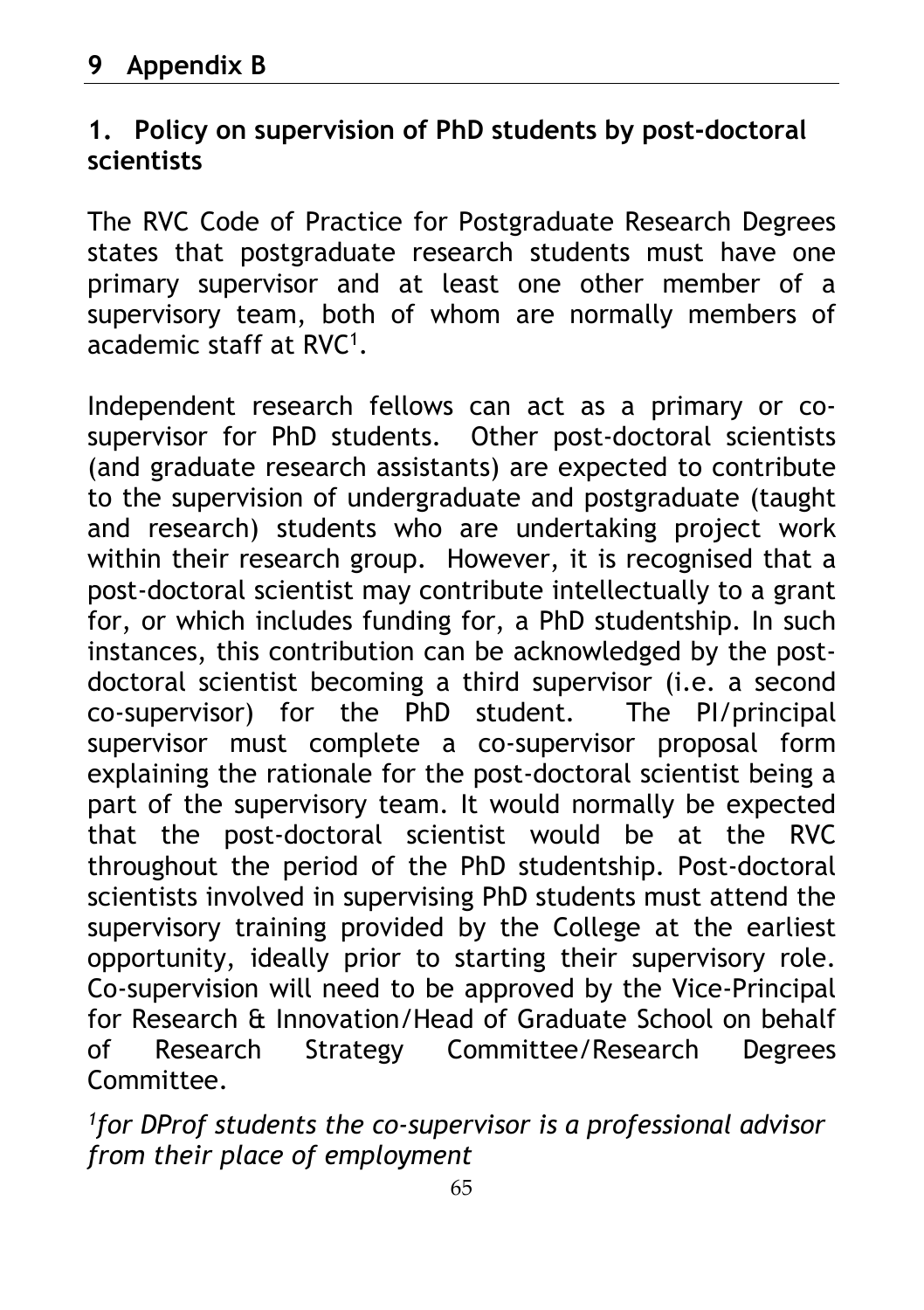### **2a. Guidance for Principal Investigators/Line Managers regarding student research project supervision by postdoctoral scientists or graduate research assistants**

Post-doctoral scientists (and graduate research assistants) contribute to supervision of undergraduate and postgraduate (taught and research) students who are undertaking project work in their research group. Therefore, it is appropriate that they should be provided with some guidance on the nature and extent of their commitments.

## **The following guidelines apply:**

Where an academic member of staff has asked a post-doctoral scientist (or graduate research assistant) to help them with supervising an undergraduate or postgraduate student research project, the academic must be *actively* involved in overseeing the project.

Normally a post-doctoral scientist (or graduate research assistant) should not be asked to help supervise more than **one** research project student at any given time with a maximum of **three** permitted during each academic year.

Post-doctoral scientists/graduate research assistants must attend the supervisory training provided by the College. Ideally they should do so before starting to supervise any project students but if this is not possible, it should be at the next available opportunity.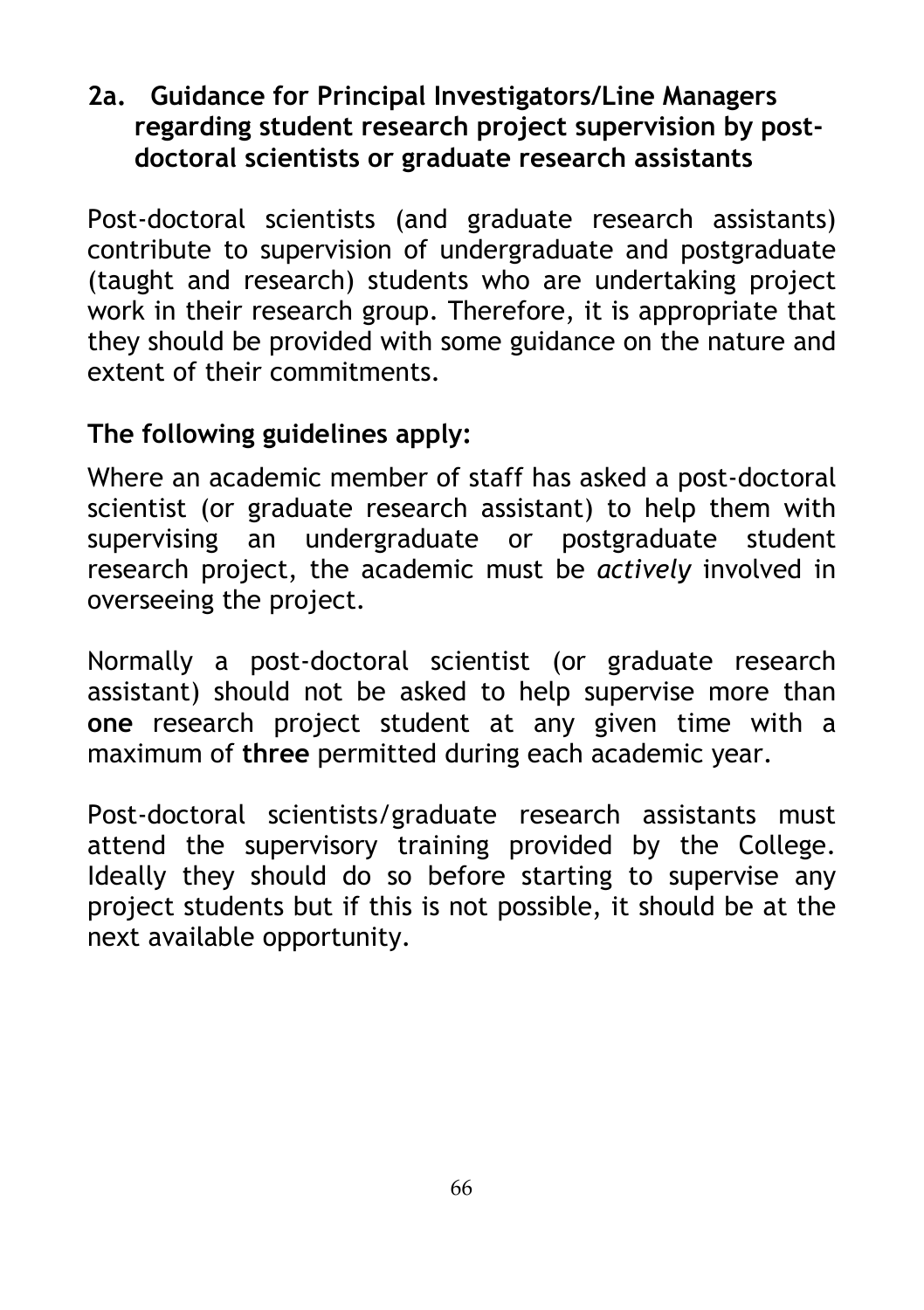Additional points are:

- The academic is responsible for ensuring that there is a programme of work in place (which the project student might have developed/been involved in helping to develop);
- The academic is responsible for ensuring the student has the necessary resources to carry out the agreed programme of work;
- A post-doctoral scientist or graduate research assistant can contribute to supervision by showing a student how to carry out a particular technique(s), help them with troubleshooting problems as and when they arise and assist by collecting (and if appropriate) analysing samples/data for them, as long as it doesn't negatively impact on their own progress;
- A post-doctoral scientist or graduate research assistant can also provide a student with advice on how to structure their research project report or an oral presentation on their work and be able to advise them on the presentation and interpretation of their results, as well the conclusions that can be drawn from them. *However,* the academic is responsible for reading and commenting on one or more drafts<sup>2</sup> of the written project report or slides for an oral presentation on the project. Post-doctoral scientists (and graduate research assistants) should not *be solely responsible for commenting on/approving the final version of any written work or oral presentation that contributes to an undergraduate or postgraduate student's final marks in a unit of assessment.*

*2according to the course guidelines on the amount of input allowed*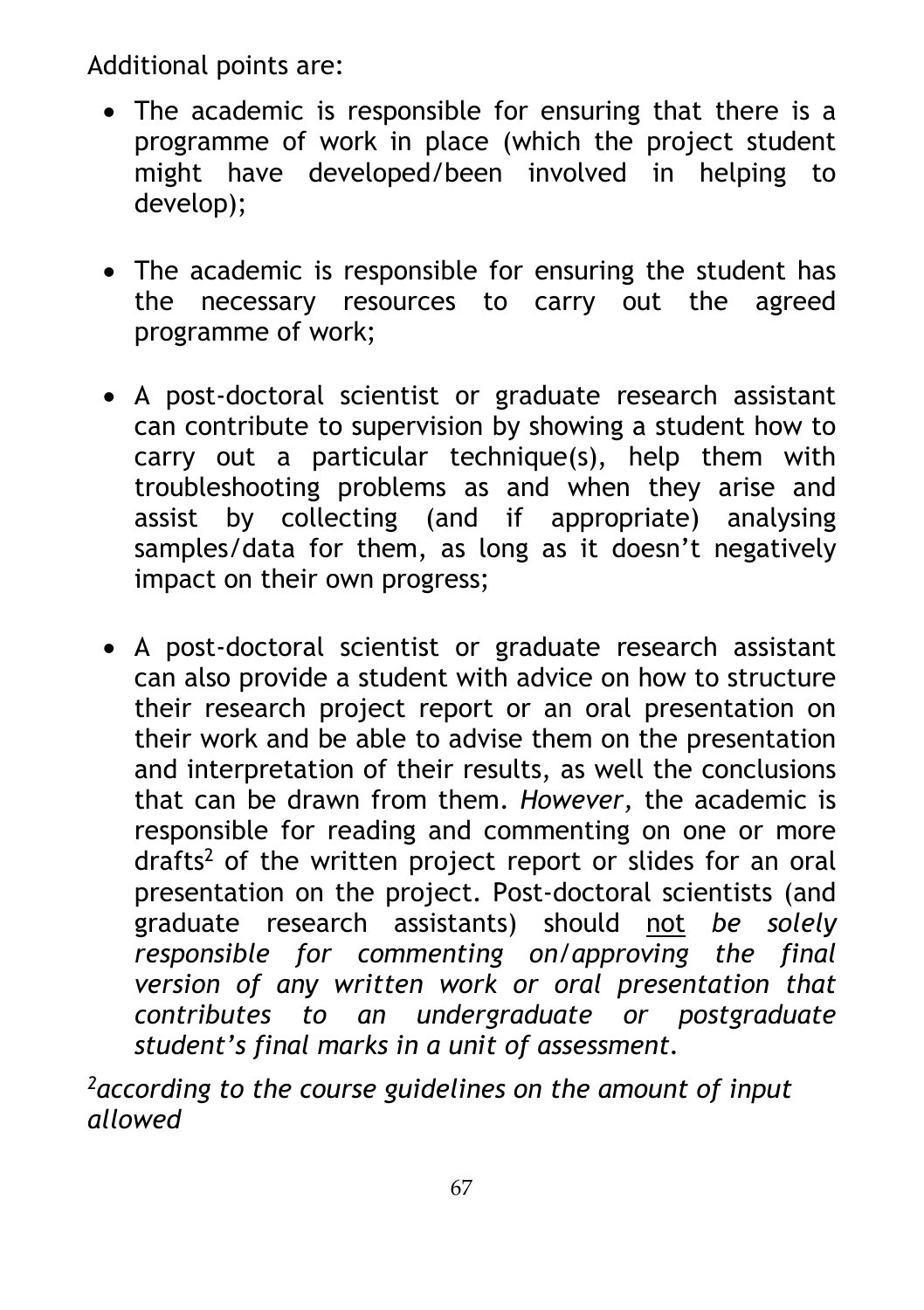### **2b. Guidance for PhD supervisors/Line Managers regarding student research project supervision by PhD students**

PhD students contribute to supervision of undergraduate and postgraduate students who are undertaking project work in their research group. Therefore, it is appropriate that they should be provided with some guidance on the nature and extent of their commitments.

### **The following guidelines apply:**

Where an academic member of staff has asked a PhD student to help them with supervising an undergraduate or Masters' student research project, the academic must be *actively* involved in overseeing the project.

Normally a PhD student should not be asked to help supervise more than **one** research project student at any given time with a maximum of **two** per academic year permitted.

PhD students must attend the training in teaching provided for them by the College. Ideally they should do so before starting to supervise any project students but if this is not possible, it should be at the next available opportunity.

Additional points are:

- The academic is responsible for ensuring that there is a programme of work in place (which the project student might have developed/been involved in helping to develop);
- The academic is responsible for ensuring the student has the necessary resources to carry out the agreed programme of work;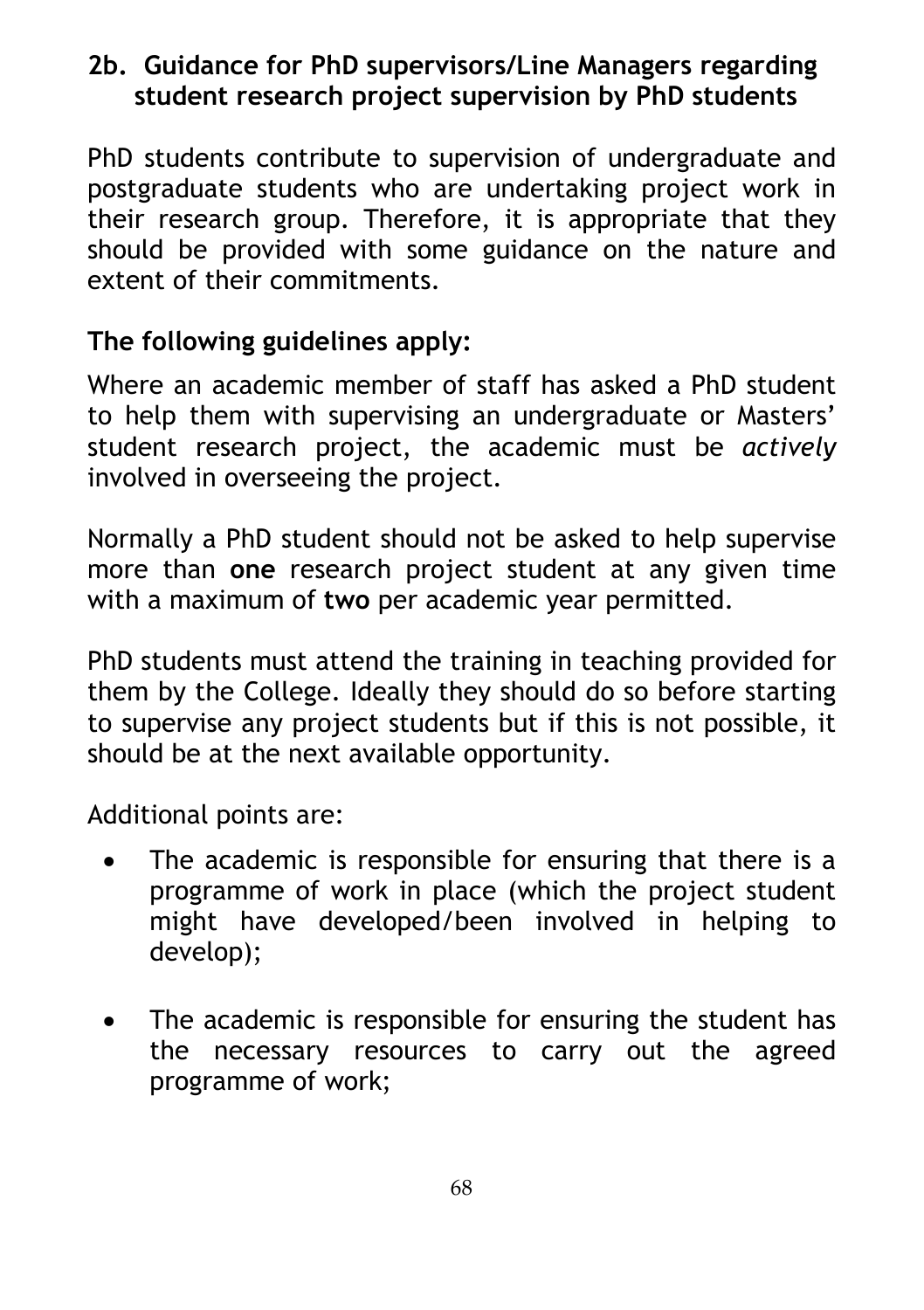- A PhD student can contribute to supervision by showing a student how to carry out a particular technique(s), help them with troubleshooting problems as and when they arise and assist by collecting (and if appropriate) analysing samples/data for them, as long as it doesn't interfere with their own work;
- A PhD student should be able to provide a student with advice on how to present (some or all of) the methods and results sections in their written report or oral presentation on their work. In addition, they may be able to help with them with interpreting results and to see what conclusions can be drawn from them. *However*, the academic is responsible for reading and commenting on one or more drafts2 of the written project report or slides for an oral presentation on the project. PhD students should not *be solely responsible for commenting on/approving the final version of any written work or oral presentation that contributes to an undergraduate or postgraduate student's final marks in a unit of assessment.*

*2according to the course guidelines on the amount of input allowed*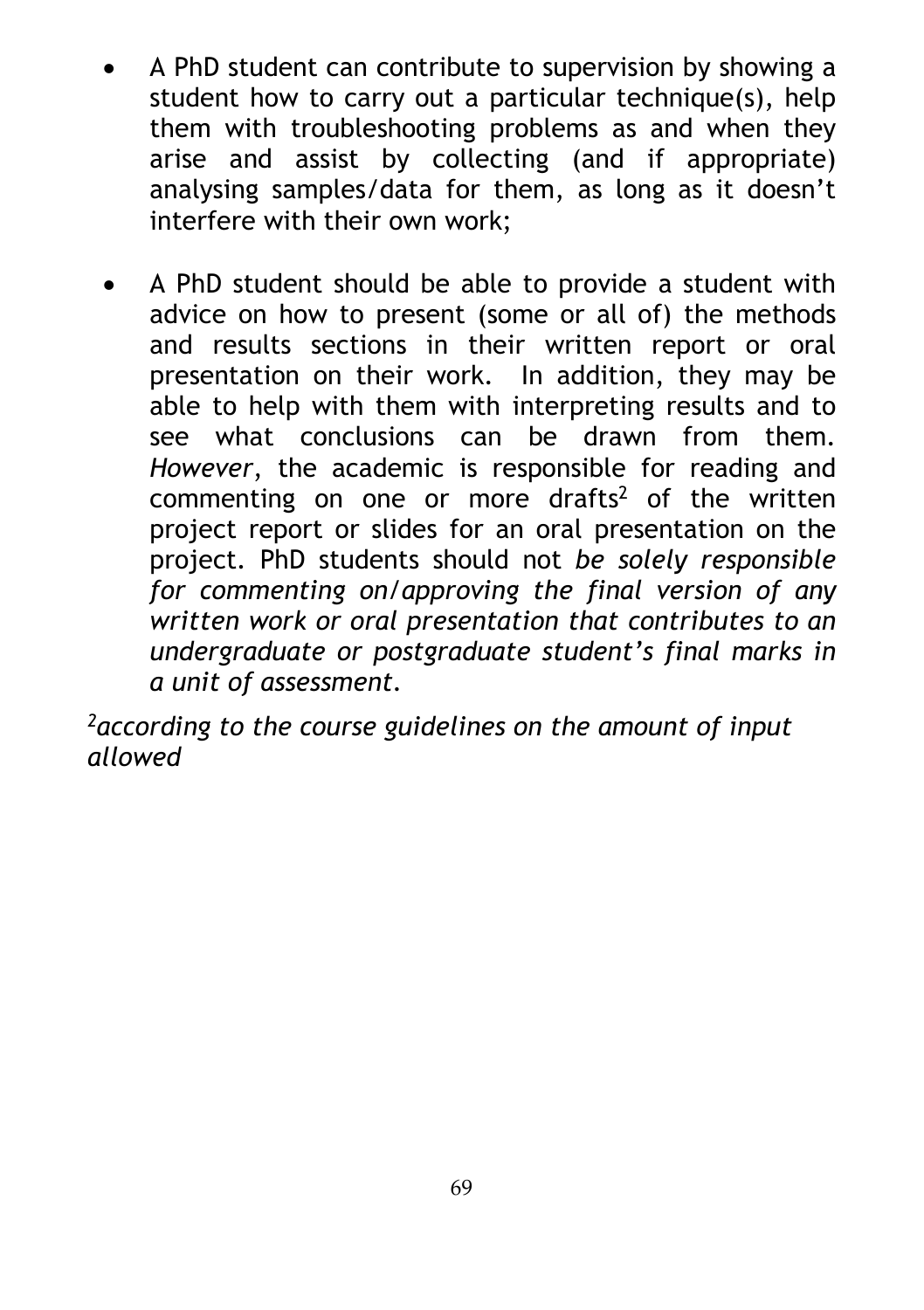## **Guidelines on Personal Relationships at Work**

This guide is intended to provide information to employees regarding personal relationships within the College, in order to avoid any perceived, actual or potential conflicts of interest or misuse of authority.

### **1 INTRODUCTION**

- **1.1** The College values and relies upon the professional integrity particularly where an employee has supervisory responsibilities or a professional relationship with a student.
- **1.2** So that employees conduct themselves and are perceived to conduct themselves in a professional manner, it is necessary to recognise and take account of personal relationships which might affect working relationships.
- **1.3** The College is committed to promoting equal opportunities and eliminating discrimination.

Accordingly, these guidelines will be applied fairly and consistently and with due regard to equality of treatment.

- **1.4** The guidelines do not form part of employees' contracts of employment. They will be kept under review and may be revised from time to time.
- **2 SCOPE AND PURPOSE**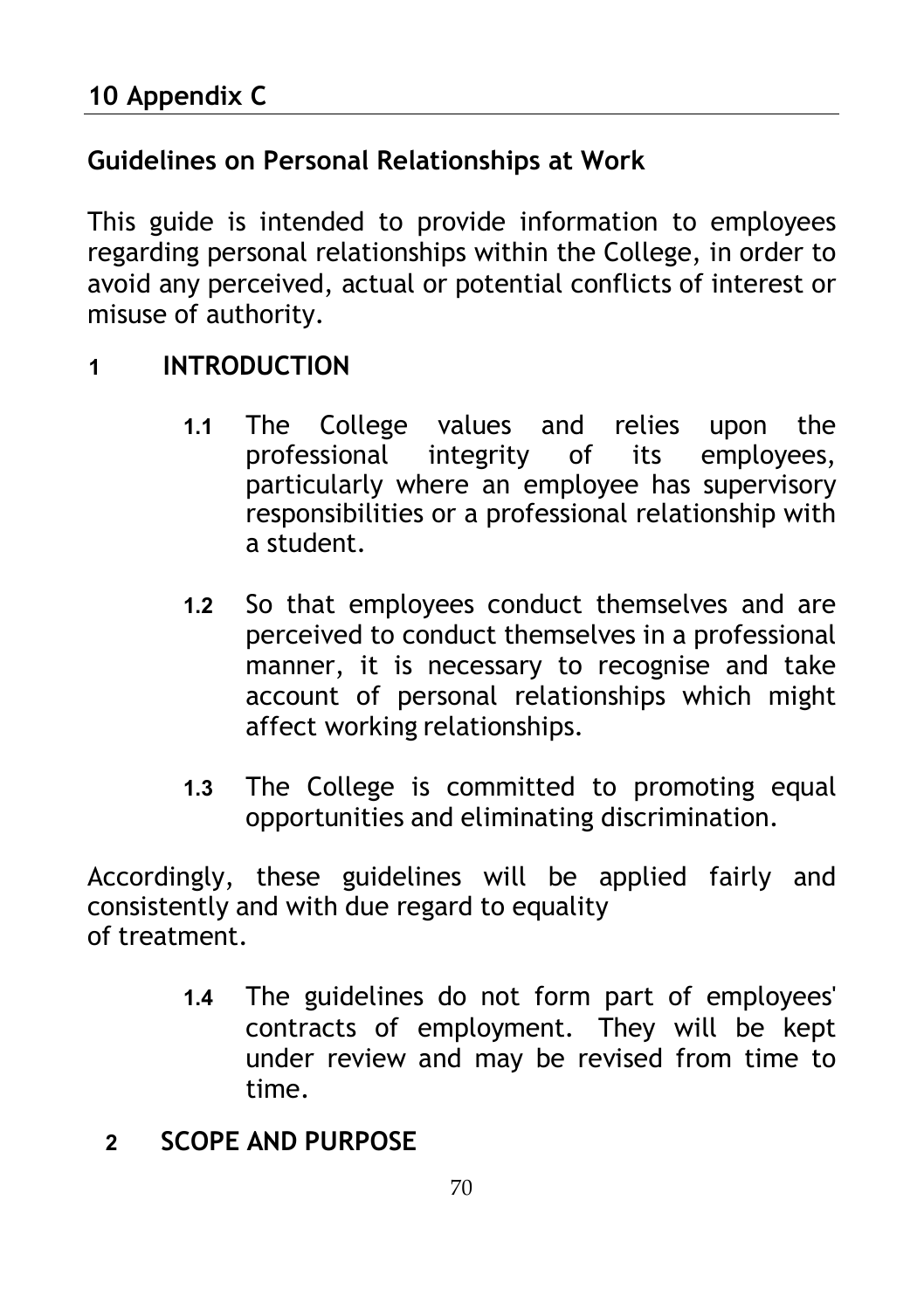- **2.1** The guidelines apply to all individuals working at all levels and grades, including full time and parttime employees.
- **2.2** In the context of these guidelines:
	- (a) a 'personal relationship' is a personal relationship which is:
		- (i) a family relationship;
		- (ii) a business/commercial/financial relationship; or
		- (iii) a sexual/romantic relationship; and
	- (b) a 'working relationship' is any situation in which individuals will interact in the course of their day-to-day work. This includes situations where one of the individuals in the personal relationship is not an employee of the College. For example, they might be an agency worker, or work for a contractor.
- **2.3** The guidelines apply to personal relationships between:
	- (a) employees of the College;
	- (b) an employee of the College and an agency worker, casual worker, consultant, contractor or supplier, and/or
	- (c) an employee of the College and a current student of the College,
- **2.4** Although most social and personal relationships need not present a difficulty, it is recognised that there will be certain circumstances where employees may need to avoid taking certain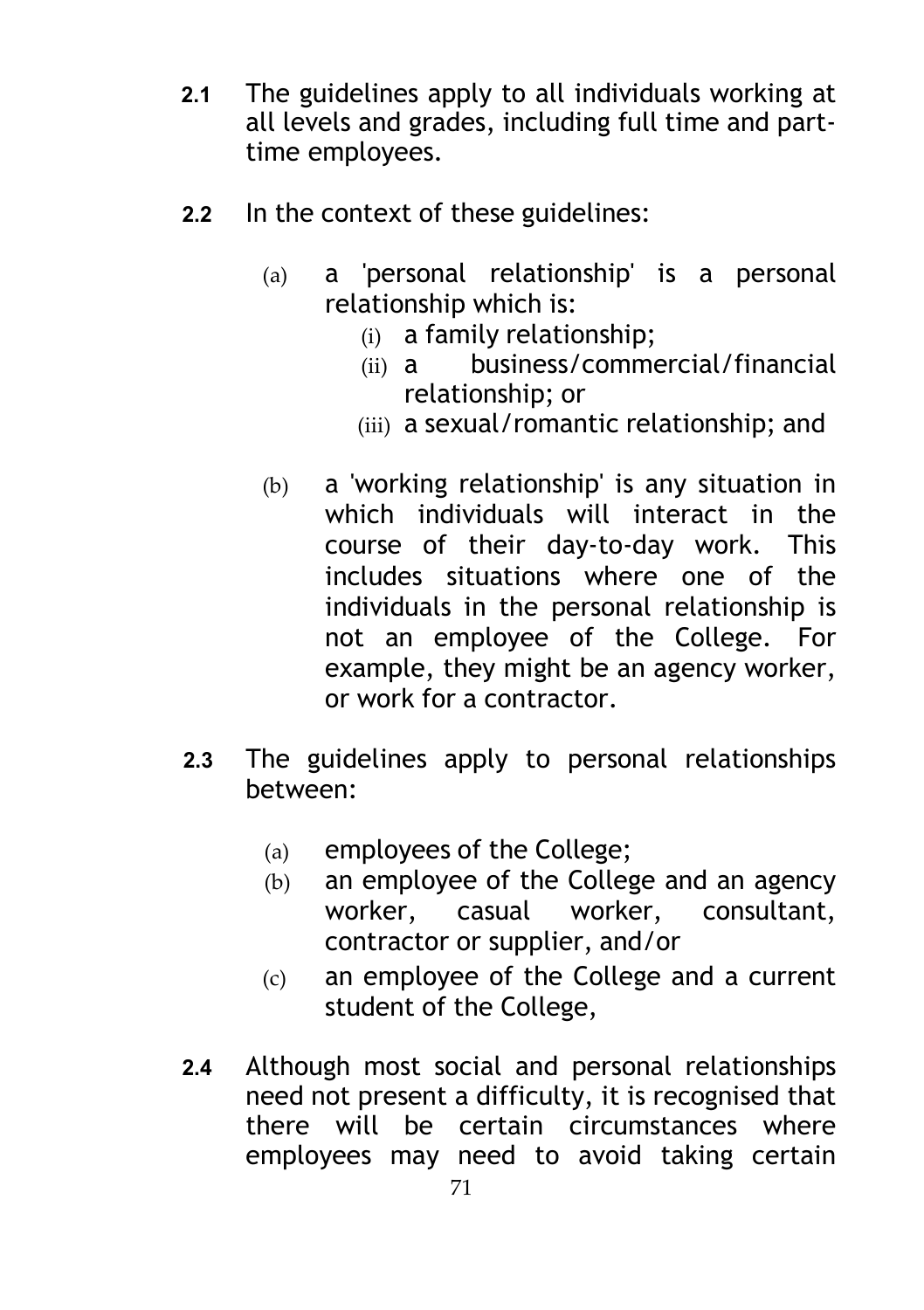decisions or undertaking certain roles in order to protect themselves and the College from any potential allegations of impropriety, unfair bias, abuse of power or conflict of interest.

- **2.5** These guidelines are therefore intended to:
	- (a) provide guidance in areas where a personal relationship overlaps with any working relationship and particularly where it might cause:
		- (i) a conflict of interest (for example where an employee's personal interests clash with their professional obligations);
		- (ii) breach of confidentiality;
		- (iii) unfair advantage; or
		- (iv) allegations of abuse of power;
	- (b) ensure that an employee in a personal relationship is not open to allegations that it has affected a working relationship; and
	- (c) enable the situation to be managed, if considered necessary, with a view to avoiding difficulties within any working relationship.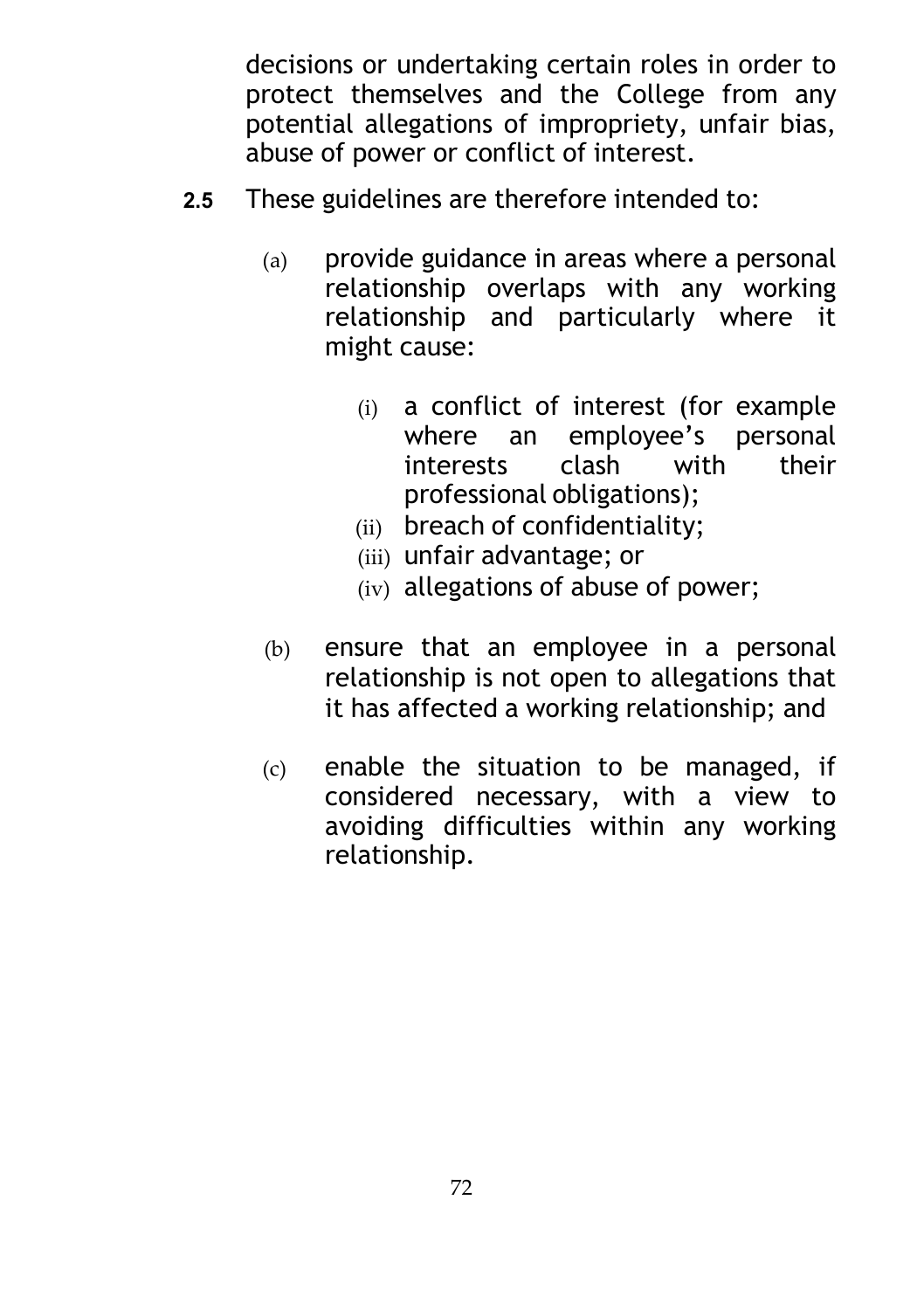#### **3 PERSONAL RELATIONSHIPS BETWEEN EMPLOYEES AND/OR AGENCY WORKERS, CASUAL WORKERS, CONSULTANTS, CONTRACTORS OR SUPPLIERS**

- **3.1** To maintain professionalism and avoid embarrassment to others, an employee in a personal relationship should avoid public displays of affection in the workplace. This includes, for example, kissing, touching and holding hands.
- **3.2** Where an employee is in a line management or supervisory position, that employee must not be involved in any recruitment, appraisal, promotion, disciplinary or grievance process or in any other process involving the other. Where authorisation is required for any financial matters e.g. expenses claims/salary changes or allocation of external funding for an employee with whom a personal relationship has been declared, additional independent authorisation must be sought.
- **3.3** When an employee has been in a personal relationship, but it has come to an end, they must throughout remain professional and ensure that the ending of the relationship does not affect their work or their working relationships.
- **3.4** Employees should at all times conduct themselves in a manner consistent with their role and duties and the College's policies and procedures (including those relating to equality and diversity and dignity at work).

### **4. PERSONAL RELATIONSHIPS BETWEEN EMPLOYEES AND CURRENT STUDENTS**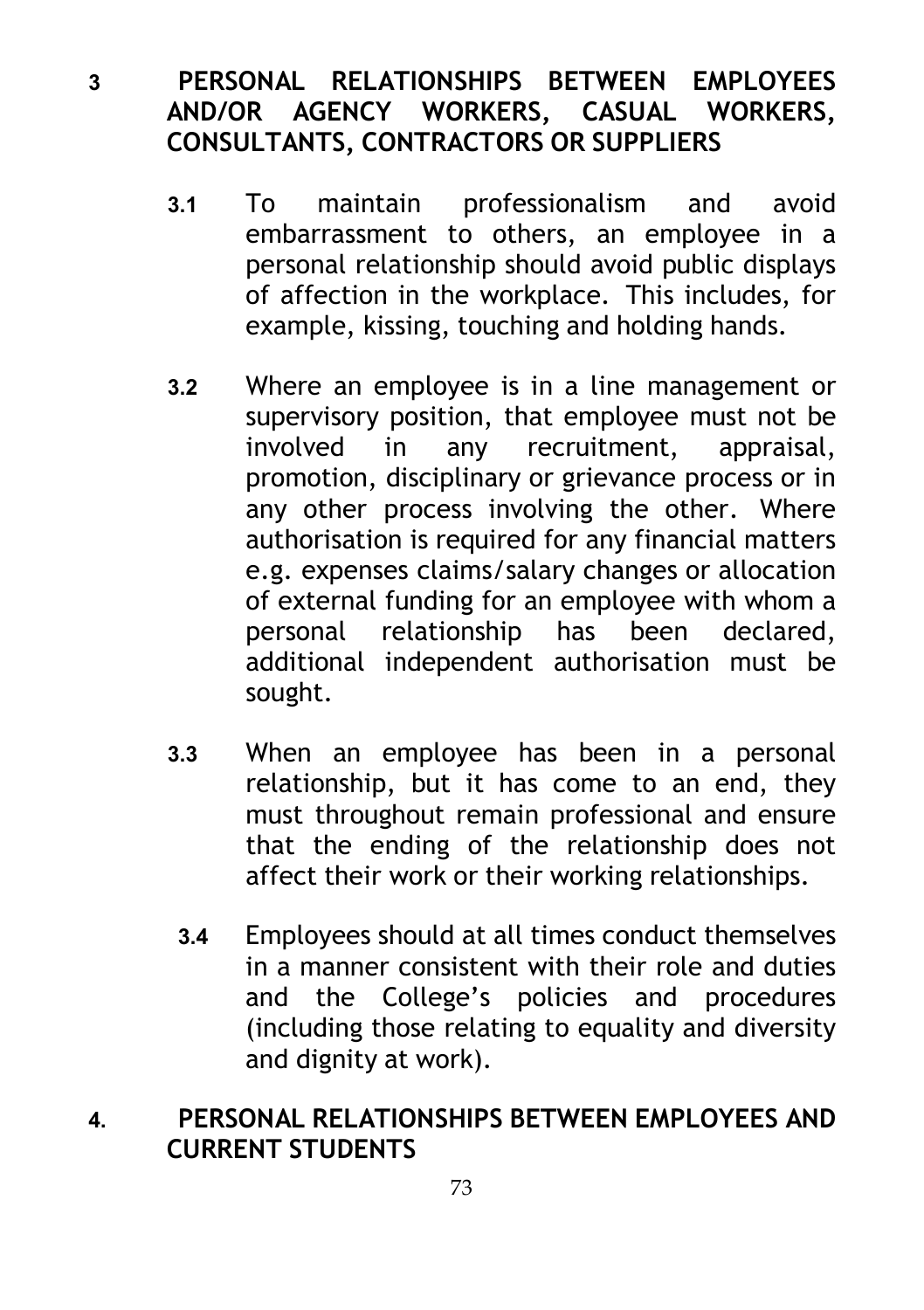- **4.1** It is vital that trust and confidence exist between employees and students to ensure that students maximise their learning experience. The professional relationship between a student and an employee of the College is a central part of the student's educational development. A personal relationship could compromise this professional relationship and damage the teaching and learning environment for other students and employees.
- **4.2** Employees are strongly discouraged from entering into a personal relationship with a student they are responsible for teaching, tutoring, supervising or assessing. It would be considered unprofessional for an employee to seek actively to initiate a personal relationship without regard to the problems that may ensue.
- **4.3** If a consensual personal relationship does develop between an employee of the College and a student they are responsible for teaching, tutoring, supervising or assessing, the employee must declare the relationship to their line manager without delay. Any such disclosure will be treated sensitively.
- **4.4** The College reserves the right to discontinue the responsibility of the member of staff for teaching, tutoring or supervising a student with whom they have a personal relationship.
- **4.5** In no circumstances will an employee be permitted to take part in the assessment of a student with whom they have a personal relationship.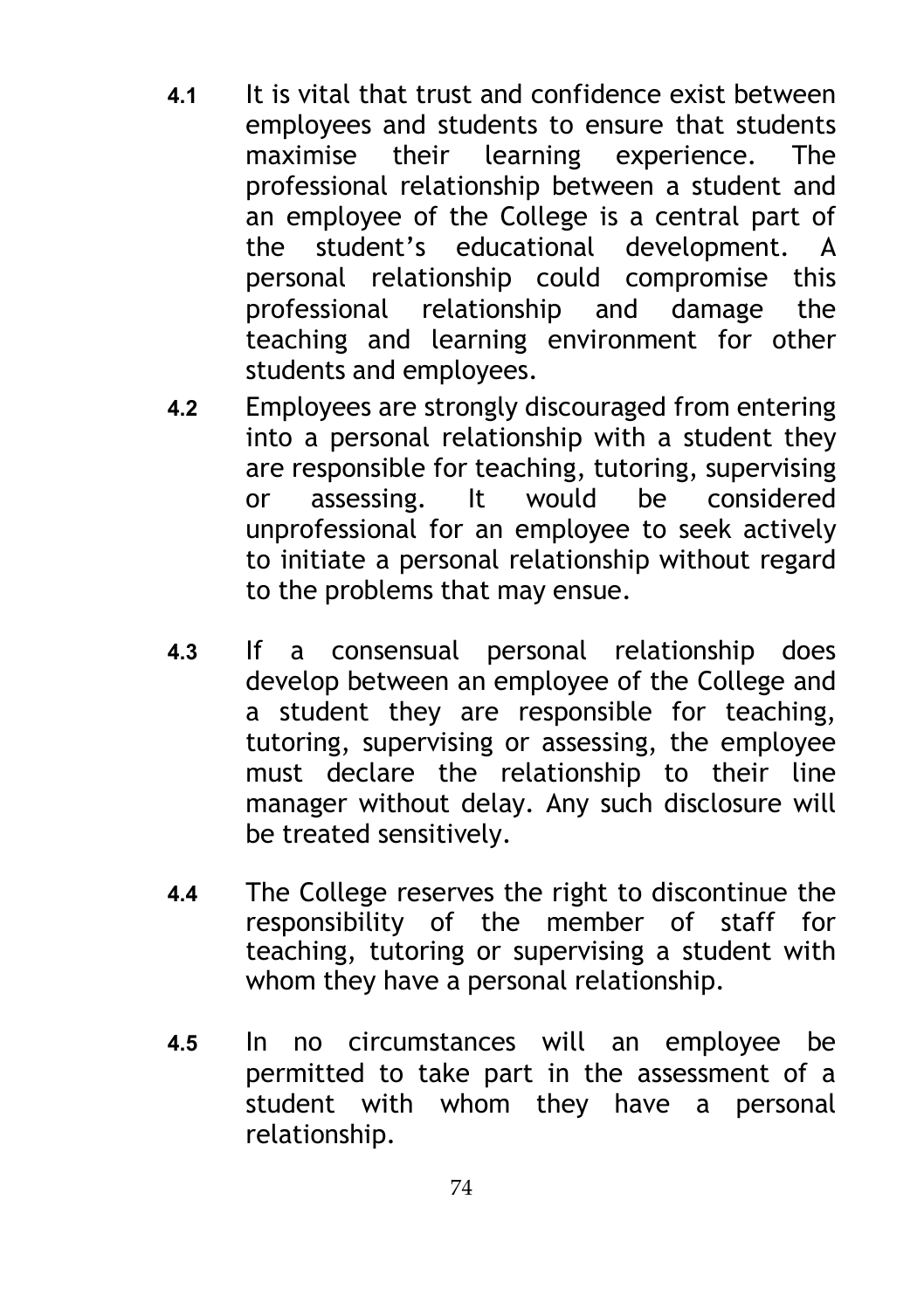**4.6** In the event that the supervision of a Post-Graduate student involves two employees who are in a personal relationship, a third supervisor should always be assigned.

# **5. CONFIDENTIAL DECLARATION OF A PERSONAL RELATIONSHIP IN A LINE MANAGEMENT OR SUPERVISORY WORKING RELATIONSHIP**

- **5.1** Where a personal relationship exists or develops within a line management or supervisory working relationship, the line manager's manager must be informed. Upon receiving this information, the line manager should seek further guidance from Human Resources.
- **5.2** Employees may be reluctant to disclose their personal relationship, but it is important that the College is able to assess any risk of conflict of interest, unfair advantage or breach of confidentiality and discuss with employees concerned, ways in which such issues can be avoided.
- **5.3** Information relating to a disclosure of a relationship will be handled with confidence. Employees will be treated with sensitivity during this process.
- **5.4** Upon learning of the personal relationship, the College will consider what, if any, steps need to be taken. Due regard will be given to the potential effect of the relationship on others in the College, any potential negative effect on the workings of a department or team and the professional conduct of the College's business.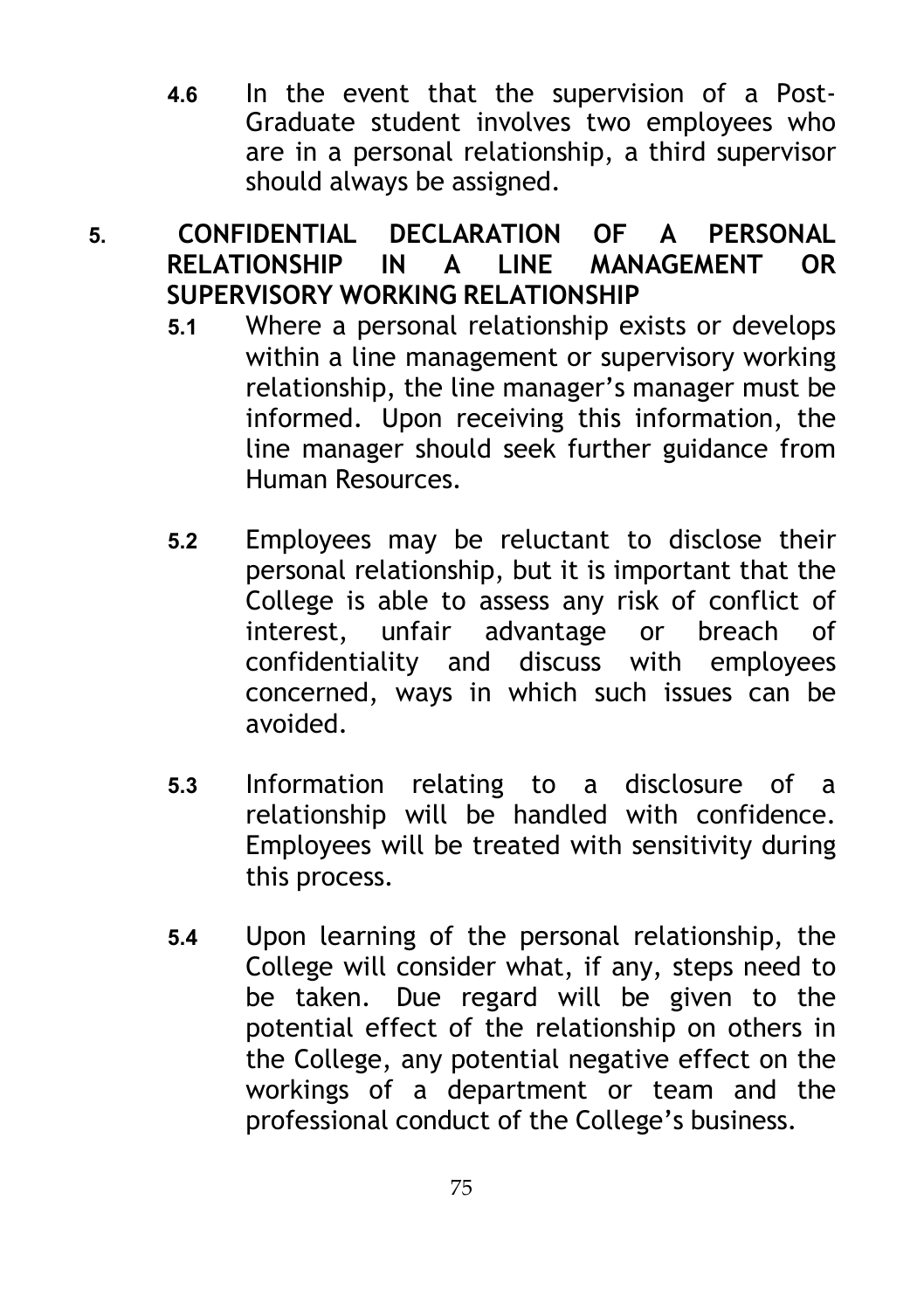- **5.5** The employee concerned will be consulted with a<br>view to reaching agreement regarding the agreement regarding the appropriate action. No action will be taken without first discussing it fully with the employee concerned.
- **5.6** The College may, at its discretion, make alternative management arrangements. This may include transferring some of an employee's duties or transferring an employee to another department. Any actions to be taken will be confirmed in writing to any employee concerned.
- **5**.**7** In no circumstances will an employee be permitted to appraise another employee with whom they have a personal relationship, nor will they be permitted to sign off expenses or other administrative documentation.
- **5.8** If it is considered necessary to inform other employees about the personal relationship (for example, in order to explain a change in management arrangements) this will be discussed first with the employee concerned.
- **5.9** If the circumstances of the personal relationship change, the employee must also advise their line manager, who may seek advice from Human Resources. The previously agreed actions will be reviewed in consultation with the employee and any further appropriate action taken.

### **6 PERSONAL RELATIONSHIPS NOT IN A LINE MANAGEMENT OR SUPERVISORY WORKING RELATIONSHIP**

**6.1** Even where there is no managerial/supervisory relationship with an employee in a personal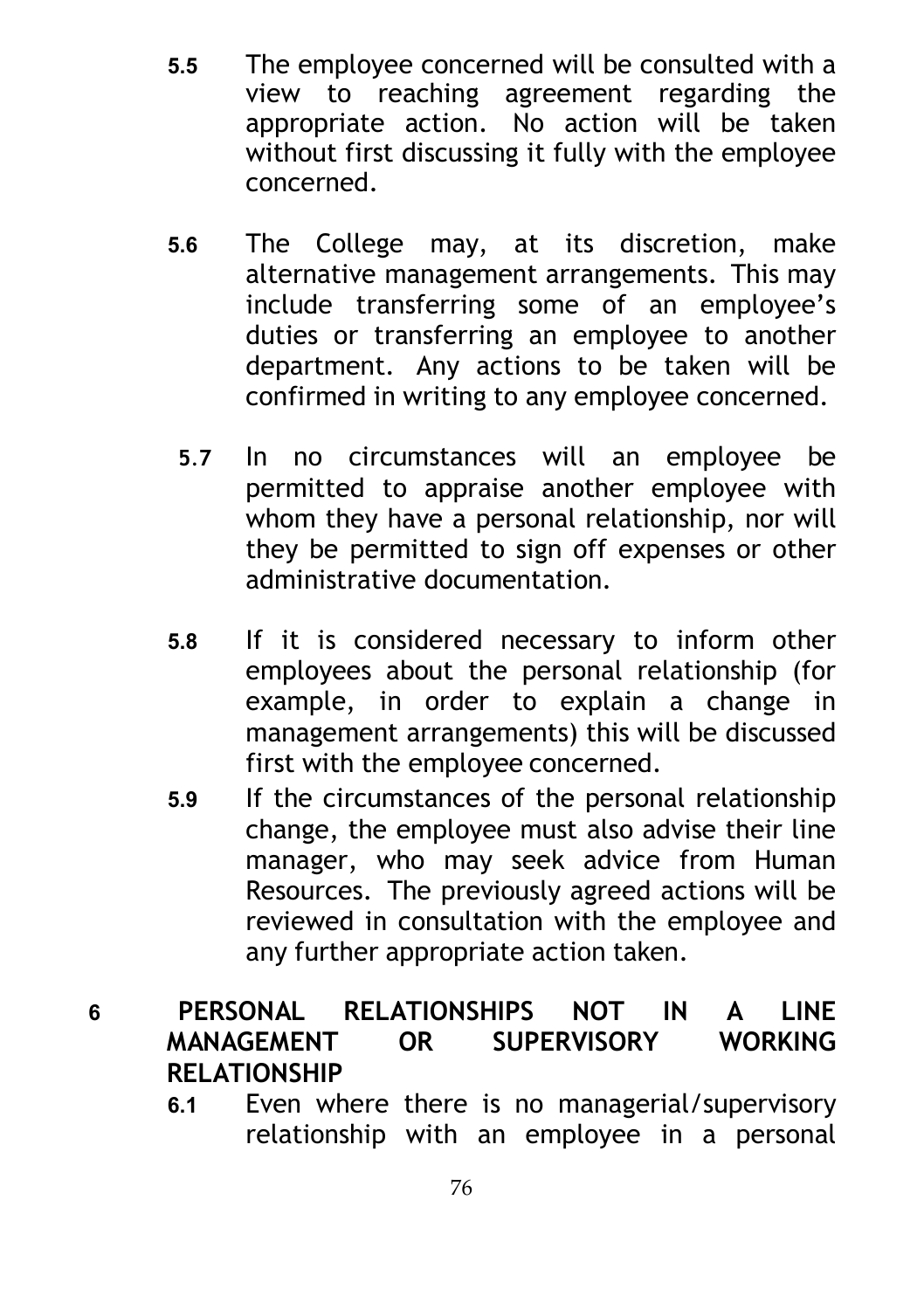relationship, there may still be a risk of a conflict of interest, breach of confidentiality or unfair advantage being perceived to be gained from the overlap of a personal and working relationship.

- **6.2** Where there is any possibility of conflict of interest, breach of confidentiality or unfair advantage, the relationship should also be declared as above.
- **6.3** An employee should seek the guidance of Human Resources if in any doubt as to whether or not there is or might be a risk of a conflict of interest, breach of confidentiality or unfair advantage.
- **6.4** Upon learning of the personal relationship, the College will consider what, if any, steps need to be taken, as above.
- **6.5** The line manager/head of department, in consultation with HR, may consider transferring one party or both parties, making alternative line management or supervisory arrangements or implementing other appropriate arrangements to eliminate the conflict of interest, depending on the circumstances. In very rare circumstances, such alternative arrangements may not be feasible and the College may then have to consider dismissing one or both parties.

### **7. FAILURE TO DISCLOSE A PERSONAL RELATIONSHIP IN ACCORDANCE WITH THESE GUIDELINES**

**7.1** In the event that an employee fails to declare a personal relationship where required to do so in accordance with these guidelines, or where it would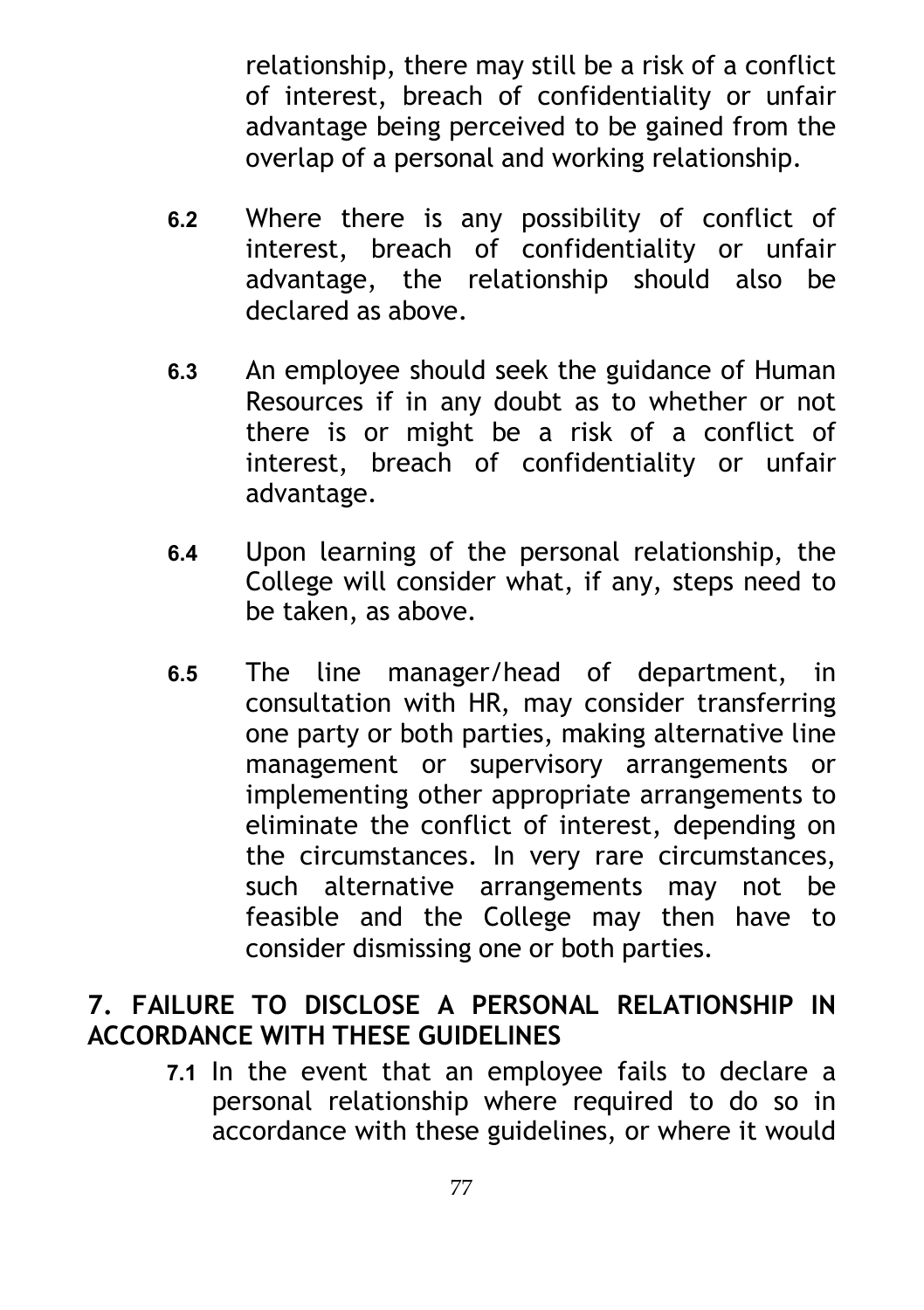have been prudent to do so, disciplinary action will be taken. Serious cases will be dealt with as gross misconduct.

# **8. HARASSMENT & BULLYING**

**8.1** Employees are reminded that unwanted attention given by either party, whether at work or outside work (for example, when a personal relationship has ended) could constitute bullying and/or harassment. In such cases disciplinary action may be taken. Serious cases will be dealt with as gross misconduct.

### **9 DATA PROTECTION**

**9.1** Any personal data provided to the College as a result of this policy will be treated in accordance with the principles set out in the Data Protection Act 1998.

# **10. FURTHER GUIDANCE**

**10.1** Employees may seek further guidance, on a confidential basis, from the HR department.

Last Reviewed August 2016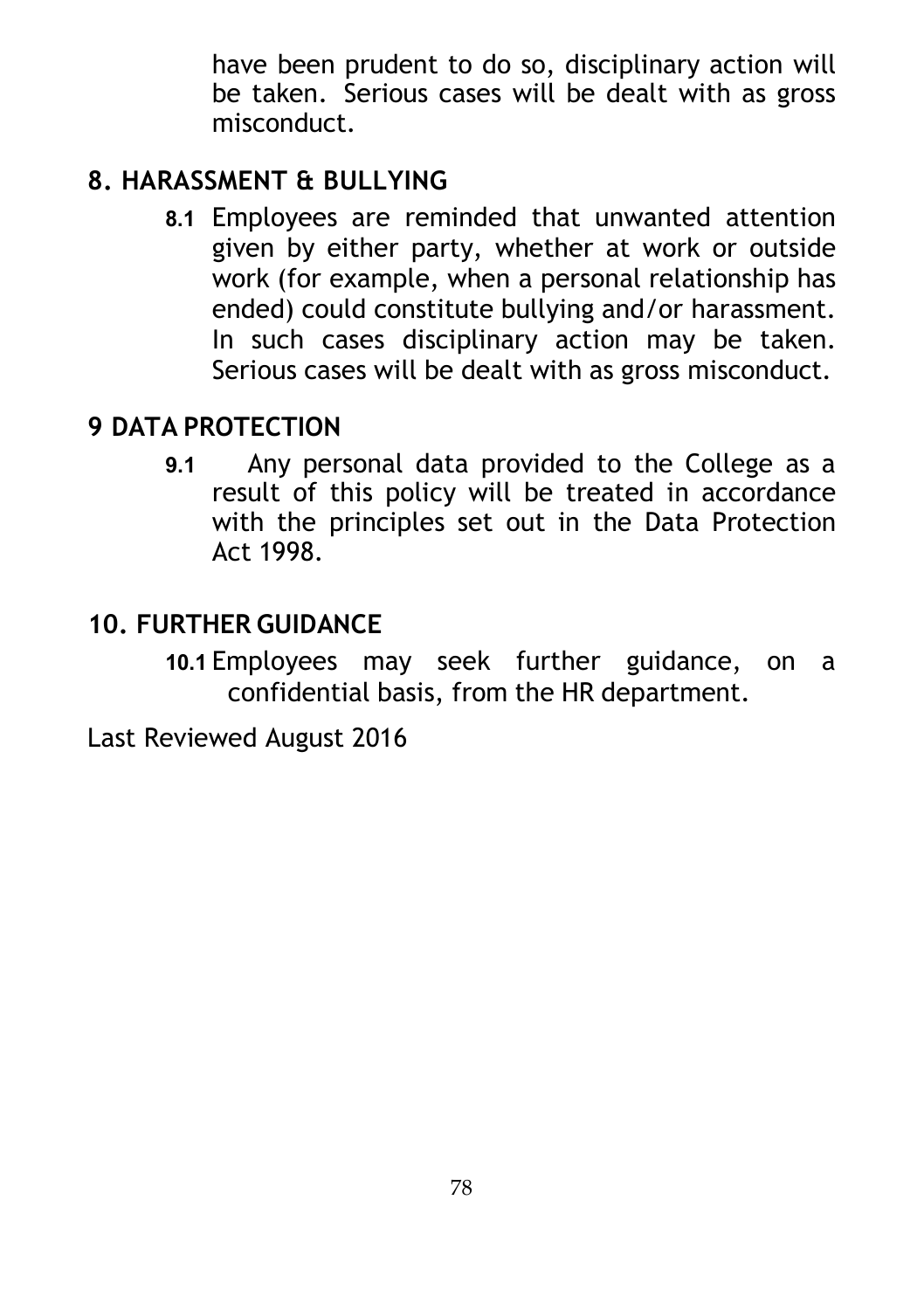# **Frequently Asked Questions (FAQs)**

The Code of Practice for Postgraduate Research Degrees sets out the roles and responsibilities of supervisors and their research students. The Code is updated annually and both supervisors and students will have been sent a copy of the most recent version at the beginning of the academic year.

### **Students**

**Who are the Postgraduate student advisors this year and how do I contact them?**

# **Name Telephone Email**

**Dr Siobhan Abeyesinghe 6947** [sabeyesinghe@rvc.ac.uk](mailto:sabeyesinghe@rvc.ac.uk) Siobhan is part of the Livestock Production & Health research group at the RVC and is based in the Pathobiology and Population Sciences (PPS) department at the Hawkshead Campus.

**Prof. Brian Catchpole** 6388 [bcatchpole@rvc.ac.uk](mailto:bcatchpole@rvc.ac.uk) Brian is part of the Comparative Physiology & Medicine research group at the RVC and is based in the PPS department at the Hawkshead Campus.

**Dr Amanda De Mestre** 6440 [ademestre@rvc.ac.uk](mailto:ademestre@rvc.ac.uk) Mandi is part of the Comparative Physiology & Medicine research group at the RVC and is based in the Comparative Biomedical Sciences (CBS) department at the Hawkshead Campus.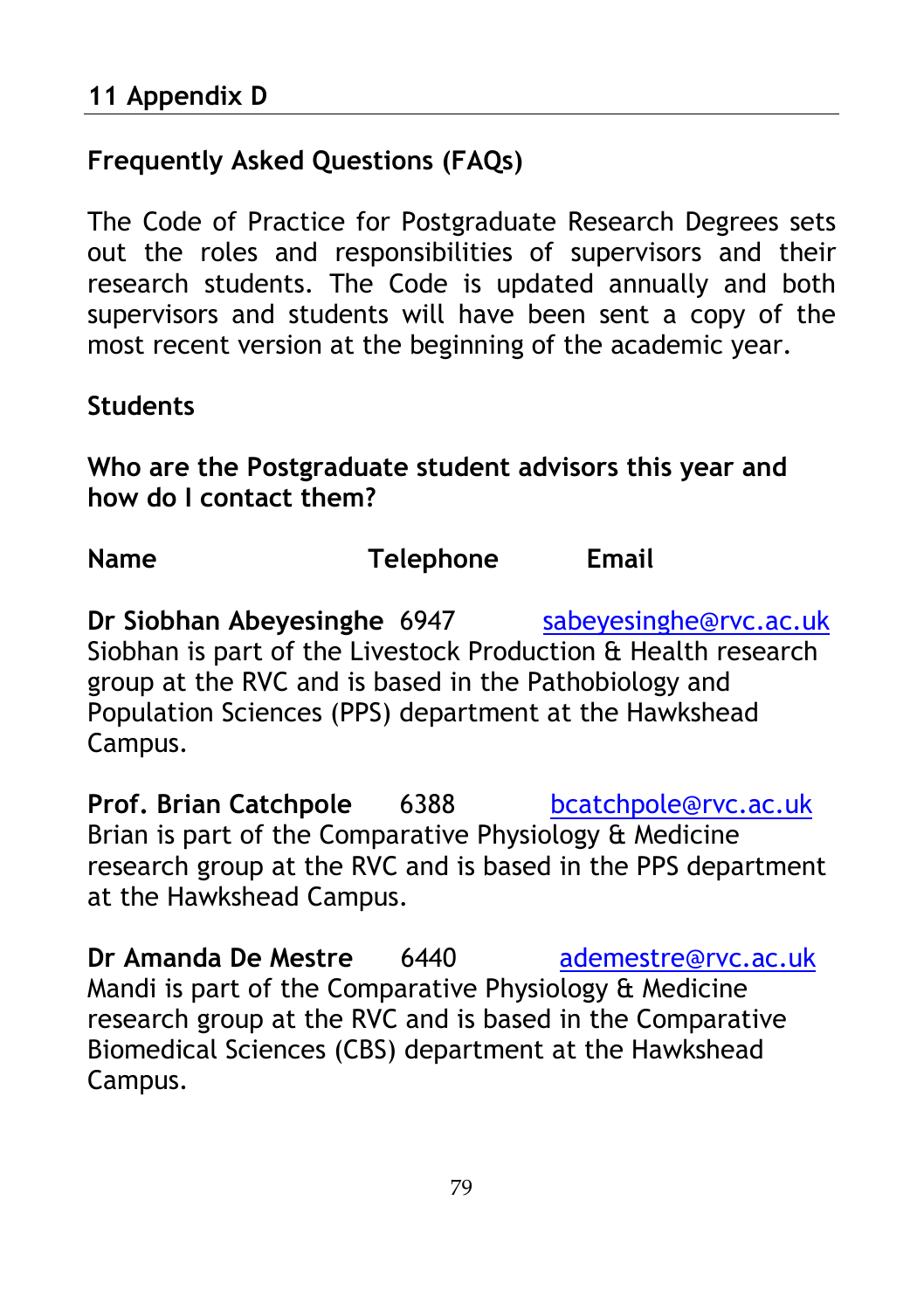**Prof Virginia Luis Fuentes** 6333/6820 [vluisfuentes@rvc.ac.uk](mailto:vluisfuentes@rvc.ac.uk) Virginia is Head of the Cardiology Service and is based in Hawkshead splitting time between clinics at the Queen Mother Hospital, teaching and research.

**Dr Scott Roberts** 4606 siroberts@rvc.ac.uk Scott is part of the Comparative Physiology & Medicine research group at the RVC and is based in the CBS department at the Camden Campus.

**Dr Claire Russell** 5409 [crussell@rvc.ac.uk](mailto:crussell@rvc.ac.uk) Claire is part of the Comparative Physiology & Medicine research group at the RVC and is based in the CBS department at the Camden Campus.

**Dr Helen Stolp** 4584 [hstolp@rvc.ac.uk](mailto:hstolp@rvc.ac.uk) Claire is part of the Comparative Physiology & Medicine research group at the RVC and is based in the CBS department at the Camden Campus.

**Dr Tim West** 6891 [twest@rvc.ac.uk](mailto:twest@rvc.ac.uk) Tim is part of the Comparative Physiology & Medicine research group at the RVC and is based in the CBS department at the Hawkshead Campus.

#### **PhD and MRes Supervisors**

#### **PhD students**

**When is induction for research students and what topics will be covered?**

All those starting their studies for a MRes, MPhil or PhD degree are expected to attend an induction. For those enrolling at the start of the academic year, this is normally a 1.5 day programme on (or the first working day after) Oct 1st and Oct 2<sup>nd</sup>. Day 1 is held at Camden; students are enrolled and hear about studying for a research degree, the research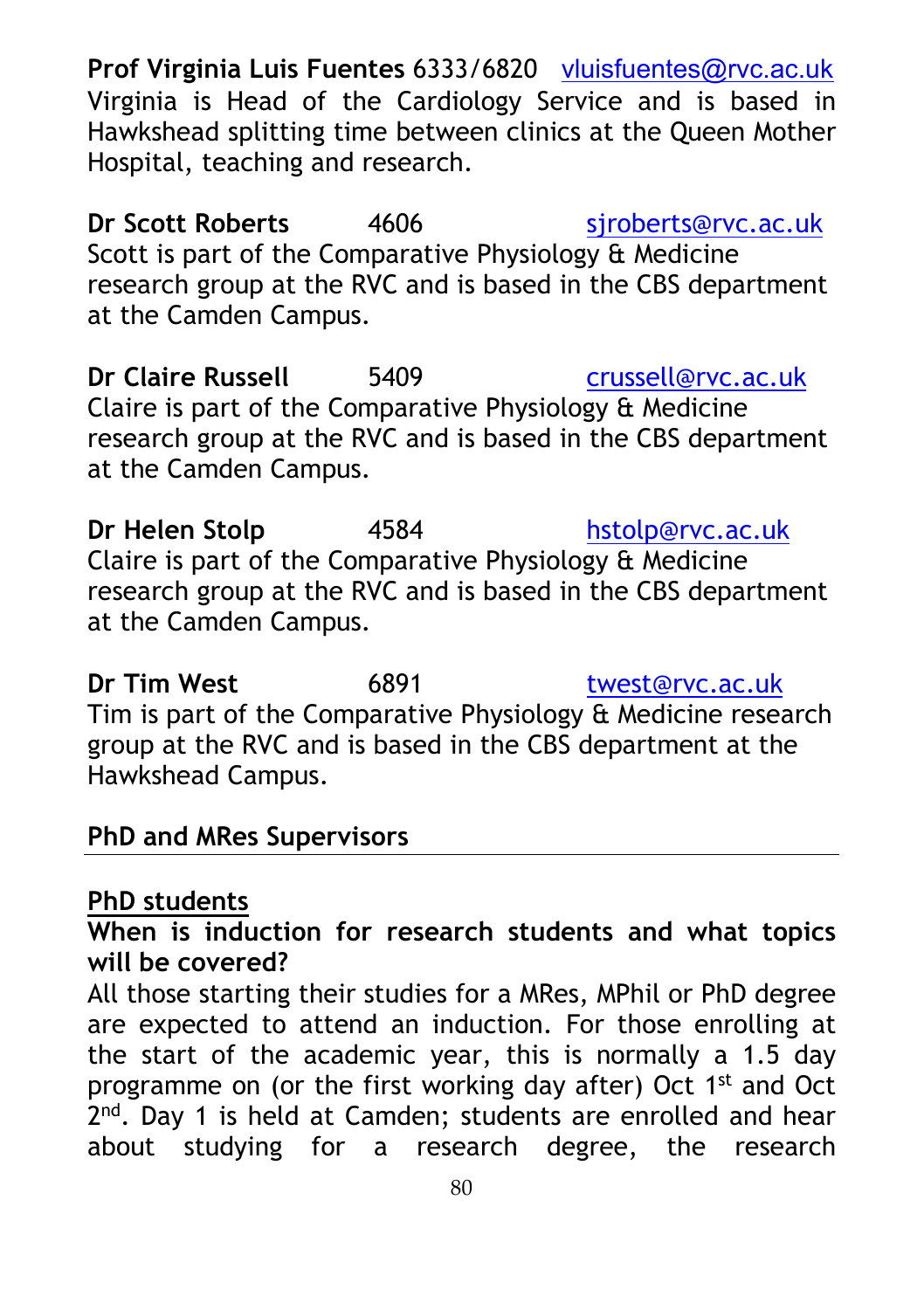environment, research ethics and intellectual property. They are also shown how to use RVC facilities such as the Library and RVC Learn. Lunch is provided so that they have an opportunity to meet one another and a campus tour and social event is arranged by the Postgraduate Officer(s).

The second day at Hawkshead consists of talks by a panel of research degree students comprised of 4 current students from different years. Each gives a brief introduction to their background, research project and the challenges and rewards of the last 12 months. There are also talks about research skills training, Learning and Study Skillsfor research students and teaching others. The Postgraduate Officer(s) arrange a campus tour and a lunchtime social event.

PG research students who will be undertaking laboratorybased studies are also required to attend a (campus-specific) induction in health and safety and good research practice. A senior member of technical staff at Hawkshead or Camden will notify them of the time and date of the session to be held on the campus that is their primary base. They will also need to undertake area-specific induction(s) which are carried out by the responsible technician.

If your MPhil or PhD student starts at a different time of year (January, April or June), they will be expected to attend a brief induction with the Head of the Graduate School/Head of Postgraduate Administration. They will also receive an online introduction to Library, IT and E-Media. Supervisors should ensure that their students also get the appropriate health and safety/good research practice inductions.

**My PhD student is in their first year and has said it would be helpful to have a mentor. Is there a mentoring system?** Year 1 students who are interested in having a mentor should contact the Graduate School. A mentor programme has been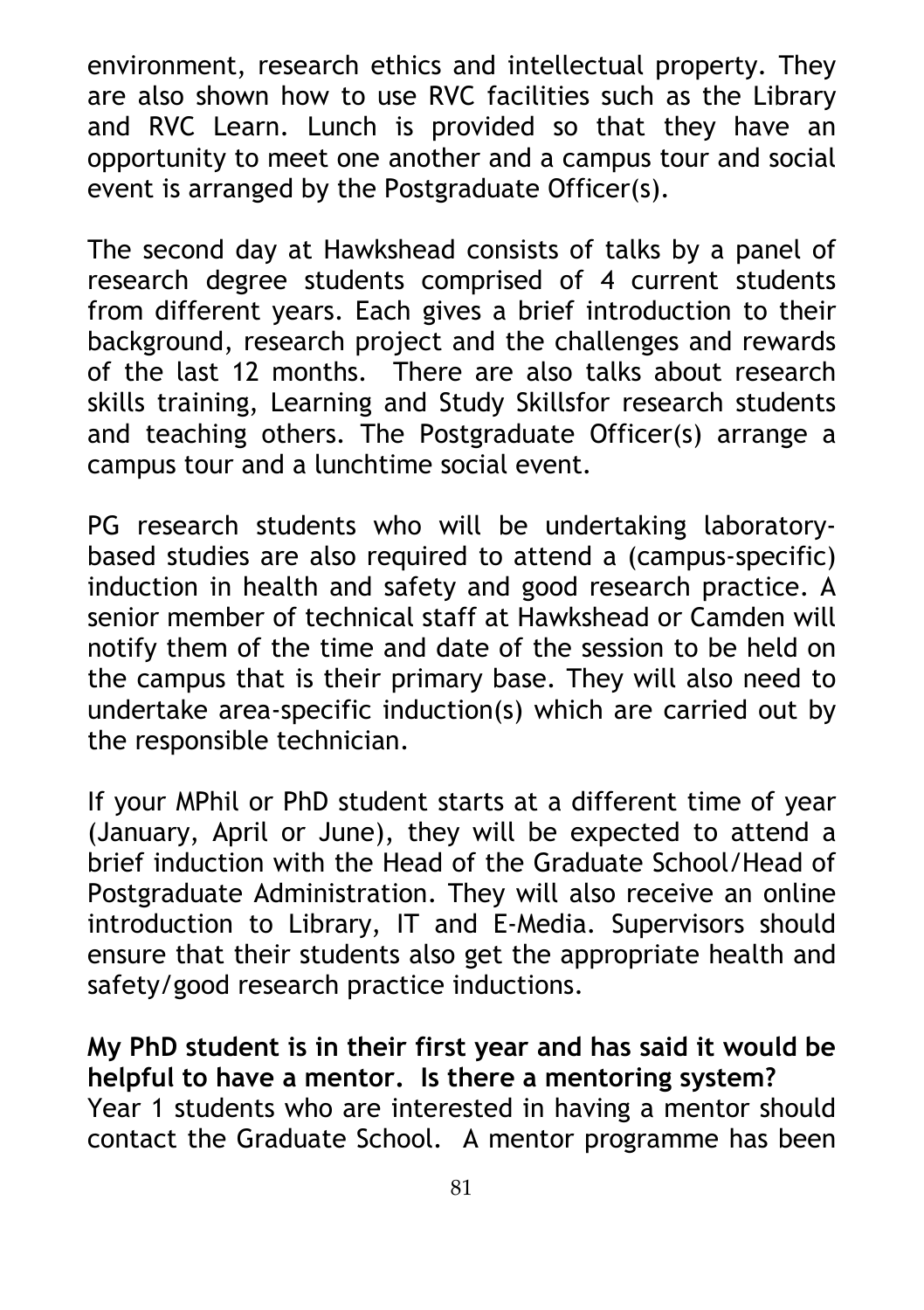set up with the help of PhD students in years 2-4 of full-time study and post-doctoral researchers.

### **What is the RDF and how can I help my student to identify their skills training needs?**

Many of you will know that the Researcher Development Framework (RDF) was launched in 2010. The RDF is *"a professional development framework for planning, promoting and supporting the personal, professional and career development of researchers in higher education. It articulates the knowledge, skills behaviours and attributes of successful researchers and encourages them to realise their potential.*" The UK Research Councils and other funders expect HEIs to use the Researcher Development Statement (RDS) derived from the RDF to inform the development of all its researchers, from postgraduate research student to Professor.

In order to better understand their individual training needs, MPhil/PhD (and MRes) students are expected to undertake the self-reflective training needs analysis (TNA) set out in the training section of PgR Manager at the start of their programme of study and at the end of each year of study. As supervisors (and assessors) you are in a position to help your students identify their strengths and weaknesses and to encourage them to attend appropriate transferable skills training opportunities. Attendance at certain courses is compulsory.

Copies of the RDF and RDS can be found on the Graduate School site on RVC Learn.

#### **What training workshops does my PhD student have to attend?**

Your student will be able to access the research training timetable on Learn [here](https://learn.rvc.ac.uk/mod/book/view.php?id=91462) following induction. This lists the courses run specifically for postgraduate research students but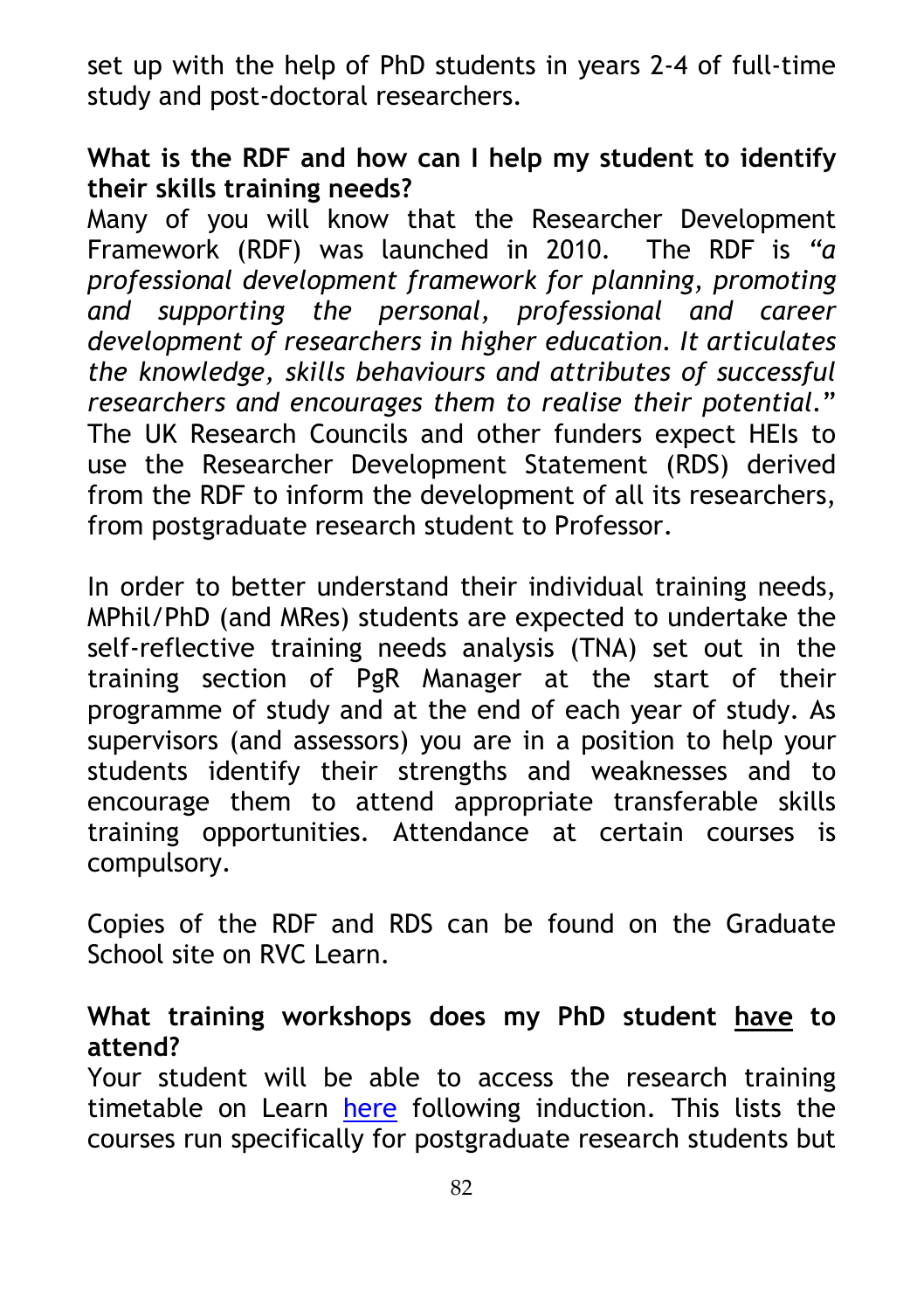they are also entitled to attend relevant RVC staff development workshops. Invitations to courses will be sent to students through PgR Manager. They may, of course, also take advantage of courses available outside the College such as those run by the Bloomsbury postgraduate student network or Vitae.

Induction, the statistics training course\* and the online research skills training 'working with your supervisor', 'conferences, presenting and networking', 'getting published in the sciences', 'managing your research project' and 'research integrity' are compulsory. *Students may ask the Head of the Graduate School for an exemption from attending the statistics course, usually on the grounds of accredited prior learning (APL), but all students are required to take the statistics exam*. Note also that the campus-based health and safety induction and an introduction to good laboratory practice are compulsory for those undertaking lab-based projects. This is in addition to the talk on Health & Safety given at Induction by the College's Health & Safety Manager.

*\*If equivalent training is available, students based at another Institution may instead attend the course provided by that Institution. If that course is not examined, they will be expected to sit the RVC statistics examination.* 

### **Does my PhD student have to present at the Postgraduate Research Day?**

Yes, they have to present a graphical abstract in year 1 (unless there is a good reason why it is not possible for them to do so and approval has been given by the Head of the Graduate School). Note that in addition to the graphical abstract, they have to submit an impact statement (as part of the Impact Competition). In their second year they have to submit a poster and an abstract. In their final year of study they have to give a short talk summarising their project, its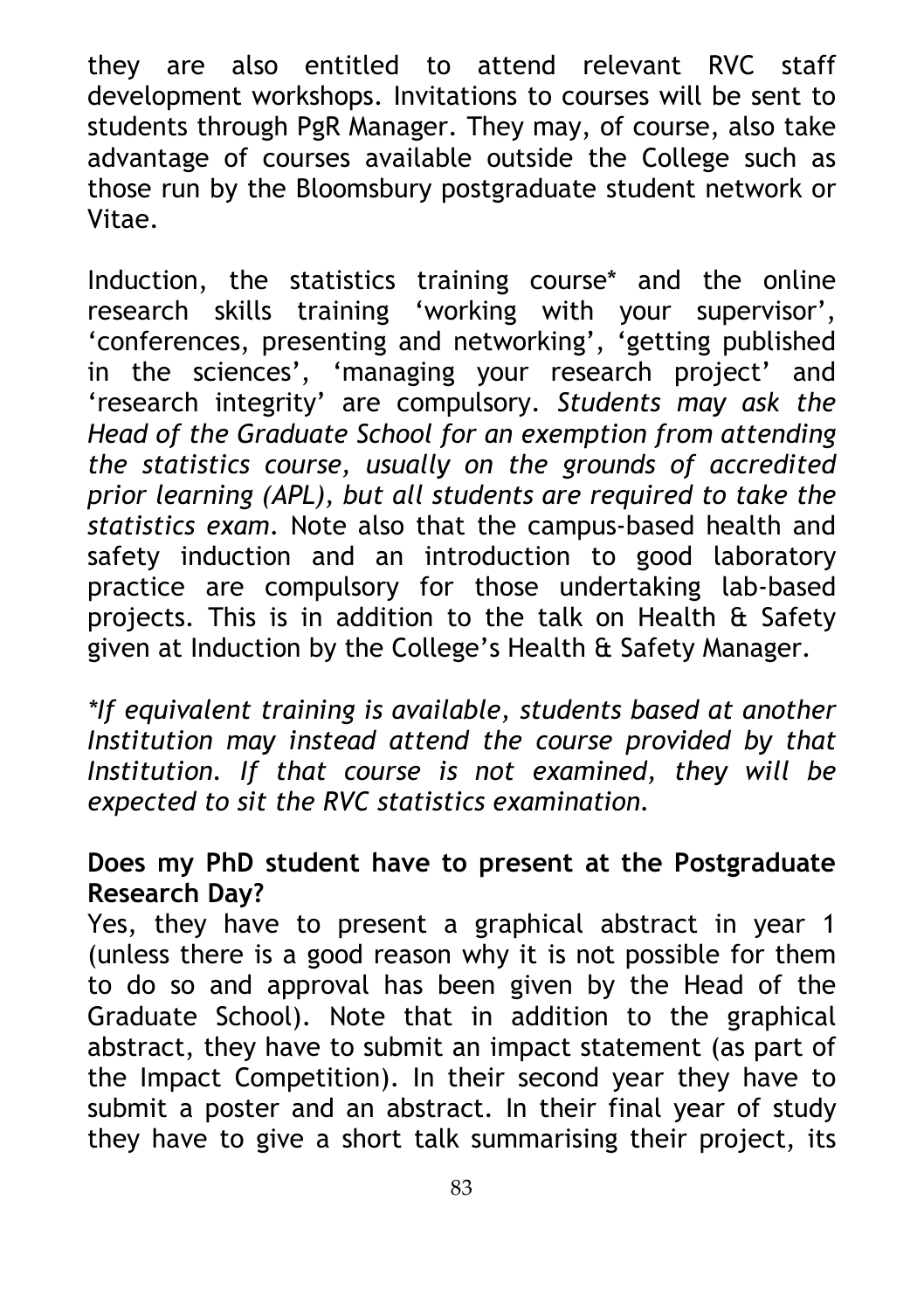findings and resulting impact/practical application(s), along with a presentation abstract.

### **What is the minimum attendance requirement at College seminars for my PhD student?**

All postgraduate research students are expected to attend at least 50% of the postgraduate research seminars, a minimum of 6 of the College's research seminars and 6 other talks on topics relating to their field of study. *Note: Your student is expected to present twice (once if they are based at another institution) at the postgraduate research seminar series, the first talk normally being given in year 1. Students not based at RVC must provide evidence at annual appraisal of seminar attendance elsewhere. This may also be allowable for RVC based students undertaking social sciences or education research and should be discussed with the Head of the Graduate School*. *Recordings of the seminars are available on [Learn.](https://learn.rvc.ac.uk/course/view.php?id=121)* 

#### **Should I be keeping a record of my meetings with my PhD student?**

Yes. Formal, compulsory meetings will be documented in PgR Manager but you should keep a summary of what has been agreed at all your other meetings. *It is recommended that records of any supervisory meeting are also kept in PgR Manager.*

### **My full-time PhD students' assessors said they did very well at their first annual appraisal. Does my student have to write a 5K word report for the year 2 appraisal?**

No, not normally. The student should write a short report and give a PowerPoint presentation which summarises what they have achieved since the last appraisal to their assessors. The presentation will be followed by a discussion about their work and future plans. Completion of all appraisal forms on PgR Manager remains a part of the appraisal process. The format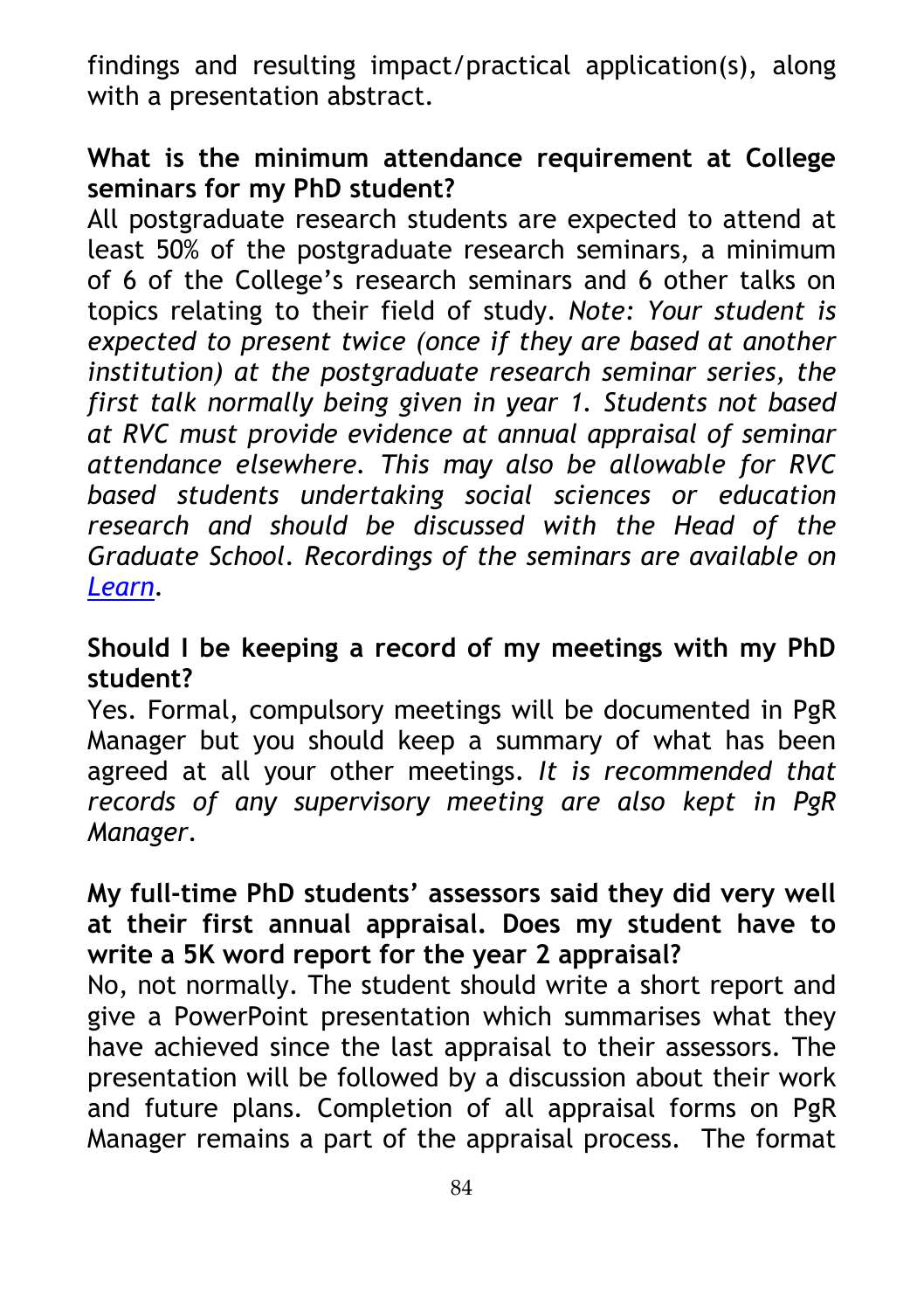of the next year's appraisal will be noted by the assessors. *See Appendix A of the Code for further information.*

**I thought my full time PhD student did very well in their first year but the assessors rated their report and performance in the oral as satisfactory (or weak) at the first annual appraisal. Will they have to write a 5K word report for the year 2 appraisal?** 

Yes. The format of the next year's appraisal will be noted by the assessors. *See Appendix A of the Code for further information.*

### **I have a part-time PhD student. Will they be considered for upgrading to PhD registration at their first appraisal?**

It depends. At the time of their first appraisal, most parttime students will have been working on their research project for the equivalent of 6 months of full-time study. Therefore the appraisal at the end of year 1 will ensure they are progressing satisfactorily but the upgrade to PhD registration will be considered at the end of the second year of part-time study. For students registered as 80% part-time, the first appraisal should be held 14-15 months after registration and at 14-15 month intervals thereafter. The appraisal format is the same as for full-time students and upgrade to PhD registration is considered at the first appraisal. *See Appendix A of the Code*.

### **My PhD student has some personal or financial issues. Is there someone that they can talk to/go to for advice?** Yes. The Advice Centre at the RVC is there to offer advice, information and advocacy to all students. More information can be found in the PhD Student handbook or at <http://www.rvc.ac.uk/study/support-for-students>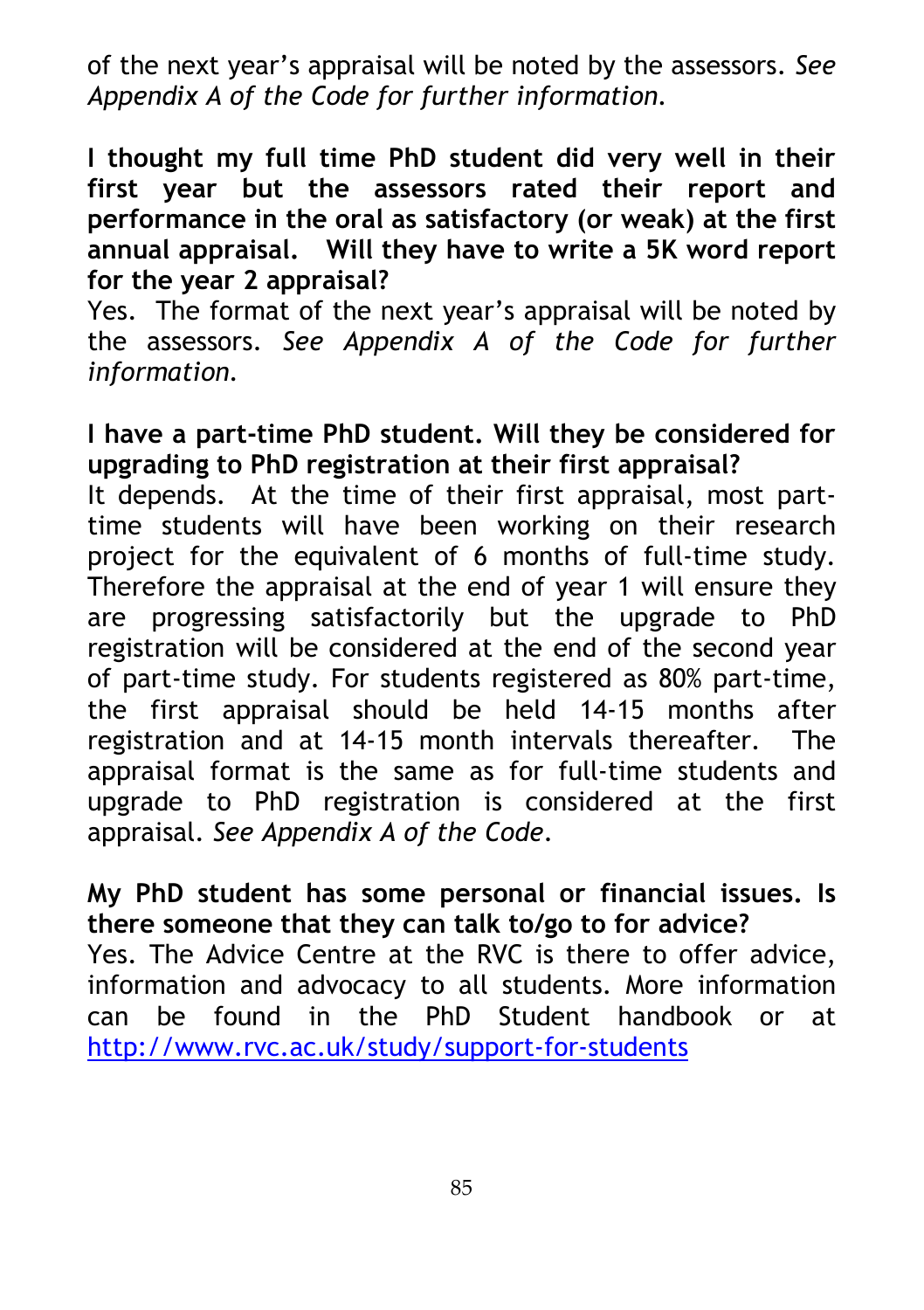**My PhD student needs to take a significant (more than 4 weeks) amount of time out from their studies for health reasons or other extenuating circumstances. What do I do?** With your agreement, the student will need to request an interruption to study by completing a change of registration status form on PgR Manager; *you must approve the request on PgR Manager and this will then be sent to the Graduate School for consideration and actioning*. Depending on the situation, the request may need to be considered by representatives of the SPDS. Interruption to study can have financial implications. The sickness policy for postgraduate research students can be found on the Graduate School site on RVC Learn. If appropriate, you should also suggest to your student that they contact the Money and Welfare Adviser [\(moneymatters@rvc.ac.uk\)](mailto:moneymatters@rvc.ac.uk).

### **I would like to extend the period of funding for my PhD student by a few months and I have the funds to pay their stipend and fees. How do I go about it?**

It depends. You should complete an extension request on PgR Manager . The application will be considered by the Head of the Graduate School and the Vice-Principal for Research and Innovation. Approval will depend upon the case that has been made for an extension being necessary and availability of funds. However, extensions are only applicable for 3-year funded studentships (pro-rated for part-time study). All PhD students are expected to submit their thesis within 4 years (pro-rated for part time study). If your student is in the final year of a 4 year funded studentship and you think there is any likelihood, however small, that they will not be ready to submit within 4 years, you must discuss this with the Head of the Graduate School/Head of Postgraduate Administration as early as possible.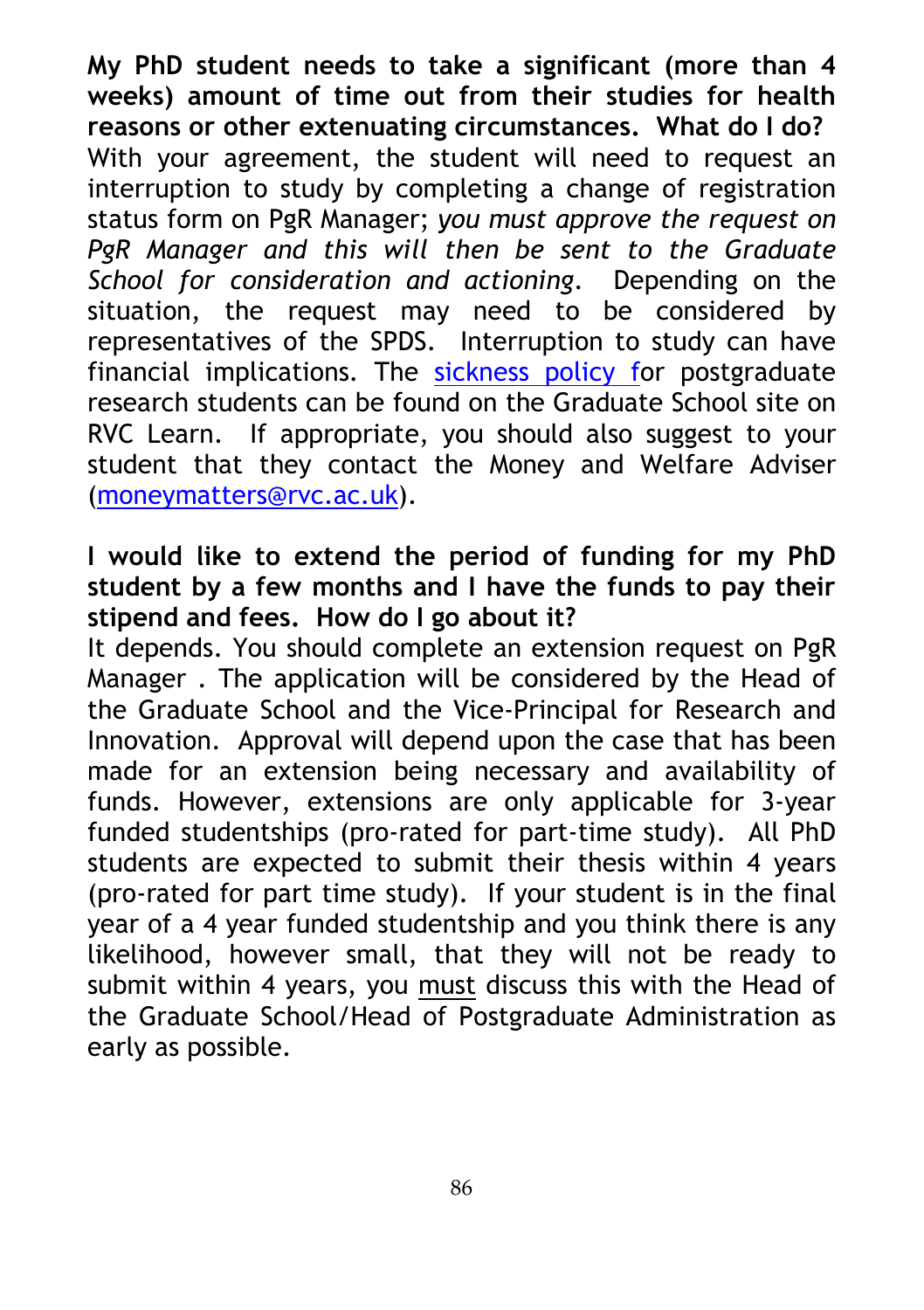**I would like to extend the period of funding for my PhD student by a few months but I don't have the funds to pay their stipend and fees. What do I do?**

See guidance above about requesting extensions. Speak to your Head of Department to explore potential opportunities for funding the extension, although bear in mind that these may not be available. Any requests for extension should be made through PgR Manager.

*Note if a 3-year studentship is funded entirely by the College, you could also speak to the Vice-Principal for Research and Innovation as some limited funds may be available to extend the studentship.* 

**Covid-19 – My PhDs student's research has been impacted by Covid-19 and they may need to seek an extension. What should I do?**

The student should discuss contingency plans with you to enable them to continue to work productively on their research project or thesis without having to consider the need for a potential interruption. This may include changing the phasing of work to bring forward some activities and to delay others. It may also be possible to revise objectives or add complementary ones that can be achieved whilst working remotely and will add value to the body of work to be included in the thesis. However, if, despite the student's best efforts, productivity is impeded it is imperative that any delays are well documented and the impact on progress clearly outlined. Consider whether switching to part-time study (0.5FTE or 0.8FTE) is a possibility, in particular where the student has additional responsibilities due to the current situation. If an interruption to the student's studies is still the preferred option, this should be discussed and agreed with the funding body, including whether they agree to a no-cost extension (any period of interruption will automatically result in a commensurate extension to the end of the studentship). Unfortunately the College is not currently in a position to fund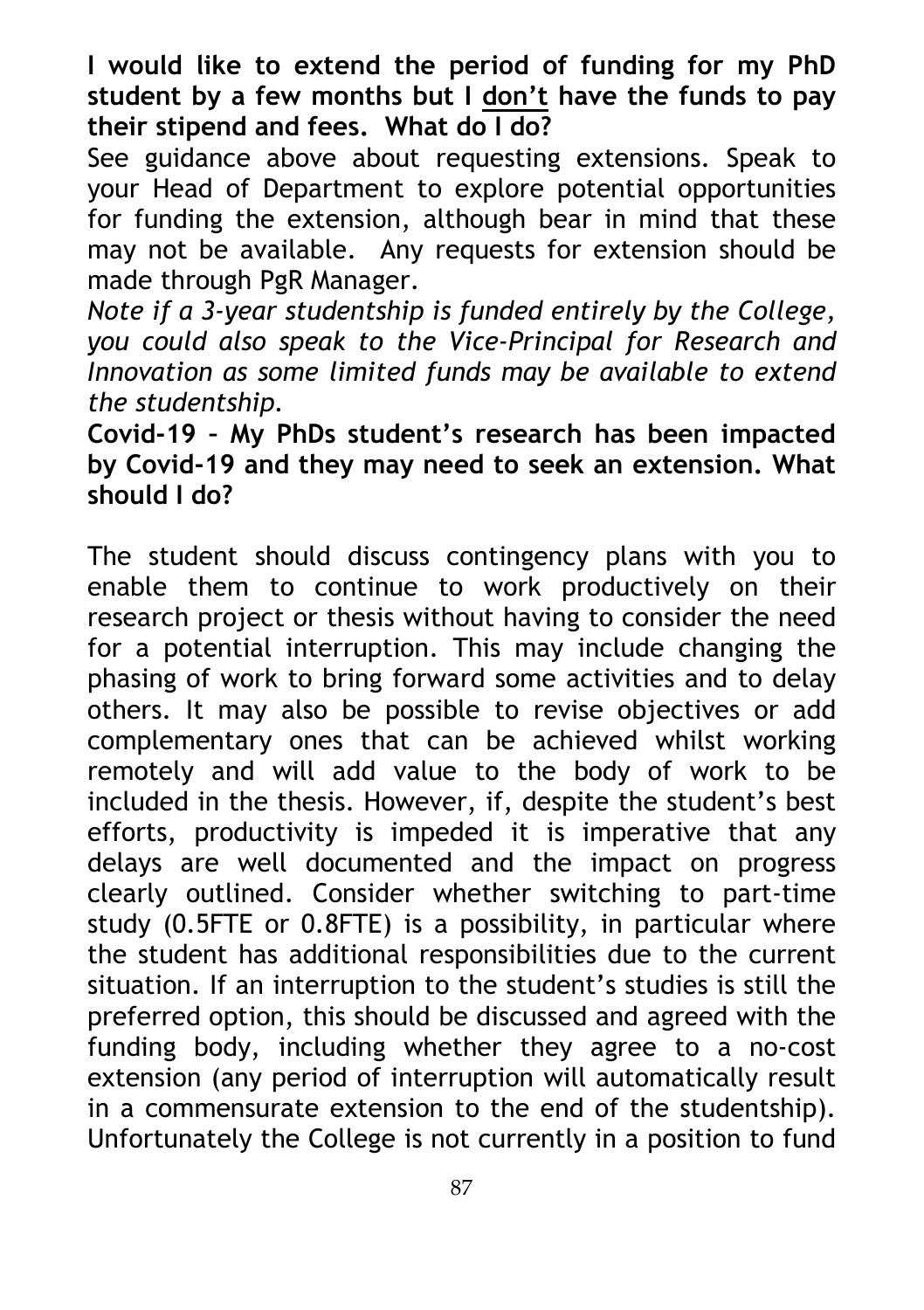students during a period of interruption and so stipend payments will be halted when a student chooses to interrupt. Our normal policies on pay during interruptions for maternity or sickness leave will continue to apply. The normal processes in applying for extensions to College funded 3 year studentships also continue to apply.

**The 3 years funding for my PhD student has come to an end but they haven't yet submitted their thesis. What happens?** Their registration will be transferred from full- or part-time to writing-up status and an annual fee of £590 will be charged. This is not collected until 6 months after the date on which the students' registration is transferred and will not be charged if they submit their thesis within this 6-month period, pro-rata for part-time students. Supervisors should remind their students that annual re-enrolment is required once their status changes to writing-up.

### **My student was funded on a 3-year studentship and hasn't submitted their PhD by the end of the writing up year/had a 4-year studentship and hasn't submitted their PhD by the end of the studentship. What happens?**

You should notify the Graduate School who will arrange for your student to meet with a Student Performance and Development panel; you will normally be expected to attend. The reason(s) for the thesis not having been submitted will be discussed and a time for completion will be set. Note that the maximum period of registration for a PhD is 5 years (pro-rated for part-time students) and that the fee for a fifth year of study is £1,230 *Note that all PhD students are expected to submit their thesis within 4 years (pro-rated for part time study). If you think there is any likelihood, however small, that they will not be ready to submit within 4 years, you must discuss this with the Head of the Graduate School/Head of Postgraduate Administration as early as possible.*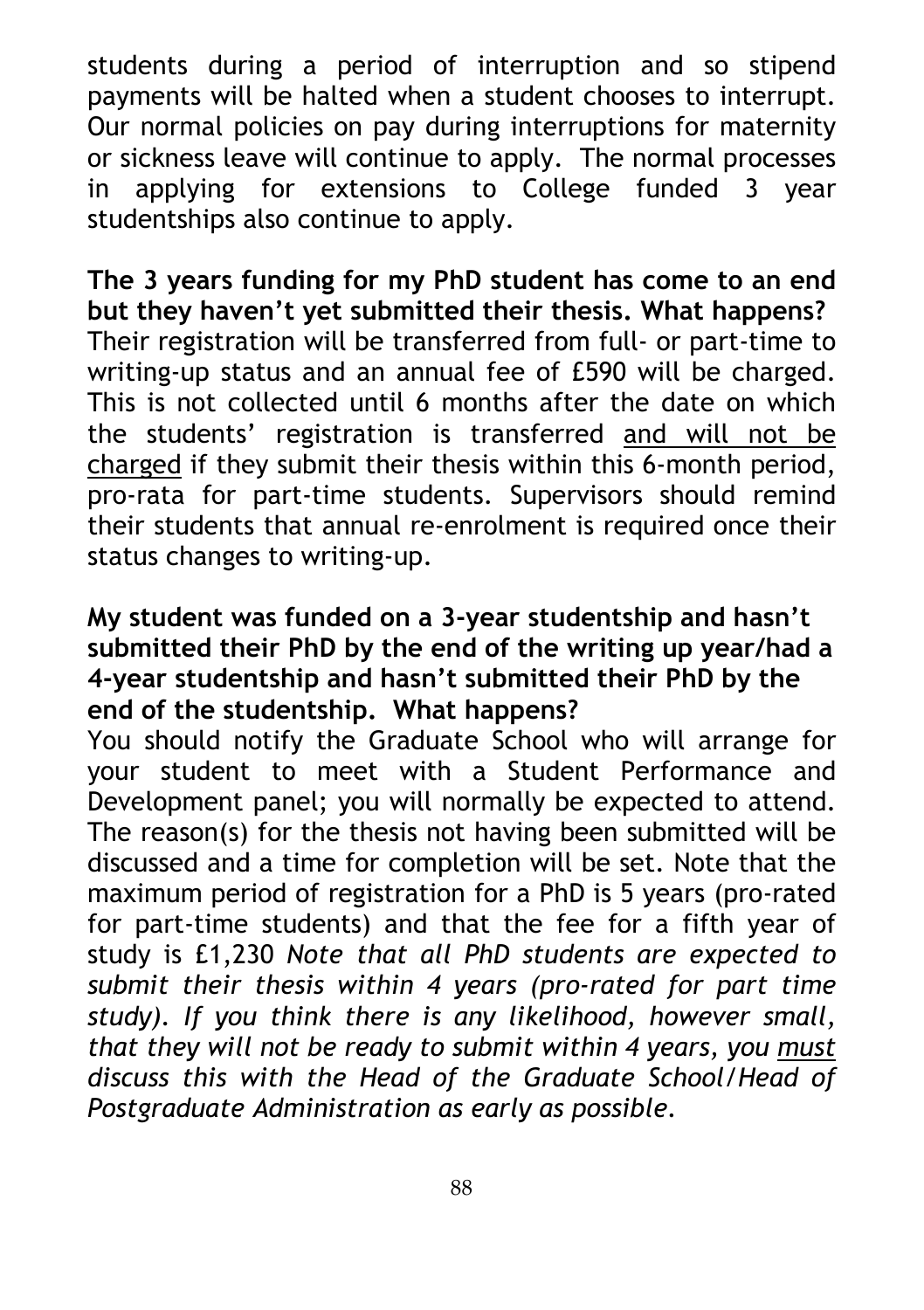**My PhD student has told me that they are pregnant. What is the College's policy on maternity/paternity leave and associated pay?**

The maternity/paternity and adoption leave policy can be found on Learn.

**How should I help my PhD students to prepare for their viva?**

It is recommended that you hold one or more practice vivas with your student. Once they have gained sufficient confidence, you may wish to consider inviting others from your group to a final practice viva and have them ask your student some questions. All students in their final year are expected to present a short summary of their thesis studies, highlighting the key findings and their impact at Postgraduate Research Day. Preparing such talks for presentation to a diverse audience and taking questions after the talk is excellent practice for the viva.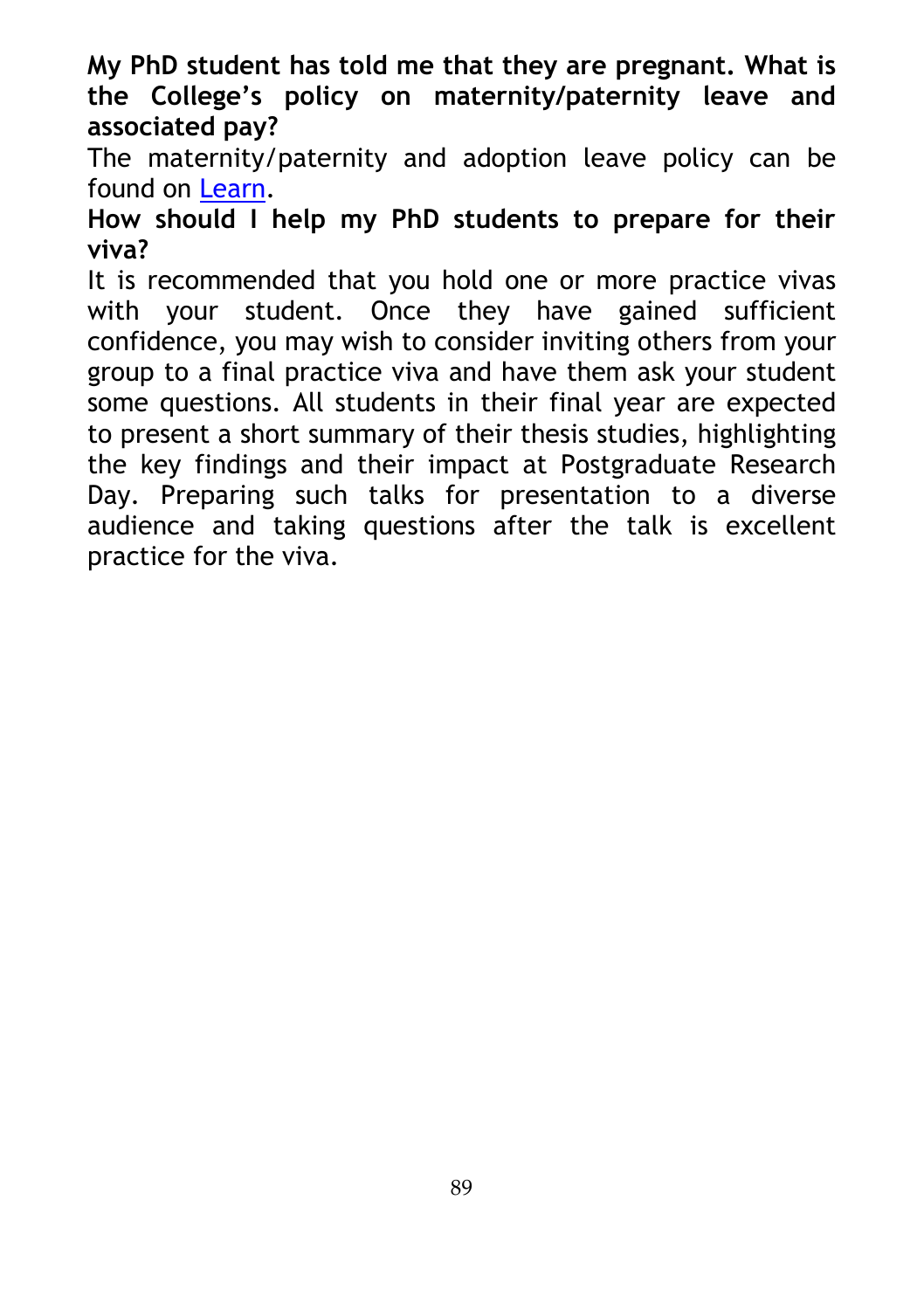# **MRes Students**

# **Where do I find a copy of the MRes Course requirements?**

On the Intranet; look for the Assessment & Award regulations under the Students and Teaching drop-down menu.

#### **Which training workshops does my MRes student have to attend?**

Research student induction; Statistics course; Project management; Time management; Effective presentation skills; Writing workshop 1 and 2, Research with Impact and the online Research Integrity training. *Application of knowledge and skills gained through attending these workshops will be evaluated in the MRes oral examination.*

### **My MRes student has some personal or financial issues. Is there someone that they can talk to/go to for advice?**

Yes. The Advice Centre at the RVC is there to offer advice, information and advocacy to all students. More information can be found in the MRes Student handbook or at <http://www.rvc.ac.uk/study/support-for-students>

#### **My MRes student needs to take some time out from their studies for health reasons or other extenuating circumstances. What do I do?**

With your agreement, the student will need to request an interruption to study by completing a change of registration status form, *which you must also sign to indicate your approval.* This should be sent to the Graduate School and may need to be considered by representatives of the SPDS. Interruption to study can have financial implications. The sickness pay policy for postgraduate research students can be found on the Graduate School site on RVC Learn. If appropriate, you should also suggest to your student that they contact the Money and Welfare Adviser [\(moneymatters@rvc.ac.uk\)](mailto:moneymatters@rvc.ac.uk).